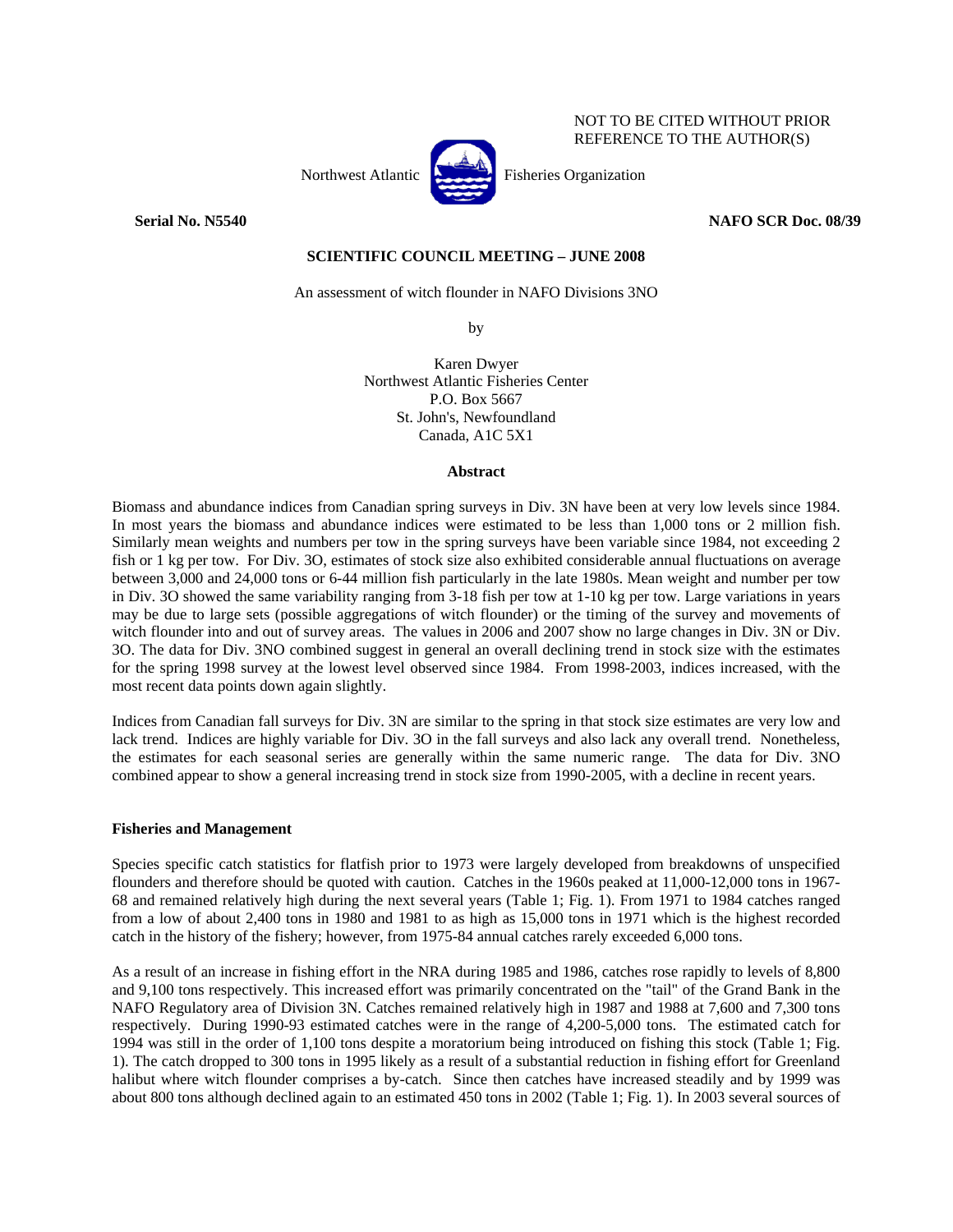catch data were available and a single source could not be considered more valid. As a result, catches were estimated to range between 850 and 2239 tons (Table 1; Fig 1). Catch was estimated to be about 480 t in 2006 and 220 t in 2007.

Historically, mostly Canada and the former Soviet Union conducted the fishery. Canadian catches fluctuated from between 1,200 and 3,000 tons from 1985-91 but increased to about 4,300 tons in 1992 and 4,200 in 1993 (Table 1). The increase in 1992 and 1993 was essentially the result of a quota transfer to Canada by the Russian Federation. Canada has taken very little catch since then due to the moratorium. Catches by the USSR/Russian vessels declined from between 1,000 and 2,000 tons in the period 1982-88 and has not exceeded 112 t in any year since then.

The first total allowable catch (TAC) for this resource was introduced by ICNAF in 1974 at a level of 10,000 tons largely based on average historical catches (Fig. 1). This level remained in effect until 1979 when it was reduced to 7,000 tons in consideration of declining commercial catch rates. It was further reduced to 5,000 tons in 1981 and remained at that level to 1993. The Scientific Council advised that for 1994 catches from this stock should not exceed 3,000 tons. A TAC of 3,000 tons was agreed by the NAFO Fisheries Commission, however, it was also agreed that no directed fishery would be conducted for witch flounder in 1994 due to the poor state of the stock and to allow for rebuilding. The NAFO Fisheries Commission introduced a complete moratorium for directed fishing in 1995 which has continued through 2007.

## **Research Vessel Surveys**

### *Canadian RV surveys*

Stratified-random research vessel surveys have been carried out by Canada on the Grand Bank (including Div. 3NO) during spring since 1971 although during the early period coverage was limited and, in fact, for most years only surveyed to 366 meters. Since 1990, on the other hand, depth coverage was extended to 720 meters. In addition to spring surveys, a time series of fall surveys was begun in 1990 to investigate seasonal variation in stock distribution and abundance of various groundfish species. In fall 1998 the survey depth range was further extended to 1500 meters.

Beginning with the 1995 fall survey the survey gear was changed from an *Engel 145* groundfish trawl with steel bobbin footgear to a *Campelen 1800* shrimp trawl with rockhopper footgear. The data from these surveys have now been converted from Engel trawl catches to Campelen 1800 trawl catch equivalents. Only the converted survey data are presented here.

During the course of the 2006 Canadian spring survey, operational difficulties lead to incomplete coverage of the survey in NAFO Divisions 3LNO. This should be noted anywhere that 2006 spring estimates are discussed. The lack of coverage can be noted in Tables 2-3 and 6-7 but values are removed from relevant figures.

### *Survey Biomass and Abundance Indices*

Biomass (Tables 2-5) and abundance (Tables 6-9) estimates by stratum are presented for the spring and fall surveys in NAFO Division 3N and 3O, respectively. Mean numbers (Tables 10-13) and weights (Tables 14-17) per tow are also presented by stratum and division for the spring and fall surveys. Graphical plots to better illustrate the comparative trends in stock biomass and abundance by season are presented by NAFO Divisions 3N and 3O separately and combined in figures 2-4, respectively.

All indices derived from spring surveys (which are the longer time series) in Div. 3N have been at very low levels throughout the period since 1984. Biomass and mean weight per tow has been extremely low from 1989 – 2004, but somewhat higher in the past 3 years. Abundance and mean number per tow is inconsistent but generally on a par with the index at the beginning of the time series. In most years stock size was estimated to be less than 1 000 tons or 2 million fish, and less than 1.5 fish (0.60 kg) per tow were caught in the surveys (Fig. 2; Tables 2, 6, 10 and 14). However, two of the past three years have been higher than average. For Div. 3O, where the majority of the stock resides, estimates of stock size showed considerable annual fluctuations on average between 8,000 and 24,000 tons or 6-44 million fish particularly in the late 1980s (Fig. 2; Tables 3 and 7). Mean weight and number per tow also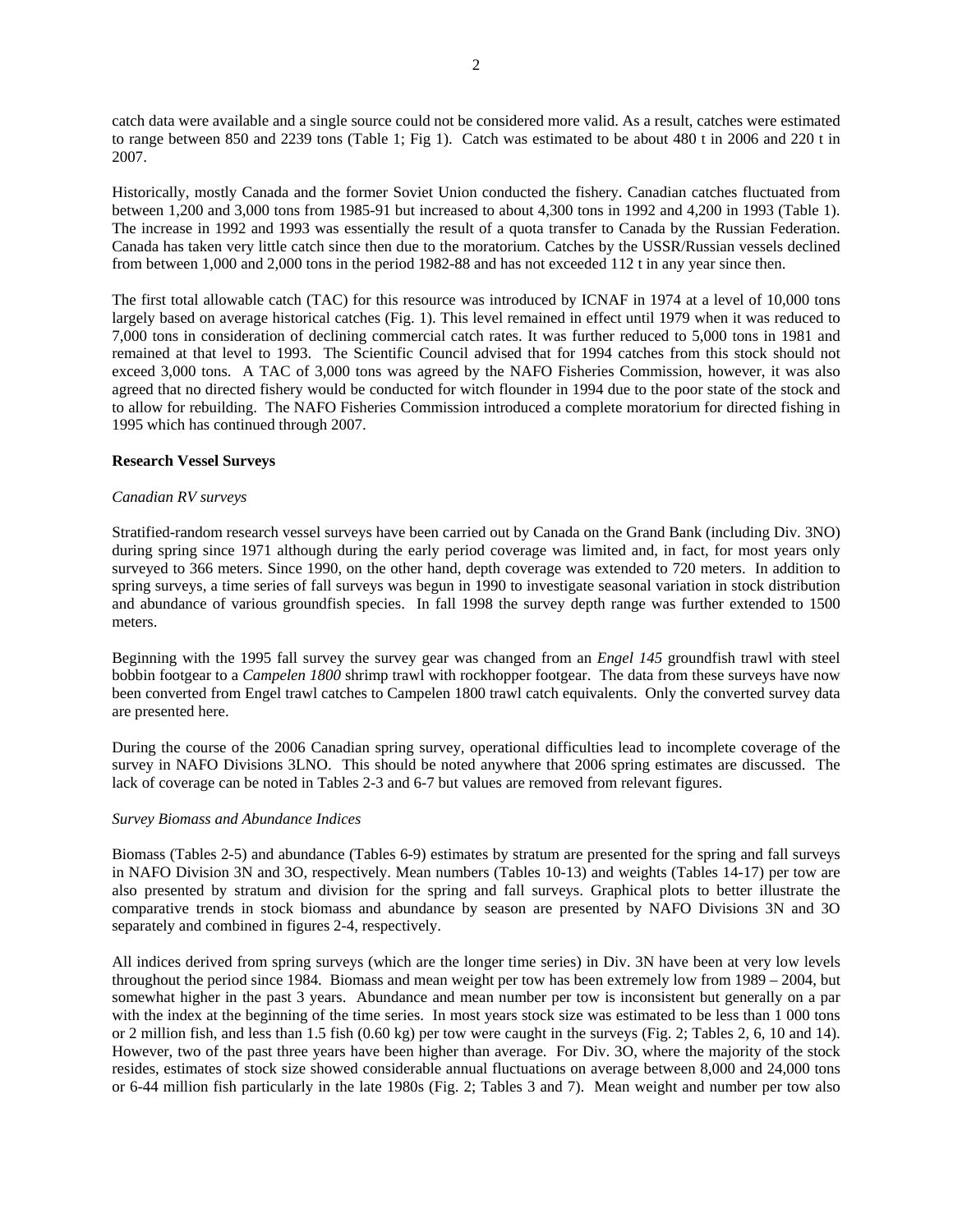varied annually, ranging from about 10 kg (18 fish) per tow in 1985 to a low of less than 1 kg or 3 fish per tow in 1998 (Fig. 2; Tables 11 and 15). From 2005-2007, there has been a decrease in abundance and biomass for Div. 3O.

Indices derived from the fall surveys in Div. 3N are, similar to the spring series, very low and lack trend (Fig. 3; Tables 4, 8, 12, and 16); however, the highest estimate in the time series occurred in 2005. The data trends for Div. 3O in the fall surveys are different than in the spring series (Fig. 3; Tables 5, 9, 13 and 17). There is an increasing trend for 1991-96, however, when the higher value for 1990 and the lower values for 1997 and 1998 are included the trend is removed (Fig. 3). Confidence limits depicted in Fig. 3 are wide for this time period as well, arguing against any significant trend in the indices. Nonetheless, the estimates for each seasonal series are generally within the same numeric range.

Overall, the Div. 3NO index combined for the spring shows a decline since 1984 to the mid- to late-1990s and although fluctuations continue to occur, some improvement in the estimates have occurred since 1998, though the past three years have been low (Fig. 4). The fall survey series for Divisions 3NO combined is also quite variable but there is an increasing trend from about 1997 until 2005 and the most recent years have shown a decline.

### *Catch /Biomass Ratio*

Catch divided by the index of spring survey biomass (C/B) gives a proxy for fishing mortality, and the time series of C/B ratios for witch flounder in Div. 3NO is shown in Fig. 5. Biomass estimates are Campelen equivalents for Div. 3NO combined and catches agreed reported data for Div. 3NO combined. Prior to the moratorium in 1995, there were two peaks of high C/B ratios, in the mid-1980s and then in early-1990s. After the moratorium C/B ratios were lower, with small peaks reaching 0.2 in 1998 and in 2003. These peaks likely correspond to low biomass in 1998, and slightly higher catch in 2003.

### *Depth*

Witch flounder have been described as relatively deep water species, having been captured at depths of up to 1500 m. However, in the Newfoundland-Labrador area, they are thought to prefer depths of 184-366 m (Bowering 1991). Because it was previously thought that witch flounder are not adequately covered by the survey depths, it was examined in this paper. When RV biomass is plotted by depth, it can be seen that the preferred depth of Div. 3NO witch flounder differs by division and by time of year (Figure 6). A higher percentage of the biomass in 3N is found in deeper strata, but there is still a large percentage found in depths of less than 100m especially in the fall. In Div. 3O where the main component of the stock is distributed, a large proportion of the biomass is found in depths less than 183 m in either spring or fall. This is in spite of the fact that in a number of years, the survey covered depths of up to 1500 m in the fall. The percent abundance by depth shows similar patterns.

Depths covered by the survey have changed over the years as stated above in Research Vessel Surveys section. Only 1994 was surveyed to 914 m and almost 20% of the population was found in these strata (Figure 6). For the fall, however, from 1990, the survey reaches depths of 1097 m, and 1500 m in 2000-2003 (1 strata per depth range), 2005 and 2007. There are very few fish found in these depth ranges.

These trends can be seen in distribution plots whereby more witch flounder are distributed on the shelf area of the Grand Banks in some years especially in Div. 3O and especially in the fall (Figures 7-9). Therefore, it seems likely that the RV survey coverage does adequately cover the depth distribution of witch flounder, at least for the majority of the year. The variation in the survey indices may be due to the movement of the flounder onto and off of the shelf areas depending on water temperatures and spawning aggregations. Bowering (1996) suggested that the movement of witch flounder onto the shallow parts of the bank in large strata cause the high variability in annual stock size estimates.

### *Distribution Plots*

Geographic distribution of witch flounder from spring and fall surveys (mean weight (kg) per tow) are plotted in Figures 7-9 from 1996-2007. As stated, the witch flounder stock for Div. 3NO is mainly distributed in Div. 3O along the southwestern slope of the Grand Bank. In most years the distribution is concentrated along this slope but in certain years, it is distributed in shallower parts of the bank in larger strata. It is this variation in distribution from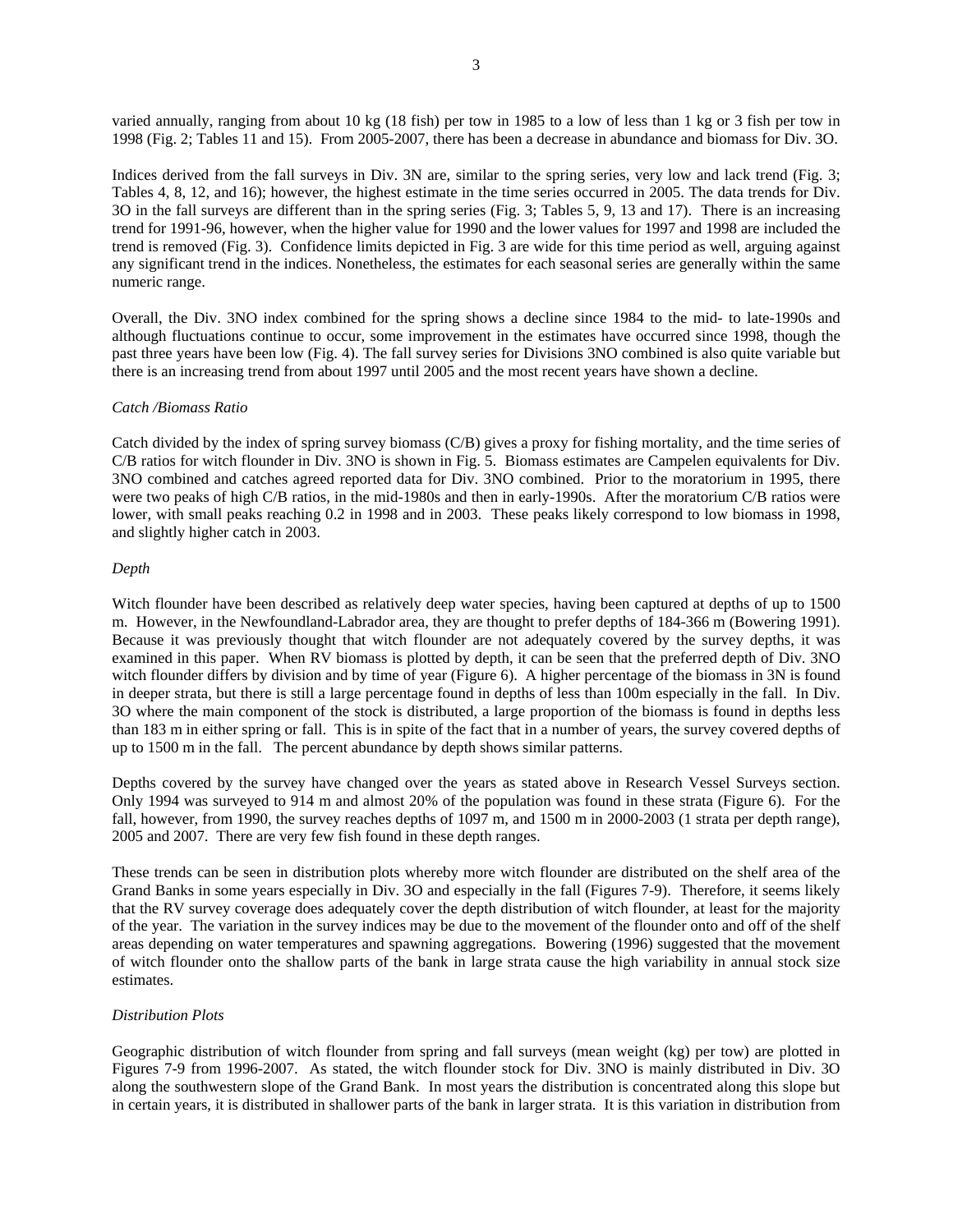smaller to larger strata that is often responsible for the high variability in the annual biomass estimates (Bowering 1996).

#### *Length frequencies*

Length frequencies appear to be fairly consistent since 1995, with few fish > than 50 cm (Figure 10). There have been a few strong peaks (presumably year classes) that could be followed in successive years (eg. peak at 12 cm in 1995 – 20 cm in 1996; peak at 9 cm in 1997-11 cm in 1998 – 20 cm in 1999) but then in 2002, a large peak at 12 cm stopped tracking after that year. There have been no strong peaks representing large year classes since 2002.

#### *Spanish Div. 3NO surveys*

Since 1995, Spain has carried out a random stratified spring bottom trawl survey in Div. 3NO of the NAFO Regulatory Area. In 2001, the trawl vessel (C/V *Playa de Menduiña*) and gear (*Pedreira*) were replaced by the R/V *Vizconde de Eza* using a *Campelen* trawl. Biomass estimates are given in Figure 12; data prior to 2000 has not been converted and there are two values for 2001. In the *Pedreira* gear time series, the biomass showed an increasing trend from 1995-2001; in the *Campelen* gear time series, the biomass index has been variable but has decreased slightly in the most recent years (Fig. 12), which is similar to the trends in the Canadian spring RV survey.

#### **Assessment Results**

#### *Surplus production model (ASPIC)*

In 2006, a non-equilibrium surplus production model incorporating covariates (ASPIC; Prager, 1994, 1995) was applied to catch and survey biomass indices in order to investigate the usefulness of this method in quantitative assessment of this stock. Several model formulations were explored using the biomass index series and mean weight per tow series for both the Canadian spring surveys (1984-2004) and the Canadian autumn surveys from 1990-2004 (Campelen equivalents prior to 1995). None of the model formulations fit the data well. Indicators of poor model suitability included unreasonably high B/Bmsy ratio, poor observed to estimated CPUE relationship, and strong residual patterns. These results suggest that this data should not be modeled using ASPIC. The model was not run on this year's data as it would not be expected to change in a short time period.

#### *Precautionary limit reference points*

Some attempts at producing limit reference points, in particular Blim, concluded that for this stock, this is difficult to do because the two survey series that provide biomass estimates cover different time periods, and both series are highly variable, with trends in biomass or abundance that are less clear than for other stocks (e.g. 2J3KL witch). In addition, the autumn survey estimates are often higher than the spring estimates in the same year. As well, the highest observed biomass estimates are in the early part of the time series when the survey covered less of the entire stock area. As a result,  $B_{lim}$  may be underestimated using this method. Using this proxy for  $B_{lim}$  may not be appropriate. Again, no more progress has been made on this topic.

### **Resource Status**

The spring survey indices indicate that the resource was at its lowest levels in the mid to late 90s, from higher levels in the 80s. The general trend in this longer survey series suggests that the stock showed some slight improvement since then but may be declining again. It is difficult to comment on any recruitment prospects for the resource since there has been no ageing data available for some years. Population abundance at length from true *Campelen 1800* surveys in the fall of 1995-2007 indicated a higher proportion of smaller fish in the 1998-2000 surveys, which may be contributing to the apparent improvement in the stock in recent years. The peak of smaller fish seen in most years was absent from the 2001 and 2003-2005 fall surveys; 2002 showed a significant peak at about 12 cm but this has not been tracked through since. Stock size remains low.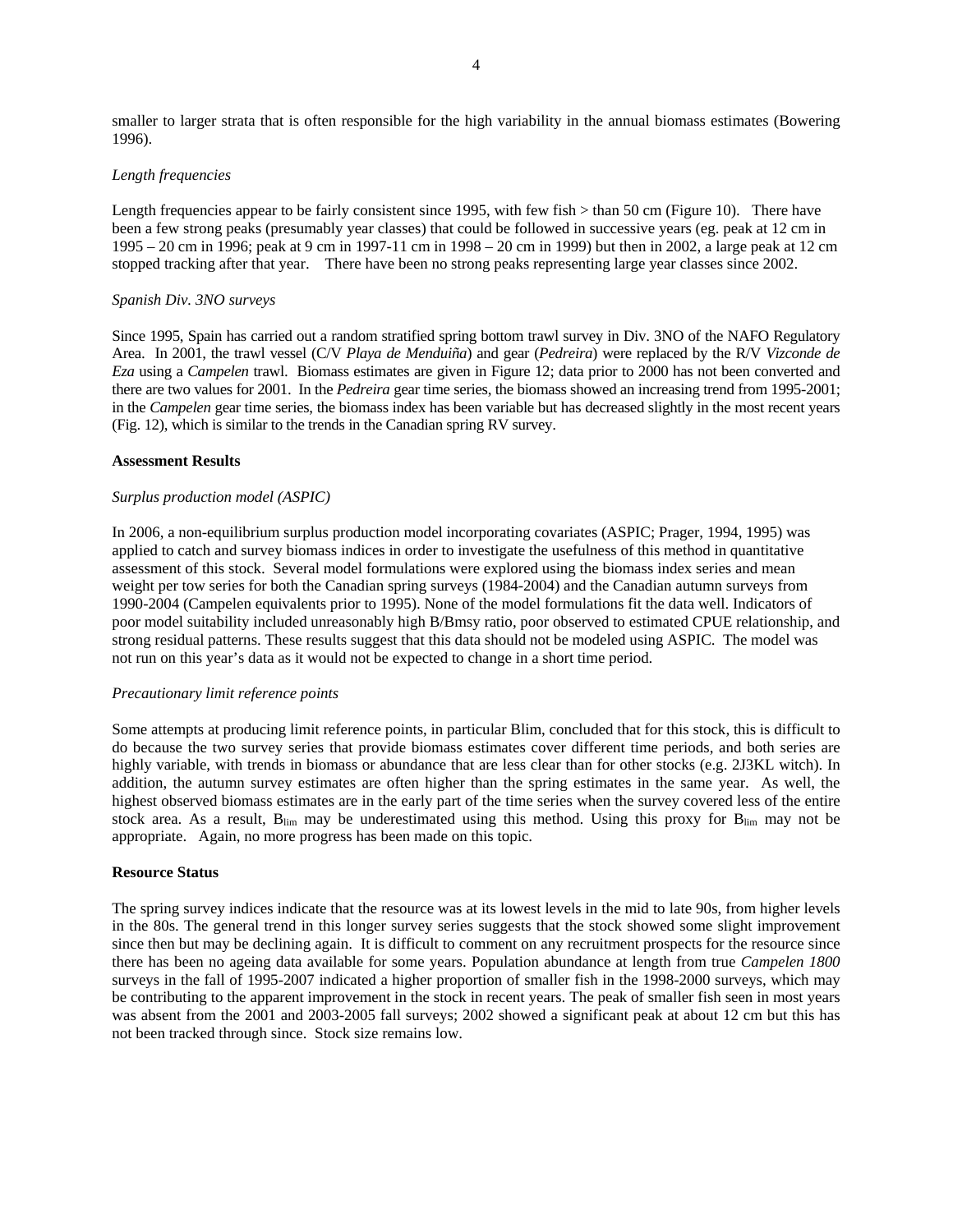# **References**

Bowering, W.R. and W.B. Brodie. 1991. Distribution of commercial flatfishes in the Newfoundland-Labrador region of the Canadian Northwest Atlantic and changes in certain biological parameters since exploitation. Netherlands J. Sea Res. 27(3/4): 407-422.

Bowering, W. R. and D. Orr. 1996. Distribution and trends in stock size of witch flounder in NAFO Divisions 3NO. NAFO SCR Doc. 96/70.

Prager, M.H. 1994. A suite of extensions to a nonequilibrium surplus-production model. Fish. Bull. 92: 374-389.

Prager, M.H. 1995. Users manual for ASPIC: a stock-production model incorporating covariates. SEFSC Miami Lab Doc. MIA-92/93-55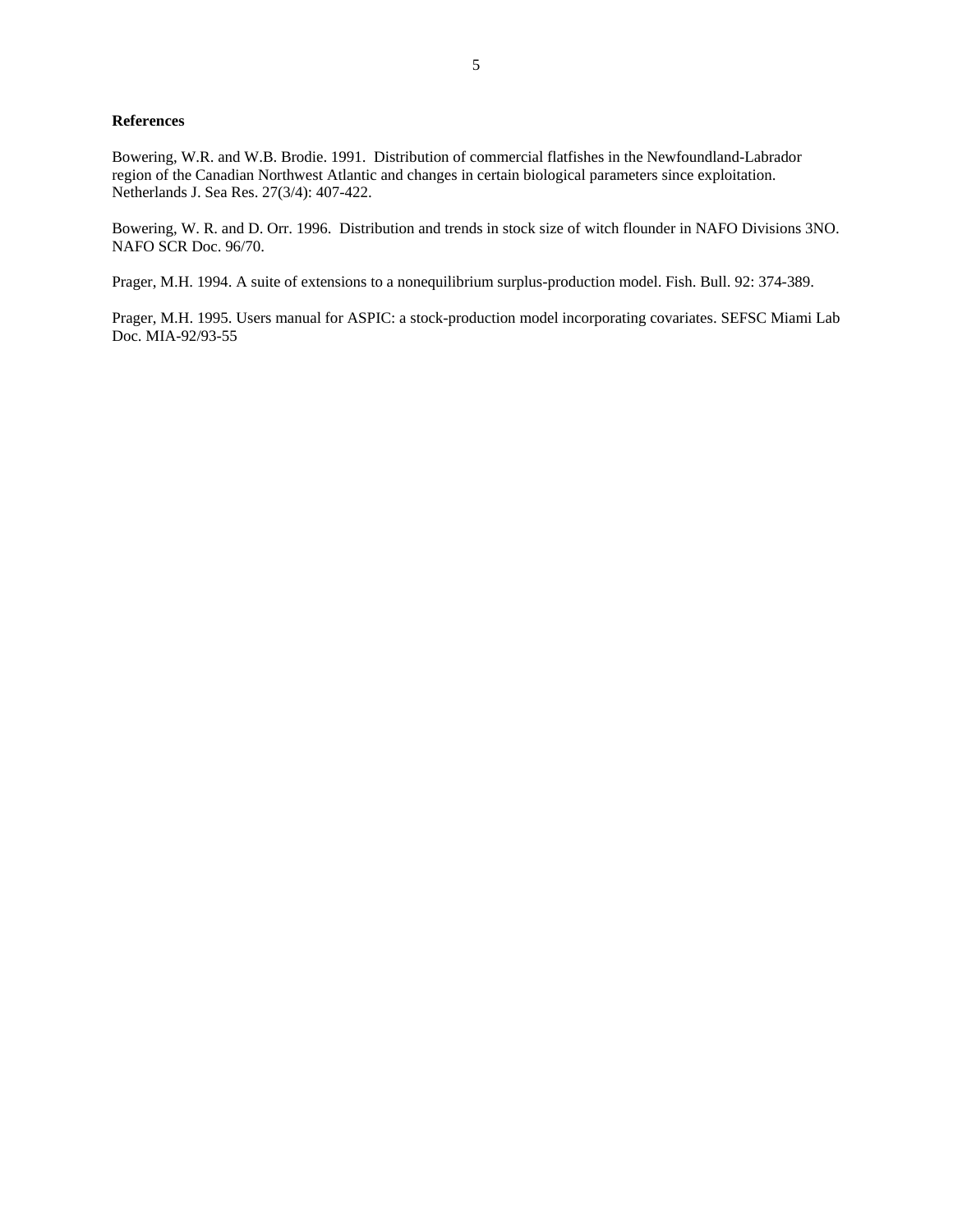|      |        | <b>USSR</b> |       |       |                     |
|------|--------|-------------|-------|-------|---------------------|
| Year | Canada | (Russia)    | Other | Total | <b>TAC</b>          |
| 1960 |        |             |       | 5799  |                     |
| 1961 |        |             |       | 4627  |                     |
| 1962 |        |             |       | 1228  |                     |
| 1963 | 895    | 485         | 803   | 2183  |                     |
| 1964 | 1055   |             | 11    | 1066  |                     |
| 1965 | 1324   | 849         | 4     | 2177  |                     |
| 1966 | 3644   | 3828        | 50    | 7522  |                     |
| 1967 | 2863   | 8565        | 75    | 11503 |                     |
| 1968 | 1503   | 9078        | 18    | 10599 |                     |
| 1969 | 479    | 4215        | 6     | 4700  |                     |
| 1970 | 723    | 6039        | 1     | 6763  |                     |
| 1971 | 178    | 14774       | 13    | 14965 |                     |
| 1972 | 3419   | 5738        | 20    | 9177  |                     |
| 1973 | 4943   | 1714        | 34    | 6691  |                     |
| 1974 | 2807   | 5235        | 3     | 8045  | 10000               |
| 1975 | 1137   | 5019        | 12    | 6168  | 10000               |
| 1976 | 3044   | 2991        | -     | 6035  | 10000               |
| 1977 | 3013   | 2742        | 4     | 5759  | 10000               |
| 1978 | 1165   | 2275        | 33    | 3473  | 10000               |
| 1979 | 1193   | 1868        | 16    | 3077  | 7000                |
| 1980 | 425    | 1994        | 1     | 2420  | 7000                |
| 1981 | 381    | 2044        |       | 2425  | 5000                |
| 1982 | 1760   | 1969        | 3     | 3732  | 5000                |
| 1983 | 1674   | 1942        |       | 3616  | 5000                |
| 1984 | 834    | 1955        | 13    | 2802  | 5000                |
| 1985 | 2746   | 1908        | 4117  | 8771  | 5000                |
| 1986 | 2937   | 1724        | 4470  | 9131  | 5000                |
| 1987 | 2829   | 1425        | 3342  | 7596  | 5000                |
| 1988 | 1927   | 1037        | 4361  | 7325  | 5000                |
| 1989 | 1241   | 81          | 2366  | 3688  | 5000                |
| 1990 | 2654   | 9           | 1516  | 4179  | 5000                |
| 1991 | 2624   |             | 2223  | 4847  | 5000                |
| 1992 | 4328   |             | 632   | 4960  | 5000                |
| 1993 | 4337   | 3           | 250   | 4414  | 5000                |
| 1994 | 2      |             | 1117  | 1119  | 3000                |
| 1995 |        |             | 300   | 300   | 0                   |
| 1996 | 64     |             | 294   | 358   | 0                   |
| 1997 | 19     |             | 493   | 512   | 0                   |
| 1998 | 2      | 5           | 605   | 612   | 0                   |
| 1999 | 6      | 86          | 671   | 763   | 0                   |
| 2000 | 12     | 50          | 483   | 545   | 0                   |
| 2001 | 13     | 34          | 647   | 694   | 0                   |
| 2002 | 26     | 112         | 312   | 450   | $\mathbf 0$         |
| 2003 | 62     | 59          | 1423* | 1544* | 0                   |
| 2004 | 58     | 60          | 509   | 627   | 0                   |
| 2005 | 49     | 8           | 200   | 257   | 0                   |
| 2006 | 94     | 2           | 385   | 481   | 0                   |
| 2007 | 21     | 27          | 174   | 222   | 0                   |
|      |        |             |       |       | $\mathsf{O}\xspace$ |
| 2008 |        |             |       |       |                     |

Table 1. Catches and TACs ( t ) of Witch Flounder in Div. 3NO from 1960-2007.

Note: Although a TAC of 3000 tons was agreed by the FC,

it was also agreed that no directed fishing be conducted

in 1994 due to the poor state of the stock.

\*The catch for Other sources in 2003 is the mean of a range of catch information.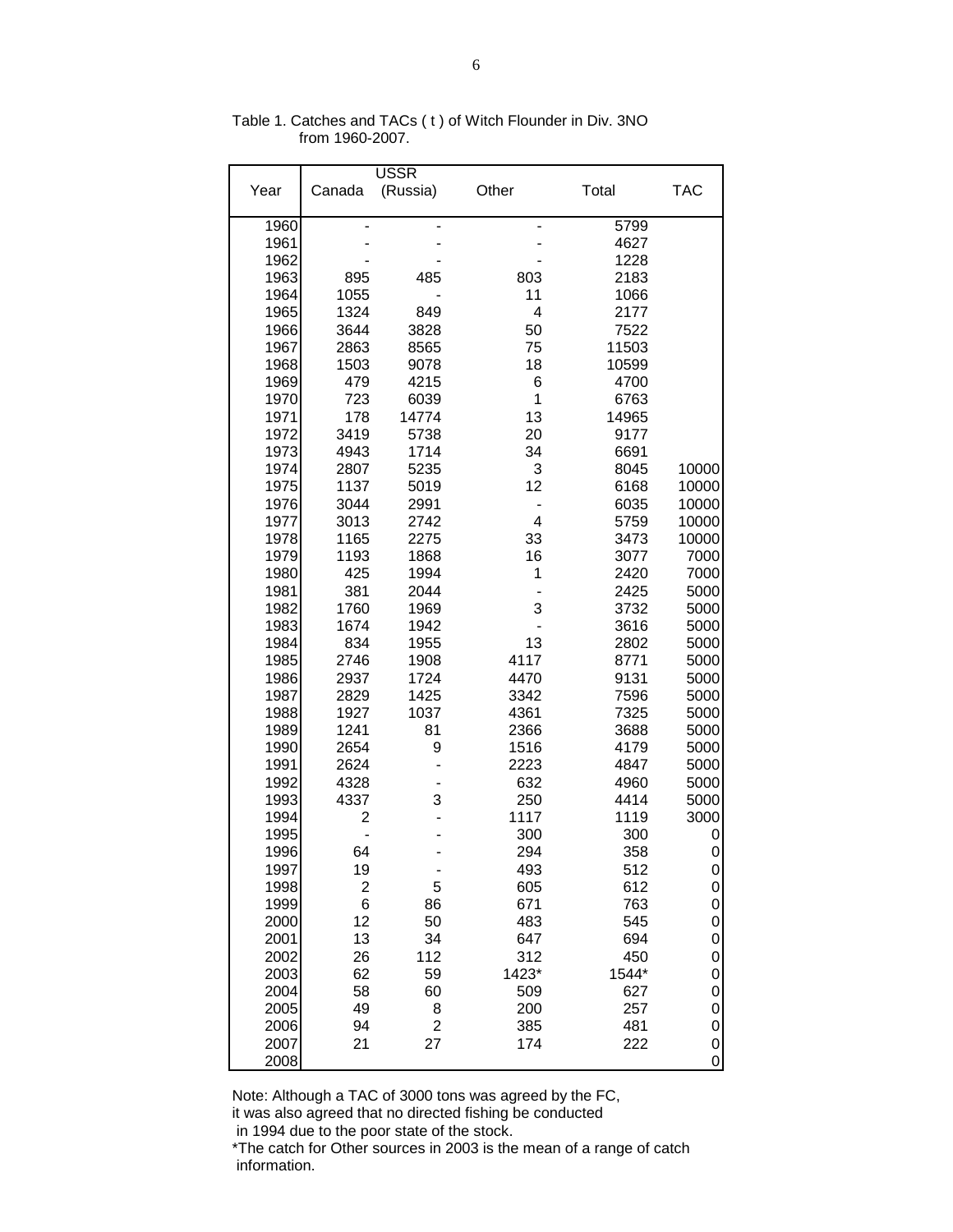| I                           |   |
|-----------------------------|---|
|                             |   |
|                             |   |
|                             | Ï |
| ı<br>I<br>י<br>آم<br>س<br>5 |   |

| Depth Range          | <b>Stratum</b><br><b>DIO</b>                                                                                                                                                                                                   | Stratur<br>New                                                                       |                                                                                                   |                                                                                                                                                                                                                                                                                                                       |                |                                                           |                                                                                                            |                                                                                                                                                                                                                                                                                                                     |                                                                                                                                                                                                                                                                                                                     |                                              |                    |                                       |                                                                                                                                                                                                                                                                                                                     |                    |                |                                                           |                                                                         |                                                                        |                                                  |                   |                                                                  |                 |                                               |                                                           |                              |                    |
|----------------------|--------------------------------------------------------------------------------------------------------------------------------------------------------------------------------------------------------------------------------|--------------------------------------------------------------------------------------|---------------------------------------------------------------------------------------------------|-----------------------------------------------------------------------------------------------------------------------------------------------------------------------------------------------------------------------------------------------------------------------------------------------------------------------|----------------|-----------------------------------------------------------|------------------------------------------------------------------------------------------------------------|---------------------------------------------------------------------------------------------------------------------------------------------------------------------------------------------------------------------------------------------------------------------------------------------------------------------|---------------------------------------------------------------------------------------------------------------------------------------------------------------------------------------------------------------------------------------------------------------------------------------------------------------------|----------------------------------------------|--------------------|---------------------------------------|---------------------------------------------------------------------------------------------------------------------------------------------------------------------------------------------------------------------------------------------------------------------------------------------------------------------|--------------------|----------------|-----------------------------------------------------------|-------------------------------------------------------------------------|------------------------------------------------------------------------|--------------------------------------------------|-------------------|------------------------------------------------------------------|-----------------|-----------------------------------------------|-----------------------------------------------------------|------------------------------|--------------------|
| $\widehat{\epsilon}$ | Area                                                                                                                                                                                                                           | Area                                                                                 | <b>Stratum</b>                                                                                    | 84                                                                                                                                                                                                                                                                                                                    | 85             | 86                                                        |                                                                                                            |                                                                                                                                                                                                                                                                                                                     | 89                                                                                                                                                                                                                                                                                                                  | 90                                           | 5                  |                                       |                                                                                                                                                                                                                                                                                                                     | 95                 | 96             | 50                                                        |                                                                         |                                                                        |                                                  | 5                 | 8                                                                | පි              | $\overline{5}$                                |                                                           |                              |                    |
| $56 = 5$             | 1593                                                                                                                                                                                                                           | <b>E6S</b>                                                                           |                                                                                                   |                                                                                                                                                                                                                                                                                                                       |                |                                                           |                                                                                                            |                                                                                                                                                                                                                                                                                                                     |                                                                                                                                                                                                                                                                                                                     |                                              |                    |                                       |                                                                                                                                                                                                                                                                                                                     |                    |                |                                                           |                                                                         |                                                                        |                                                  |                   |                                                                  |                 |                                               |                                                           |                              |                    |
|                      |                                                                                                                                                                                                                                |                                                                                      |                                                                                                   |                                                                                                                                                                                                                                                                                                                       |                |                                                           |                                                                                                            |                                                                                                                                                                                                                                                                                                                     |                                                                                                                                                                                                                                                                                                                     |                                              |                    |                                       |                                                                                                                                                                                                                                                                                                                     |                    |                |                                                           |                                                                         |                                                                        |                                                  |                   |                                                                  |                 |                                               |                                                           |                              |                    |
| 92<br>- 29           |                                                                                                                                                                                                                                |                                                                                      |                                                                                                   |                                                                                                                                                                                                                                                                                                                       |                |                                                           |                                                                                                            |                                                                                                                                                                                                                                                                                                                     |                                                                                                                                                                                                                                                                                                                     |                                              |                    |                                       |                                                                                                                                                                                                                                                                                                                     |                    |                |                                                           |                                                                         |                                                                        |                                                  |                   |                                                                  |                 |                                               |                                                           |                              |                    |
|                      |                                                                                                                                                                                                                                |                                                                                      | <u>និដ្ឋាន និងប្អូ</u> ន និ                                                                       | $\circ$ $\circ$ $\frac{1}{2}$ $\frac{1}{2}$ $\frac{1}{2}$ $\frac{1}{2}$ $\frac{1}{2}$ $\frac{1}{2}$ $\frac{1}{2}$ $\frac{1}{2}$ $\frac{1}{2}$ $\frac{1}{2}$ $\frac{1}{2}$ $\frac{1}{2}$ $\frac{1}{2}$ $\frac{1}{2}$ $\frac{1}{2}$ $\frac{1}{2}$ $\frac{1}{2}$ $\frac{1}{2}$ $\frac{1}{2}$ $\frac{1}{2}$ $\frac{1}{2}$ |                |                                                           |                                                                                                            |                                                                                                                                                                                                                                                                                                                     |                                                                                                                                                                                                                                                                                                                     |                                              |                    |                                       |                                                                                                                                                                                                                                                                                                                     |                    |                |                                                           |                                                                         |                                                                        |                                                  |                   |                                                                  |                 |                                               |                                                           | <mark>န္မွ ျဖစ္သ</mark> မွ အ |                    |
|                      |                                                                                                                                                                                                                                |                                                                                      |                                                                                                   |                                                                                                                                                                                                                                                                                                                       |                |                                                           |                                                                                                            |                                                                                                                                                                                                                                                                                                                     |                                                                                                                                                                                                                                                                                                                     |                                              |                    |                                       |                                                                                                                                                                                                                                                                                                                     |                    |                |                                                           |                                                                         |                                                                        |                                                  |                   |                                                                  |                 |                                               |                                                           |                              |                    |
|                      |                                                                                                                                                                                                                                |                                                                                      |                                                                                                   |                                                                                                                                                                                                                                                                                                                       |                |                                                           |                                                                                                            |                                                                                                                                                                                                                                                                                                                     |                                                                                                                                                                                                                                                                                                                     |                                              |                    |                                       |                                                                                                                                                                                                                                                                                                                     |                    |                |                                                           |                                                                         |                                                                        |                                                  |                   |                                                                  |                 |                                               |                                                           |                              |                    |
|                      |                                                                                                                                                                                                                                |                                                                                      |                                                                                                   |                                                                                                                                                                                                                                                                                                                       |                |                                                           |                                                                                                            |                                                                                                                                                                                                                                                                                                                     |                                                                                                                                                                                                                                                                                                                     |                                              |                    |                                       |                                                                                                                                                                                                                                                                                                                     |                    |                |                                                           |                                                                         |                                                                        |                                                  |                   |                                                                  |                 |                                               |                                                           | $\circ$                      |                    |
|                      |                                                                                                                                                                                                                                |                                                                                      |                                                                                                   |                                                                                                                                                                                                                                                                                                                       |                |                                                           |                                                                                                            |                                                                                                                                                                                                                                                                                                                     |                                                                                                                                                                                                                                                                                                                     |                                              |                    |                                       |                                                                                                                                                                                                                                                                                                                     |                    |                |                                                           |                                                                         |                                                                        |                                                  |                   |                                                                  |                 |                                               |                                                           |                              |                    |
| $93 - 183$           |                                                                                                                                                                                                                                |                                                                                      |                                                                                                   | $\frac{1}{23}$ $\frac{1}{2}$                                                                                                                                                                                                                                                                                          |                |                                                           |                                                                                                            |                                                                                                                                                                                                                                                                                                                     |                                                                                                                                                                                                                                                                                                                     |                                              |                    |                                       |                                                                                                                                                                                                                                                                                                                     |                    |                |                                                           |                                                                         |                                                                        |                                                  |                   |                                                                  |                 |                                               |                                                           |                              |                    |
|                      |                                                                                                                                                                                                                                |                                                                                      |                                                                                                   |                                                                                                                                                                                                                                                                                                                       |                |                                                           |                                                                                                            |                                                                                                                                                                                                                                                                                                                     |                                                                                                                                                                                                                                                                                                                     |                                              |                    |                                       |                                                                                                                                                                                                                                                                                                                     |                    |                |                                                           |                                                                         |                                                                        |                                                  |                   |                                                                  |                 |                                               |                                                           |                              |                    |
|                      |                                                                                                                                                                                                                                |                                                                                      |                                                                                                   |                                                                                                                                                                                                                                                                                                                       |                |                                                           |                                                                                                            |                                                                                                                                                                                                                                                                                                                     |                                                                                                                                                                                                                                                                                                                     |                                              |                    |                                       |                                                                                                                                                                                                                                                                                                                     |                    |                |                                                           |                                                                         |                                                                        |                                                  |                   |                                                                  |                 |                                               |                                                           |                              |                    |
| $84 - 274$           |                                                                                                                                                                                                                                |                                                                                      |                                                                                                   |                                                                                                                                                                                                                                                                                                                       |                |                                                           |                                                                                                            |                                                                                                                                                                                                                                                                                                                     |                                                                                                                                                                                                                                                                                                                     |                                              |                    |                                       |                                                                                                                                                                                                                                                                                                                     |                    |                |                                                           |                                                                         |                                                                        |                                                  |                   |                                                                  |                 |                                               |                                                           |                              |                    |
|                      | $(398)$ $(380)$ $(390)$ $(390)$ $(390)$ $(390)$ $(390)$ $(390)$ $(390)$ $(390)$ $(390)$ $(390)$ $(390)$ $(390)$ $(390)$ $(390)$ $(390)$ $(390)$ $(390)$ $(390)$ $(390)$ $(390)$ $(390)$ $(390)$ $(390)$ $(390)$ $(390)$ $(390$ |                                                                                      | $\frac{8}{5}$ $\frac{8}{5}$ $\frac{8}{5}$ $\frac{8}{5}$ $\frac{8}{5}$ $\frac{8}{5}$ $\frac{8}{5}$ | <b>ទ្</b> 25                                                                                                                                                                                                                                                                                                          |                | ၀ ၀စ္ပ္လြွ ၀ ဣ ဍ ၀ ၀စ္တြ ၀ ၀စ္ရြယ္က <mark>ၛ</mark> ွက္လ ၀ | <u> اوَّ عَيْرَ الْمَرْحَمَّةِ مِنْ الْمَرْحَمَّةِ مِنْ مَنْ الْمَرْحَمَّةِ مِنْ الْمَرْحَمَّةِ مِنْ م</u> | $\frac{1}{2}$ $\frac{1}{2}$ $\frac{1}{2}$ $\frac{1}{2}$ $\frac{1}{2}$ $\frac{1}{2}$ $\frac{1}{2}$ $\frac{1}{2}$ $\frac{1}{2}$ $\frac{1}{2}$ $\frac{1}{2}$ $\frac{1}{2}$ $\frac{1}{2}$ $\frac{1}{2}$ $\frac{1}{2}$ $\frac{1}{2}$ $\frac{1}{2}$ $\frac{1}{2}$ $\frac{1}{2}$ $\frac{1}{2}$ $\frac{1}{2}$ $\frac{1}{2}$ | $\frac{1}{2}$ $\frac{1}{2}$ $\frac{1}{2}$ $\frac{1}{2}$ $\frac{1}{2}$ $\frac{1}{2}$ $\frac{1}{2}$ $\frac{1}{2}$ $\frac{1}{2}$ $\frac{1}{2}$ $\frac{1}{2}$ $\frac{1}{2}$ $\frac{1}{2}$ $\frac{1}{2}$ $\frac{1}{2}$ $\frac{1}{2}$ $\frac{1}{2}$ $\frac{1}{2}$ $\frac{1}{2}$ $\frac{1}{2}$ $\frac{1}{2}$ $\frac{1}{2}$ | o olo 80000 olo o ol <sup>o o 8</sup> 14 % 4 |                    | 8 0 0 8 0 0 0 0 0 0 0 0 4 8 0 5 8 0 5 | $\frac{1}{2}$ $\frac{1}{2}$ $\frac{1}{2}$ $\frac{1}{2}$ $\frac{1}{2}$ $\frac{1}{2}$ $\frac{1}{2}$ $\frac{1}{2}$ $\frac{1}{2}$ $\frac{1}{2}$ $\frac{1}{2}$ $\frac{1}{2}$ $\frac{1}{2}$ $\frac{1}{2}$ $\frac{1}{2}$ $\frac{1}{2}$ $\frac{1}{2}$ $\frac{1}{2}$ $\frac{1}{2}$ $\frac{1}{2}$ $\frac{1}{2}$ $\frac{1}{2}$ |                    |                | ဝဝါပ္ ဝဝဝဝဝဝဝ ၁ ေမြွ က ဝပ္လြာ ဝ လြင္လ က <mark>က</mark> မွ | <u>ဆ</u> ိုဝ ∞ယ္လြဲ ဝ ဝ ဝ ဝ ဝ ဝ ဝ ဝ ဆို ဝ ဝ တြဲ ဂ ဝ လြဲ ႕ စက္တြဲ မွ ဆံု | <u>စ္တုိ အတြဲ ၁ ၁ ၁ ၁ ၂၉ ၁ ၁ ၉ ၁ ၁ ၉ ၃ ၉ ၇ မွာ မွာ မွာ မွာ မွာ မွာ</u> | 80 0 8 3 0 0 0 0 0 0 0 0 0 0 0 0 4 0 8 3 2 6 8 3 |                   | ဝ ဝ ဝ ဝ ဝ ဝ ဝ္က ဝ ာ ဝ ဝ ာ စ ဝ ၀္လ ဝ ဝ ဝ္က က ဝ ၀္တ <u>ဗ</u> ဗ္ ဒ္ |                 | ㅇㅇ ㅎㅇㅇㅇㅇㅇ ㅇㅇㅇ ㅇㅇㅇ 앜ㅇㅇ ㅊㅇ 있 <mark>ま ㅈ .</mark> | Roolo ဆိုက္က ေဝဝဝါဆို ဝ ဒါအ ဝဝါဝ စ ဝါဝွင္ ၁ ဆိုင္ဟာ အ အို |                              |                    |
|                      |                                                                                                                                                                                                                                |                                                                                      |                                                                                                   |                                                                                                                                                                                                                                                                                                                       |                |                                                           |                                                                                                            |                                                                                                                                                                                                                                                                                                                     |                                                                                                                                                                                                                                                                                                                     |                                              |                    |                                       |                                                                                                                                                                                                                                                                                                                     |                    |                |                                                           |                                                                         |                                                                        |                                                  |                   |                                                                  |                 |                                               |                                                           |                              |                    |
| 275 - 366            |                                                                                                                                                                                                                                |                                                                                      |                                                                                                   |                                                                                                                                                                                                                                                                                                                       | 87<br>02<br>53 |                                                           |                                                                                                            |                                                                                                                                                                                                                                                                                                                     |                                                                                                                                                                                                                                                                                                                     |                                              |                    |                                       |                                                                                                                                                                                                                                                                                                                     |                    |                |                                                           |                                                                         |                                                                        |                                                  |                   |                                                                  |                 |                                               |                                                           |                              |                    |
|                      |                                                                                                                                                                                                                                |                                                                                      |                                                                                                   | စ ဗွ ဖ                                                                                                                                                                                                                                                                                                                |                |                                                           |                                                                                                            |                                                                                                                                                                                                                                                                                                                     |                                                                                                                                                                                                                                                                                                                     |                                              |                    |                                       |                                                                                                                                                                                                                                                                                                                     |                    |                |                                                           |                                                                         |                                                                        |                                                  |                   |                                                                  |                 |                                               |                                                           |                              |                    |
|                      |                                                                                                                                                                                                                                |                                                                                      | 08<br>62<br>198                                                                                   |                                                                                                                                                                                                                                                                                                                       |                |                                                           |                                                                                                            |                                                                                                                                                                                                                                                                                                                     |                                                                                                                                                                                                                                                                                                                     |                                              |                    |                                       |                                                                                                                                                                                                                                                                                                                     |                    |                |                                                           |                                                                         |                                                                        |                                                  |                   |                                                                  |                 |                                               |                                                           |                              |                    |
| 367 - 549            |                                                                                                                                                                                                                                |                                                                                      |                                                                                                   |                                                                                                                                                                                                                                                                                                                       |                |                                                           |                                                                                                            |                                                                                                                                                                                                                                                                                                                     |                                                                                                                                                                                                                                                                                                                     |                                              |                    |                                       |                                                                                                                                                                                                                                                                                                                     |                    |                |                                                           |                                                                         |                                                                        |                                                  |                   |                                                                  |                 |                                               |                                                           |                              |                    |
|                      | 6990                                                                                                                                                                                                                           |                                                                                      | 723<br>725<br>727                                                                                 |                                                                                                                                                                                                                                                                                                                       |                |                                                           |                                                                                                            |                                                                                                                                                                                                                                                                                                                     |                                                                                                                                                                                                                                                                                                                     |                                              |                    |                                       |                                                                                                                                                                                                                                                                                                                     |                    |                |                                                           |                                                                         |                                                                        |                                                  |                   |                                                                  |                 |                                               |                                                           |                              |                    |
|                      |                                                                                                                                                                                                                                |                                                                                      |                                                                                                   |                                                                                                                                                                                                                                                                                                                       |                |                                                           |                                                                                                            |                                                                                                                                                                                                                                                                                                                     |                                                                                                                                                                                                                                                                                                                     |                                              |                    |                                       |                                                                                                                                                                                                                                                                                                                     |                    |                |                                                           |                                                                         |                                                                        |                                                  |                   |                                                                  |                 |                                               |                                                           |                              |                    |
| 550 - 731            | $\frac{724}{72}$                                                                                                                                                                                                               |                                                                                      |                                                                                                   |                                                                                                                                                                                                                                                                                                                       |                |                                                           |                                                                                                            |                                                                                                                                                                                                                                                                                                                     |                                                                                                                                                                                                                                                                                                                     |                                              |                    | $\frac{16}{18}$ 8 $\frac{16}{18}$     |                                                                                                                                                                                                                                                                                                                     |                    |                |                                                           |                                                                         |                                                                        |                                                  |                   |                                                                  |                 |                                               |                                                           |                              |                    |
|                      |                                                                                                                                                                                                                                |                                                                                      |                                                                                                   |                                                                                                                                                                                                                                                                                                                       |                |                                                           |                                                                                                            |                                                                                                                                                                                                                                                                                                                     |                                                                                                                                                                                                                                                                                                                     |                                              |                    |                                       |                                                                                                                                                                                                                                                                                                                     |                    |                |                                                           |                                                                         |                                                                        |                                                  |                   |                                                                  |                 |                                               |                                                           |                              |                    |
|                      |                                                                                                                                                                                                                                |                                                                                      |                                                                                                   |                                                                                                                                                                                                                                                                                                                       |                |                                                           |                                                                                                            |                                                                                                                                                                                                                                                                                                                     |                                                                                                                                                                                                                                                                                                                     |                                              |                    |                                       |                                                                                                                                                                                                                                                                                                                     |                    |                |                                                           |                                                                         |                                                                        |                                                  |                   |                                                                  |                 |                                               |                                                           |                              |                    |
| $732 - 914$          |                                                                                                                                                                                                                                | <u>ង្គាំង្គី ដូន ទី ដ្ឋា មិ និង្គី នៃ នាំង្គី ត្ថិ ត្ត ត្រូ ត្រូ និង្គី ដូន ត្ថិ</u> | 7888888                                                                                           |                                                                                                                                                                                                                                                                                                                       |                |                                                           |                                                                                                            |                                                                                                                                                                                                                                                                                                                     |                                                                                                                                                                                                                                                                                                                     |                                              |                    |                                       |                                                                                                                                                                                                                                                                                                                     |                    |                |                                                           |                                                                         |                                                                        |                                                  |                   |                                                                  |                 |                                               |                                                           |                              |                    |
|                      |                                                                                                                                                                                                                                |                                                                                      |                                                                                                   |                                                                                                                                                                                                                                                                                                                       |                |                                                           |                                                                                                            |                                                                                                                                                                                                                                                                                                                     |                                                                                                                                                                                                                                                                                                                     |                                              |                    |                                       |                                                                                                                                                                                                                                                                                                                     |                    |                |                                                           |                                                                         |                                                                        |                                                  |                   |                                                                  |                 |                                               |                                                           |                              |                    |
|                      |                                                                                                                                                                                                                                |                                                                                      |                                                                                                   |                                                                                                                                                                                                                                                                                                                       |                |                                                           |                                                                                                            |                                                                                                                                                                                                                                                                                                                     |                                                                                                                                                                                                                                                                                                                     |                                              |                    |                                       |                                                                                                                                                                                                                                                                                                                     |                    |                |                                                           |                                                                         |                                                                        |                                                  |                   |                                                                  |                 |                                               |                                                           |                              |                    |
| Grand Total          |                                                                                                                                                                                                                                |                                                                                      |                                                                                                   | 2205                                                                                                                                                                                                                                                                                                                  | 761            |                                                           | 500<br>$rac{4}{4}$                                                                                         | $\frac{278}{0}$                                                                                                                                                                                                                                                                                                     | 480                                                                                                                                                                                                                                                                                                                 | $rac{16}{4}$ 0 0                             |                    |                                       |                                                                                                                                                                                                                                                                                                                     | 9.87<br>242<br>208 |                |                                                           | 908<br>062<br>065                                                       | 525<br>262<br>49.9                                                     | 1042<br>296<br>28.4                              | 632<br>543<br>543 |                                                                  |                 |                                               |                                                           | $0.0$<br>2/19                |                    |
| Biomass >366 m       |                                                                                                                                                                                                                                |                                                                                      |                                                                                                   | $\circ$                                                                                                                                                                                                                                                                                                               |                | $\frac{1078}{9}$                                          |                                                                                                            |                                                                                                                                                                                                                                                                                                                     |                                                                                                                                                                                                                                                                                                                     |                                              | 652<br>683<br>99.5 | #33<br>#33                            | 862<br>480<br>55.7                                                                                                                                                                                                                                                                                                  |                    | 5 x 3<br>5 x 3 | 45<br>255<br>57.6                                         |                                                                         |                                                                        |                                                  |                   | 88<br>28<br>76.0                                                 | ន2<br>27 -<br>5 | 346<br>207<br>59.9                            | 1807<br>366<br>20.3                                       |                              | 142<br>335<br>23.2 |
| Percent >366 m       |                                                                                                                                                                                                                                |                                                                                      |                                                                                                   |                                                                                                                                                                                                                                                                                                                       |                |                                                           |                                                                                                            |                                                                                                                                                                                                                                                                                                                     |                                                                                                                                                                                                                                                                                                                     |                                              |                    |                                       |                                                                                                                                                                                                                                                                                                                     |                    |                |                                                           |                                                                         |                                                                        |                                                  |                   |                                                                  |                 |                                               |                                                           |                              |                    |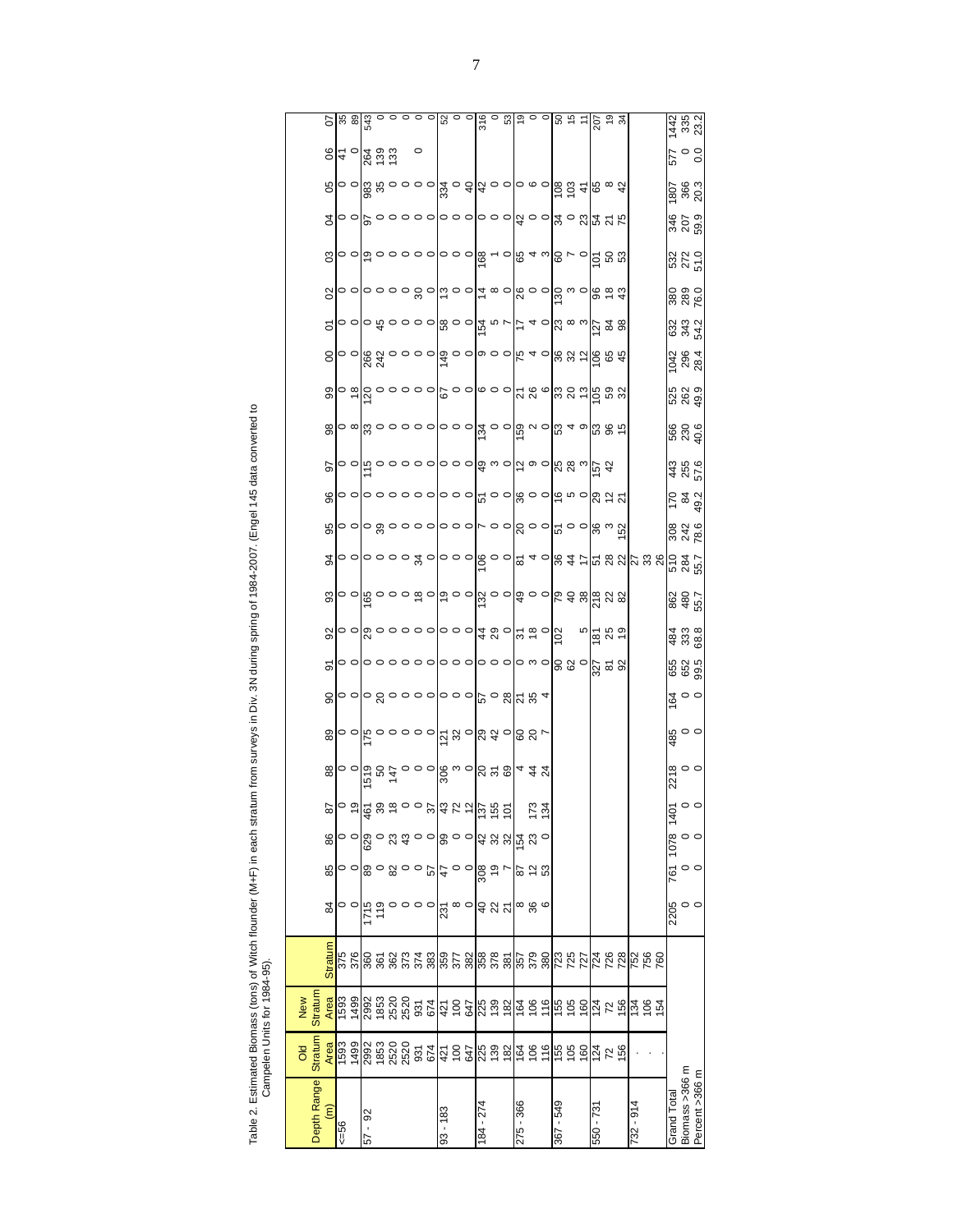| $\vdots$                        |        |
|---------------------------------|--------|
| į<br>$\frac{1}{2}$              |        |
| I.                              |        |
|                                 |        |
| i                               |        |
| $\ddot{ }$                      | ֚֓     |
| Ï<br> <br> <br> <br> <br>á<br>국 | j<br>5 |

| Depth Range                | <b>Stratum</b><br><b>DIO</b> | <b>Stratun</b><br><b>MeM</b>                              |                                                                                  |                                        |                           |                                                                                                                                                                                                                                                                                                                     |             |              |                                                                                                                                                                                                                                                                                            |                                                                                                                                                                                                                                                                                             |                    |                      |                                                                                                                                                                                                                                                                                                                     |                                                                                                                                                                                                                                                                                                                                                                                                                                                 |                                                                                                                                                                                                                      |                                                                                       |                                 |                                                                                                                                                                                                                                                                                                                     |                                                                                                                                                                                                     |                                                                                                                                                                                                                                                                                                                       |                   |                                                                                                                                                                                                                                                                                                           |                                                                                                                                                                                                                                                                                                                            |                                                 |                                                                                                          |                   |
|----------------------------|------------------------------|-----------------------------------------------------------|----------------------------------------------------------------------------------|----------------------------------------|---------------------------|---------------------------------------------------------------------------------------------------------------------------------------------------------------------------------------------------------------------------------------------------------------------------------------------------------------------|-------------|--------------|--------------------------------------------------------------------------------------------------------------------------------------------------------------------------------------------------------------------------------------------------------------------------------------------|---------------------------------------------------------------------------------------------------------------------------------------------------------------------------------------------------------------------------------------------------------------------------------------------|--------------------|----------------------|---------------------------------------------------------------------------------------------------------------------------------------------------------------------------------------------------------------------------------------------------------------------------------------------------------------------|-------------------------------------------------------------------------------------------------------------------------------------------------------------------------------------------------------------------------------------------------------------------------------------------------------------------------------------------------------------------------------------------------------------------------------------------------|----------------------------------------------------------------------------------------------------------------------------------------------------------------------------------------------------------------------|---------------------------------------------------------------------------------------|---------------------------------|---------------------------------------------------------------------------------------------------------------------------------------------------------------------------------------------------------------------------------------------------------------------------------------------------------------------|-----------------------------------------------------------------------------------------------------------------------------------------------------------------------------------------------------|-----------------------------------------------------------------------------------------------------------------------------------------------------------------------------------------------------------------------------------------------------------------------------------------------------------------------|-------------------|-----------------------------------------------------------------------------------------------------------------------------------------------------------------------------------------------------------------------------------------------------------------------------------------------------------|----------------------------------------------------------------------------------------------------------------------------------------------------------------------------------------------------------------------------------------------------------------------------------------------------------------------------|-------------------------------------------------|----------------------------------------------------------------------------------------------------------|-------------------|
|                            |                              |                                                           | <b>Stratum</b>                                                                   | $\overline{8}$                         | 85                        | 86                                                                                                                                                                                                                                                                                                                  |             |              |                                                                                                                                                                                                                                                                                            |                                                                                                                                                                                                                                                                                             |                    |                      |                                                                                                                                                                                                                                                                                                                     |                                                                                                                                                                                                                                                                                                                                                                                                                                                 |                                                                                                                                                                                                                      |                                                                                       |                                 |                                                                                                                                                                                                                                                                                                                     |                                                                                                                                                                                                     |                                                                                                                                                                                                                                                                                                                       |                   |                                                                                                                                                                                                                                                                                                           |                                                                                                                                                                                                                                                                                                                            |                                                 |                                                                                                          |                   |
| <mark>ିଥି</mark> ର<br>57 - |                              |                                                           |                                                                                  |                                        |                           |                                                                                                                                                                                                                                                                                                                     |             |              |                                                                                                                                                                                                                                                                                            |                                                                                                                                                                                                                                                                                             |                    |                      |                                                                                                                                                                                                                                                                                                                     |                                                                                                                                                                                                                                                                                                                                                                                                                                                 |                                                                                                                                                                                                                      |                                                                                       |                                 |                                                                                                                                                                                                                                                                                                                     |                                                                                                                                                                                                     |                                                                                                                                                                                                                                                                                                                       |                   |                                                                                                                                                                                                                                                                                                           |                                                                                                                                                                                                                                                                                                                            |                                                 |                                                                                                          |                   |
|                            |                              |                                                           |                                                                                  |                                        |                           |                                                                                                                                                                                                                                                                                                                     |             |              |                                                                                                                                                                                                                                                                                            |                                                                                                                                                                                                                                                                                             |                    |                      |                                                                                                                                                                                                                                                                                                                     |                                                                                                                                                                                                                                                                                                                                                                                                                                                 |                                                                                                                                                                                                                      |                                                                                       |                                 |                                                                                                                                                                                                                                                                                                                     |                                                                                                                                                                                                     |                                                                                                                                                                                                                                                                                                                       |                   |                                                                                                                                                                                                                                                                                                           |                                                                                                                                                                                                                                                                                                                            |                                                 |                                                                                                          |                   |
|                            |                              |                                                           |                                                                                  |                                        |                           |                                                                                                                                                                                                                                                                                                                     |             |              |                                                                                                                                                                                                                                                                                            |                                                                                                                                                                                                                                                                                             |                    |                      |                                                                                                                                                                                                                                                                                                                     |                                                                                                                                                                                                                                                                                                                                                                                                                                                 |                                                                                                                                                                                                                      |                                                                                       |                                 |                                                                                                                                                                                                                                                                                                                     |                                                                                                                                                                                                     |                                                                                                                                                                                                                                                                                                                       |                   |                                                                                                                                                                                                                                                                                                           |                                                                                                                                                                                                                                                                                                                            |                                                 |                                                                                                          |                   |
|                            |                              |                                                           |                                                                                  |                                        |                           |                                                                                                                                                                                                                                                                                                                     |             |              |                                                                                                                                                                                                                                                                                            |                                                                                                                                                                                                                                                                                             |                    |                      |                                                                                                                                                                                                                                                                                                                     |                                                                                                                                                                                                                                                                                                                                                                                                                                                 |                                                                                                                                                                                                                      |                                                                                       |                                 |                                                                                                                                                                                                                                                                                                                     |                                                                                                                                                                                                     |                                                                                                                                                                                                                                                                                                                       |                   |                                                                                                                                                                                                                                                                                                           |                                                                                                                                                                                                                                                                                                                            |                                                 |                                                                                                          |                   |
|                            |                              |                                                           |                                                                                  |                                        |                           |                                                                                                                                                                                                                                                                                                                     |             |              |                                                                                                                                                                                                                                                                                            |                                                                                                                                                                                                                                                                                             |                    |                      |                                                                                                                                                                                                                                                                                                                     |                                                                                                                                                                                                                                                                                                                                                                                                                                                 |                                                                                                                                                                                                                      |                                                                                       |                                 |                                                                                                                                                                                                                                                                                                                     |                                                                                                                                                                                                     |                                                                                                                                                                                                                                                                                                                       |                   |                                                                                                                                                                                                                                                                                                           |                                                                                                                                                                                                                                                                                                                            |                                                 |                                                                                                          |                   |
|                            |                              |                                                           |                                                                                  |                                        |                           |                                                                                                                                                                                                                                                                                                                     |             |              |                                                                                                                                                                                                                                                                                            |                                                                                                                                                                                                                                                                                             |                    |                      |                                                                                                                                                                                                                                                                                                                     |                                                                                                                                                                                                                                                                                                                                                                                                                                                 |                                                                                                                                                                                                                      |                                                                                       |                                 |                                                                                                                                                                                                                                                                                                                     |                                                                                                                                                                                                     |                                                                                                                                                                                                                                                                                                                       |                   |                                                                                                                                                                                                                                                                                                           |                                                                                                                                                                                                                                                                                                                            |                                                 |                                                                                                          |                   |
|                            |                              |                                                           | <u>និង ទី ទី ក៏ កូ កូនៅ និង មី ទី ទី កូនៅ កូន កូនៅ ទី ទី កូន កូន កូន កូន កូន</u> |                                        |                           | $\frac{1}{2}$ $\frac{1}{2}$ $\frac{1}{2}$ $\frac{1}{2}$ $\frac{1}{2}$ $\frac{1}{2}$ $\frac{1}{2}$ $\frac{1}{2}$ $\frac{1}{2}$ $\frac{1}{2}$ $\frac{1}{2}$ $\frac{1}{2}$ $\frac{1}{2}$ $\frac{1}{2}$ $\frac{1}{2}$ $\frac{1}{2}$ $\frac{1}{2}$ $\frac{1}{2}$ $\frac{1}{2}$ $\frac{1}{2}$ $\frac{1}{2}$ $\frac{1}{2}$ |             |              | $\frac{18}{100}$ 0 0 $\frac{17}{100}$ 0 $\frac{17}{100}$ 0 $\frac{17}{100}$ 0 $\frac{17}{100}$ 0 $\frac{17}{100}$ 0 $\frac{17}{100}$ 0 $\frac{17}{100}$ 0 $\frac{17}{100}$ 0 $\frac{17}{100}$ 0 $\frac{17}{100}$ 0 $\frac{17}{100}$ 0 $\frac{17}{100}$ 0 $\frac{17}{100}$ 0 $\frac{17}{10$ | $\frac{1}{30}$ $\frac{3}{4}$ $\frac{1}{20}$ $\frac{1}{20}$ $\frac{1}{20}$ $\frac{1}{20}$ $\frac{1}{20}$ $\frac{1}{20}$ $\frac{1}{20}$ $\frac{1}{20}$ $\frac{1}{20}$ $\frac{1}{20}$ $\frac{1}{20}$ $\frac{1}{20}$ $\frac{1}{20}$ $\frac{1}{20}$ $\frac{1}{20}$ $\frac{1}{20}$ $\frac{1}{20}$ |                    |                      | $\frac{1}{2}$ $\frac{1}{2}$ $\frac{1}{2}$ $\frac{1}{2}$ $\frac{1}{2}$ $\frac{1}{2}$ $\frac{1}{2}$ $\frac{1}{2}$ $\frac{1}{2}$ $\frac{1}{2}$ $\frac{1}{2}$ $\frac{1}{2}$ $\frac{1}{2}$ $\frac{1}{2}$ $\frac{1}{2}$ $\frac{1}{2}$ $\frac{1}{2}$ $\frac{1}{2}$ $\frac{1}{2}$ $\frac{1}{2}$ $\frac{1}{2}$ $\frac{1}{2}$ | <u> ရွိ</u> ေဝ ဗိ ၁ ၁ အ ဒု <u>ံခြံ ေ</u> အီ ၁ ၁ ခြံ အ ဒုံခြံ ဒုံ အတြင္ ေခါ့ဆံ ေခါ့                                                                                                                                                                                                                                                                                                                                                              | $S_{\text{S}}$ $\sim$ $S_{\text{S}}$ $\sim$ $S_{\text{S}}$ $\sim$ $S_{\text{S}}$ $\sim$ $S_{\text{S}}$ $\sim$ $S_{\text{S}}$ $\sim$ $S_{\text{S}}$ $\sim$ $S_{\text{S}}$ $\sim$ $S_{\text{S}}$ $\sim$ $S_{\text{S}}$ | <u>၉၀၀၀၀၀ ခ် <sub>ပ</sub>ြီး မွ စံ ၁၀</u> ၆ မွ န္မဖြဲ့ ခ် <u>= မြ</u> ွိမ္ ချမ္းမွ မွ |                                 | $\frac{1}{2}$ $\frac{1}{2}$ $\frac{1}{2}$ $\frac{1}{2}$ $\frac{1}{2}$ $\frac{1}{2}$ $\frac{1}{2}$ $\frac{1}{2}$ $\frac{1}{2}$ $\frac{1}{2}$ $\frac{1}{2}$ $\frac{1}{2}$ $\frac{1}{2}$ $\frac{1}{2}$ $\frac{1}{2}$ $\frac{1}{2}$ $\frac{1}{2}$ $\frac{1}{2}$ $\frac{1}{2}$ $\frac{1}{2}$ $\frac{1}{2}$ $\frac{1}{2}$ | $\leq$ $\frac{1}{2}$ $\leq$ $\frac{1}{2}$ $\leq$ $\frac{1}{2}$ $\leq$ $\frac{1}{2}$ $\leq$ $\frac{1}{2}$ $\leq$ $\leq$ $\frac{1}{2}$ $\leq$ $\leq$ $\frac{1}{2}$ $\leq$ $\leq$ $\leq$ $\frac{1}{2}$ | $\frac{1}{2}$   $\frac{1}{6}$ $\frac{1}{6}$ $\frac{1}{6}$ $\frac{1}{6}$ $\frac{1}{6}$ $\frac{1}{6}$ $\frac{1}{6}$ $\frac{1}{6}$ $\frac{1}{6}$ $\frac{1}{6}$ $\frac{1}{6}$ $\frac{1}{6}$ $\frac{1}{6}$ $\frac{1}{6}$ $\frac{1}{6}$ $\frac{1}{6}$ $\frac{1}{6}$ $\frac{1}{6}$ $\frac{1}{6}$ $\frac{1}{6}$ $\frac{1}{6}$ |                   | $\frac{1}{100}$ $\frac{1}{100}$ $\frac{1}{100}$ $\frac{1}{100}$ $\frac{1}{100}$ $\frac{1}{100}$ $\frac{1}{100}$ $\frac{1}{100}$ $\frac{1}{100}$ $\frac{1}{100}$ $\frac{1}{100}$ $\frac{1}{100}$ $\frac{1}{100}$ $\frac{1}{100}$ $\frac{1}{100}$ $\frac{1}{100}$ $\frac{1}{100}$ $\frac{1}{100}$ $\frac{1$ | $S$ $\left  \frac{1}{2}$ $\right $ $\frac{1}{2}$ $\frac{1}{2}$ $\frac{1}{2}$ $\frac{1}{2}$ $\frac{1}{2}$ $\frac{1}{2}$ $\frac{1}{2}$ $\frac{1}{2}$ $\frac{1}{2}$ $\frac{1}{2}$ $\frac{1}{2}$ $\frac{1}{2}$ $\frac{1}{2}$ $\frac{1}{2}$ $\frac{1}{2}$ $\frac{1}{2}$ $\frac{1}{2}$ $\frac{1}{2}$ $\frac{1}{2}$ $\frac{1}{2}$ | <u>pologia e de regista de de regista de se</u> | $\frac{8}{60}$<br>$\frac{8}{60}$<br>$\frac{8}{60}$<br>$\frac{8}{60}$<br>$\frac{8}{60}$<br>$\frac{8}{60}$ |                   |
| 83 - 183                   |                              |                                                           |                                                                                  |                                        |                           |                                                                                                                                                                                                                                                                                                                     |             |              |                                                                                                                                                                                                                                                                                            |                                                                                                                                                                                                                                                                                             |                    |                      |                                                                                                                                                                                                                                                                                                                     |                                                                                                                                                                                                                                                                                                                                                                                                                                                 |                                                                                                                                                                                                                      |                                                                                       |                                 |                                                                                                                                                                                                                                                                                                                     |                                                                                                                                                                                                     |                                                                                                                                                                                                                                                                                                                       |                   |                                                                                                                                                                                                                                                                                                           |                                                                                                                                                                                                                                                                                                                            |                                                 |                                                                                                          |                   |
|                            |                              |                                                           |                                                                                  |                                        |                           |                                                                                                                                                                                                                                                                                                                     |             |              |                                                                                                                                                                                                                                                                                            |                                                                                                                                                                                                                                                                                             |                    |                      |                                                                                                                                                                                                                                                                                                                     |                                                                                                                                                                                                                                                                                                                                                                                                                                                 |                                                                                                                                                                                                                      |                                                                                       |                                 |                                                                                                                                                                                                                                                                                                                     |                                                                                                                                                                                                     |                                                                                                                                                                                                                                                                                                                       |                   |                                                                                                                                                                                                                                                                                                           |                                                                                                                                                                                                                                                                                                                            |                                                 |                                                                                                          |                   |
|                            |                              |                                                           |                                                                                  |                                        |                           |                                                                                                                                                                                                                                                                                                                     |             |              |                                                                                                                                                                                                                                                                                            |                                                                                                                                                                                                                                                                                             |                    |                      |                                                                                                                                                                                                                                                                                                                     |                                                                                                                                                                                                                                                                                                                                                                                                                                                 |                                                                                                                                                                                                                      |                                                                                       |                                 |                                                                                                                                                                                                                                                                                                                     |                                                                                                                                                                                                     |                                                                                                                                                                                                                                                                                                                       |                   |                                                                                                                                                                                                                                                                                                           |                                                                                                                                                                                                                                                                                                                            |                                                 |                                                                                                          |                   |
|                            |                              |                                                           |                                                                                  |                                        |                           |                                                                                                                                                                                                                                                                                                                     |             |              |                                                                                                                                                                                                                                                                                            |                                                                                                                                                                                                                                                                                             |                    |                      |                                                                                                                                                                                                                                                                                                                     |                                                                                                                                                                                                                                                                                                                                                                                                                                                 |                                                                                                                                                                                                                      |                                                                                       |                                 |                                                                                                                                                                                                                                                                                                                     |                                                                                                                                                                                                     |                                                                                                                                                                                                                                                                                                                       |                   |                                                                                                                                                                                                                                                                                                           |                                                                                                                                                                                                                                                                                                                            |                                                 | 825                                                                                                      |                   |
|                            |                              |                                                           |                                                                                  |                                        |                           |                                                                                                                                                                                                                                                                                                                     |             |              |                                                                                                                                                                                                                                                                                            |                                                                                                                                                                                                                                                                                             |                    |                      |                                                                                                                                                                                                                                                                                                                     |                                                                                                                                                                                                                                                                                                                                                                                                                                                 |                                                                                                                                                                                                                      |                                                                                       |                                 |                                                                                                                                                                                                                                                                                                                     |                                                                                                                                                                                                     |                                                                                                                                                                                                                                                                                                                       |                   |                                                                                                                                                                                                                                                                                                           |                                                                                                                                                                                                                                                                                                                            |                                                 |                                                                                                          |                   |
| 184 - 274                  |                              |                                                           |                                                                                  |                                        | $rac{10}{9}$ $rac{40}{7}$ |                                                                                                                                                                                                                                                                                                                     |             |              |                                                                                                                                                                                                                                                                                            |                                                                                                                                                                                                                                                                                             |                    |                      |                                                                                                                                                                                                                                                                                                                     |                                                                                                                                                                                                                                                                                                                                                                                                                                                 |                                                                                                                                                                                                                      |                                                                                       |                                 |                                                                                                                                                                                                                                                                                                                     |                                                                                                                                                                                                     |                                                                                                                                                                                                                                                                                                                       |                   |                                                                                                                                                                                                                                                                                                           |                                                                                                                                                                                                                                                                                                                            |                                                 |                                                                                                          |                   |
|                            |                              |                                                           |                                                                                  |                                        |                           |                                                                                                                                                                                                                                                                                                                     |             |              |                                                                                                                                                                                                                                                                                            |                                                                                                                                                                                                                                                                                             |                    |                      |                                                                                                                                                                                                                                                                                                                     |                                                                                                                                                                                                                                                                                                                                                                                                                                                 |                                                                                                                                                                                                                      |                                                                                       |                                 |                                                                                                                                                                                                                                                                                                                     |                                                                                                                                                                                                     |                                                                                                                                                                                                                                                                                                                       |                   |                                                                                                                                                                                                                                                                                                           |                                                                                                                                                                                                                                                                                                                            |                                                 |                                                                                                          |                   |
|                            |                              |                                                           |                                                                                  |                                        | $\frac{18}{1}$            |                                                                                                                                                                                                                                                                                                                     |             |              |                                                                                                                                                                                                                                                                                            |                                                                                                                                                                                                                                                                                             |                    |                      |                                                                                                                                                                                                                                                                                                                     |                                                                                                                                                                                                                                                                                                                                                                                                                                                 |                                                                                                                                                                                                                      |                                                                                       |                                 |                                                                                                                                                                                                                                                                                                                     |                                                                                                                                                                                                     |                                                                                                                                                                                                                                                                                                                       |                   |                                                                                                                                                                                                                                                                                                           |                                                                                                                                                                                                                                                                                                                            |                                                 |                                                                                                          |                   |
| 275 - 366                  |                              |                                                           |                                                                                  |                                        |                           |                                                                                                                                                                                                                                                                                                                     |             |              |                                                                                                                                                                                                                                                                                            |                                                                                                                                                                                                                                                                                             |                    |                      |                                                                                                                                                                                                                                                                                                                     |                                                                                                                                                                                                                                                                                                                                                                                                                                                 |                                                                                                                                                                                                                      |                                                                                       |                                 |                                                                                                                                                                                                                                                                                                                     |                                                                                                                                                                                                     |                                                                                                                                                                                                                                                                                                                       |                   |                                                                                                                                                                                                                                                                                                           |                                                                                                                                                                                                                                                                                                                            |                                                 |                                                                                                          |                   |
|                            |                              |                                                           |                                                                                  | 0 0 10                                 | 483                       |                                                                                                                                                                                                                                                                                                                     |             |              |                                                                                                                                                                                                                                                                                            |                                                                                                                                                                                                                                                                                             |                    |                      |                                                                                                                                                                                                                                                                                                                     |                                                                                                                                                                                                                                                                                                                                                                                                                                                 |                                                                                                                                                                                                                      |                                                                                       |                                 |                                                                                                                                                                                                                                                                                                                     |                                                                                                                                                                                                     |                                                                                                                                                                                                                                                                                                                       |                   |                                                                                                                                                                                                                                                                                                           |                                                                                                                                                                                                                                                                                                                            |                                                 |                                                                                                          |                   |
|                            |                              |                                                           |                                                                                  |                                        |                           |                                                                                                                                                                                                                                                                                                                     |             |              |                                                                                                                                                                                                                                                                                            |                                                                                                                                                                                                                                                                                             |                    |                      |                                                                                                                                                                                                                                                                                                                     |                                                                                                                                                                                                                                                                                                                                                                                                                                                 |                                                                                                                                                                                                                      |                                                                                       |                                 |                                                                                                                                                                                                                                                                                                                     |                                                                                                                                                                                                     |                                                                                                                                                                                                                                                                                                                       |                   |                                                                                                                                                                                                                                                                                                           |                                                                                                                                                                                                                                                                                                                            |                                                 |                                                                                                          |                   |
| 367 - 549                  |                              |                                                           |                                                                                  |                                        |                           |                                                                                                                                                                                                                                                                                                                     |             |              |                                                                                                                                                                                                                                                                                            |                                                                                                                                                                                                                                                                                             |                    |                      |                                                                                                                                                                                                                                                                                                                     |                                                                                                                                                                                                                                                                                                                                                                                                                                                 |                                                                                                                                                                                                                      |                                                                                       |                                 |                                                                                                                                                                                                                                                                                                                     |                                                                                                                                                                                                     |                                                                                                                                                                                                                                                                                                                       |                   |                                                                                                                                                                                                                                                                                                           |                                                                                                                                                                                                                                                                                                                            |                                                 |                                                                                                          |                   |
|                            |                              |                                                           |                                                                                  |                                        |                           |                                                                                                                                                                                                                                                                                                                     |             |              |                                                                                                                                                                                                                                                                                            |                                                                                                                                                                                                                                                                                             |                    |                      |                                                                                                                                                                                                                                                                                                                     |                                                                                                                                                                                                                                                                                                                                                                                                                                                 |                                                                                                                                                                                                                      |                                                                                       |                                 |                                                                                                                                                                                                                                                                                                                     |                                                                                                                                                                                                     |                                                                                                                                                                                                                                                                                                                       |                   |                                                                                                                                                                                                                                                                                                           |                                                                                                                                                                                                                                                                                                                            |                                                 |                                                                                                          |                   |
|                            |                              |                                                           |                                                                                  |                                        |                           |                                                                                                                                                                                                                                                                                                                     |             |              |                                                                                                                                                                                                                                                                                            |                                                                                                                                                                                                                                                                                             |                    |                      |                                                                                                                                                                                                                                                                                                                     |                                                                                                                                                                                                                                                                                                                                                                                                                                                 |                                                                                                                                                                                                                      |                                                                                       |                                 |                                                                                                                                                                                                                                                                                                                     |                                                                                                                                                                                                     |                                                                                                                                                                                                                                                                                                                       |                   |                                                                                                                                                                                                                                                                                                           |                                                                                                                                                                                                                                                                                                                            |                                                 |                                                                                                          |                   |
| 550 - 731                  |                              |                                                           |                                                                                  |                                        |                           |                                                                                                                                                                                                                                                                                                                     |             |              |                                                                                                                                                                                                                                                                                            |                                                                                                                                                                                                                                                                                             |                    |                      |                                                                                                                                                                                                                                                                                                                     |                                                                                                                                                                                                                                                                                                                                                                                                                                                 |                                                                                                                                                                                                                      |                                                                                       |                                 |                                                                                                                                                                                                                                                                                                                     |                                                                                                                                                                                                     |                                                                                                                                                                                                                                                                                                                       |                   |                                                                                                                                                                                                                                                                                                           |                                                                                                                                                                                                                                                                                                                            |                                                 |                                                                                                          |                   |
|                            | 58                           |                                                           |                                                                                  |                                        |                           |                                                                                                                                                                                                                                                                                                                     |             |              |                                                                                                                                                                                                                                                                                            |                                                                                                                                                                                                                                                                                             |                    |                      |                                                                                                                                                                                                                                                                                                                     |                                                                                                                                                                                                                                                                                                                                                                                                                                                 |                                                                                                                                                                                                                      |                                                                                       |                                 |                                                                                                                                                                                                                                                                                                                     |                                                                                                                                                                                                     |                                                                                                                                                                                                                                                                                                                       |                   |                                                                                                                                                                                                                                                                                                           |                                                                                                                                                                                                                                                                                                                            |                                                 |                                                                                                          |                   |
|                            |                              |                                                           |                                                                                  |                                        |                           |                                                                                                                                                                                                                                                                                                                     |             |              |                                                                                                                                                                                                                                                                                            |                                                                                                                                                                                                                                                                                             |                    |                      |                                                                                                                                                                                                                                                                                                                     |                                                                                                                                                                                                                                                                                                                                                                                                                                                 |                                                                                                                                                                                                                      |                                                                                       |                                 |                                                                                                                                                                                                                                                                                                                     |                                                                                                                                                                                                     |                                                                                                                                                                                                                                                                                                                       |                   |                                                                                                                                                                                                                                                                                                           |                                                                                                                                                                                                                                                                                                                            |                                                 |                                                                                                          |                   |
| $732 - 914$                |                              | $\frac{5}{4}$ $\frac{5}{6}$ $\frac{25}{6}$ $\frac{25}{6}$ |                                                                                  |                                        |                           |                                                                                                                                                                                                                                                                                                                     |             |              |                                                                                                                                                                                                                                                                                            |                                                                                                                                                                                                                                                                                             |                    |                      |                                                                                                                                                                                                                                                                                                                     |                                                                                                                                                                                                                                                                                                                                                                                                                                                 |                                                                                                                                                                                                                      |                                                                                       |                                 |                                                                                                                                                                                                                                                                                                                     |                                                                                                                                                                                                     |                                                                                                                                                                                                                                                                                                                       |                   |                                                                                                                                                                                                                                                                                                           |                                                                                                                                                                                                                                                                                                                            |                                                 |                                                                                                          |                   |
|                            |                              |                                                           |                                                                                  |                                        |                           |                                                                                                                                                                                                                                                                                                                     |             |              |                                                                                                                                                                                                                                                                                            |                                                                                                                                                                                                                                                                                             |                    |                      |                                                                                                                                                                                                                                                                                                                     |                                                                                                                                                                                                                                                                                                                                                                                                                                                 |                                                                                                                                                                                                                      |                                                                                       |                                 |                                                                                                                                                                                                                                                                                                                     |                                                                                                                                                                                                     |                                                                                                                                                                                                                                                                                                                       |                   |                                                                                                                                                                                                                                                                                                           |                                                                                                                                                                                                                                                                                                                            |                                                 |                                                                                                          |                   |
| Grand Total                |                              |                                                           |                                                                                  | 0'0 0'0 0'0<br>0 0<br>9EL8 0Z8EZ 80LZL |                           |                                                                                                                                                                                                                                                                                                                     | 9790<br>0.0 | $0.0$<br>0.0 | 8503<br>0.0                                                                                                                                                                                                                                                                                | $0.0$<br>0.0                                                                                                                                                                                                                                                                                | 6415<br>504<br>7.9 | 7734<br>1405<br>18.2 | 3364<br>550<br>16.4                                                                                                                                                                                                                                                                                                 | 3748<br>390<br>390<br>3748<br>$\frac{10}{80} \circ \frac{10}{80} \circ \frac{10}{80} \circ \frac{10}{80} \circ \frac{10}{80} \circ \frac{10}{80} \circ \frac{10}{80} \circ \frac{10}{80} \circ \frac{10}{80} \circ \frac{10}{80} \circ \frac{10}{80} \circ \frac{10}{80} \circ \frac{10}{80} \circ \frac{10}{80} \circ \frac{10}{80} \circ \frac{10}{80} \circ \frac{10}{80} \circ \frac{10}{80} \circ \frac{10}{80} \circ \frac{10}{80} \circ$ | 3915<br>800<br>20.4                                                                                                                                                                                                  | 6691<br>5247<br>78.4                                                                  | 2<br>2<br>2<br>2<br>2<br>2<br>2 | $\frac{1}{3}$ $\frac{5}{3}$ $\frac{7}{3}$                                                                                                                                                                                                                                                                           | $rac{448}{172}$                                                                                                                                                                                     | 8786<br>354<br>4.0                                                                                                                                                                                                                                                                                                    | 782<br>459<br>6.4 | 15323<br>336<br>2.2                                                                                                                                                                                                                                                                                       | 1479<br>51<br>1479                                                                                                                                                                                                                                                                                                         | 5057<br>144<br>2.9                              | $\frac{0}{2}$                                                                                            | 5746<br>75<br>1.3 |
| Biomass >366 m             |                              |                                                           |                                                                                  |                                        |                           |                                                                                                                                                                                                                                                                                                                     |             |              |                                                                                                                                                                                                                                                                                            |                                                                                                                                                                                                                                                                                             |                    |                      |                                                                                                                                                                                                                                                                                                                     |                                                                                                                                                                                                                                                                                                                                                                                                                                                 |                                                                                                                                                                                                                      |                                                                                       |                                 |                                                                                                                                                                                                                                                                                                                     |                                                                                                                                                                                                     |                                                                                                                                                                                                                                                                                                                       |                   |                                                                                                                                                                                                                                                                                                           |                                                                                                                                                                                                                                                                                                                            |                                                 |                                                                                                          |                   |
| Percent >366 m             |                              |                                                           |                                                                                  |                                        |                           |                                                                                                                                                                                                                                                                                                                     |             |              |                                                                                                                                                                                                                                                                                            |                                                                                                                                                                                                                                                                                             |                    |                      |                                                                                                                                                                                                                                                                                                                     |                                                                                                                                                                                                                                                                                                                                                                                                                                                 |                                                                                                                                                                                                                      |                                                                                       |                                 |                                                                                                                                                                                                                                                                                                                     |                                                                                                                                                                                                     |                                                                                                                                                                                                                                                                                                                       |                   |                                                                                                                                                                                                                                                                                                           |                                                                                                                                                                                                                                                                                                                            |                                                 |                                                                                                          |                   |
|                            |                              |                                                           |                                                                                  |                                        |                           |                                                                                                                                                                                                                                                                                                                     |             |              |                                                                                                                                                                                                                                                                                            |                                                                                                                                                                                                                                                                                             |                    |                      |                                                                                                                                                                                                                                                                                                                     |                                                                                                                                                                                                                                                                                                                                                                                                                                                 |                                                                                                                                                                                                                      |                                                                                       |                                 |                                                                                                                                                                                                                                                                                                                     |                                                                                                                                                                                                     |                                                                                                                                                                                                                                                                                                                       |                   |                                                                                                                                                                                                                                                                                                           |                                                                                                                                                                                                                                                                                                                            |                                                 |                                                                                                          |                   |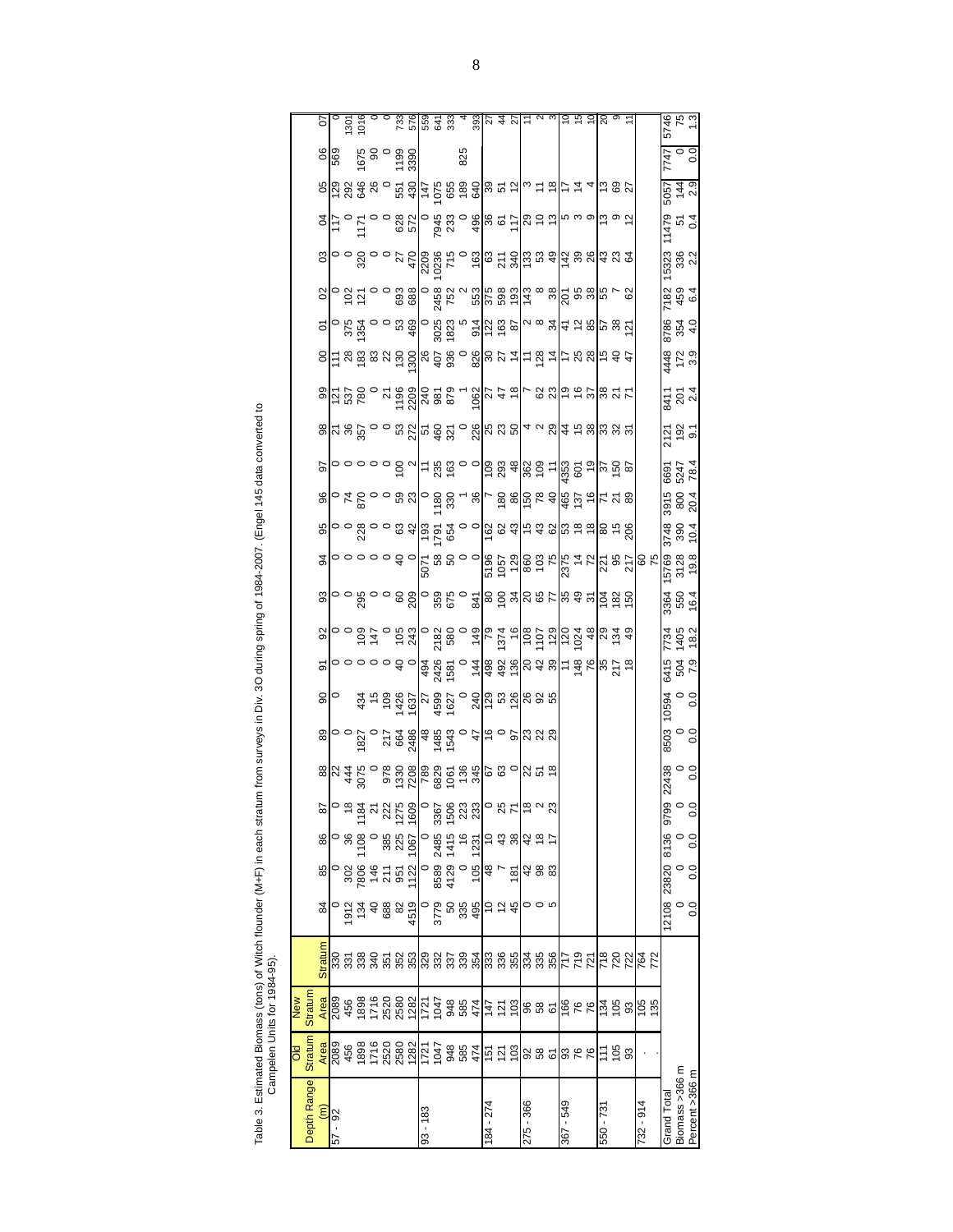|                               | <b>DIO</b>               | <b>New</b>        |                |                   |                                    |                     |                      |                   |                     |                                         |                    |                     |                                           |                                                                        |                     |                                                   |                                             |                                           |                 |                                                                                                                                   |                                                                                                                                                                                                                                      |
|-------------------------------|--------------------------|-------------------|----------------|-------------------|------------------------------------|---------------------|----------------------|-------------------|---------------------|-----------------------------------------|--------------------|---------------------|-------------------------------------------|------------------------------------------------------------------------|---------------------|---------------------------------------------------|---------------------------------------------|-------------------------------------------|-----------------|-----------------------------------------------------------------------------------------------------------------------------------|--------------------------------------------------------------------------------------------------------------------------------------------------------------------------------------------------------------------------------------|
| Depth Range                   | <b>Stratum</b>           | <b>Stratum</b>    |                |                   |                                    |                     |                      |                   |                     |                                         |                    |                     |                                           |                                                                        |                     |                                                   |                                             |                                           |                 |                                                                                                                                   |                                                                                                                                                                                                                                      |
| $\widehat{\epsilon}$          | Area                     | Area              | <b>Stratum</b> |                   |                                    | 95                  | 33                   | 34                | 95                  | 96                                      | 50                 | 88                  | 99                                        | 8                                                                      | 5                   |                                                   | 3                                           | S,                                        | 80              | 8                                                                                                                                 | 5                                                                                                                                                                                                                                    |
| $56 = 56$                     | <b>F93</b>               | 1593<br>1499      | 375<br>376     |                   |                                    |                     |                      |                   |                     |                                         |                    |                     |                                           | $\circ$                                                                |                     |                                                   |                                             |                                           |                 |                                                                                                                                   |                                                                                                                                                                                                                                      |
|                               | 1499                     |                   |                |                   |                                    | $\frac{1888}{2920}$ |                      |                   |                     |                                         |                    |                     |                                           |                                                                        |                     |                                                   |                                             |                                           | $\circ$ $\circ$ |                                                                                                                                   |                                                                                                                                                                                                                                      |
| 92<br>- 29                    |                          |                   |                |                   |                                    |                     |                      |                   |                     |                                         |                    |                     |                                           |                                                                        |                     |                                                   |                                             |                                           |                 |                                                                                                                                   |                                                                                                                                                                                                                                      |
|                               | 2992<br>1853             |                   | <b>L96</b>     |                   |                                    |                     |                      |                   |                     |                                         |                    |                     |                                           |                                                                        |                     |                                                   |                                             |                                           |                 |                                                                                                                                   |                                                                                                                                                                                                                                      |
|                               | 2520                     |                   |                |                   |                                    |                     |                      |                   |                     |                                         |                    |                     |                                           |                                                                        |                     |                                                   |                                             |                                           |                 |                                                                                                                                   |                                                                                                                                                                                                                                      |
|                               | 2520                     |                   |                |                   |                                    |                     |                      |                   |                     |                                         |                    |                     |                                           |                                                                        |                     |                                                   |                                             |                                           |                 |                                                                                                                                   |                                                                                                                                                                                                                                      |
|                               | 931                      | 931               |                |                   | <u>이 이 호</u> 효성<br>이 이 호 호 호 이 이 이 |                     |                      |                   |                     |                                         |                    |                     |                                           |                                                                        |                     |                                                   |                                             |                                           |                 |                                                                                                                                   |                                                                                                                                                                                                                                      |
|                               | 674                      | 674               |                |                   |                                    |                     |                      |                   |                     |                                         |                    |                     |                                           |                                                                        |                     |                                                   |                                             |                                           |                 |                                                                                                                                   |                                                                                                                                                                                                                                      |
| $-183$<br>93                  |                          |                   |                |                   |                                    |                     |                      |                   |                     |                                         |                    |                     |                                           |                                                                        |                     |                                                   |                                             |                                           |                 |                                                                                                                                   |                                                                                                                                                                                                                                      |
|                               | $rac{42}{400}$           | $1000$<br>$250$   |                |                   |                                    |                     |                      |                   |                     |                                         |                    |                     |                                           |                                                                        |                     |                                                   |                                             |                                           |                 |                                                                                                                                   |                                                                                                                                                                                                                                      |
|                               |                          |                   |                |                   |                                    |                     |                      |                   |                     |                                         |                    |                     |                                           |                                                                        |                     |                                                   |                                             |                                           |                 |                                                                                                                                   |                                                                                                                                                                                                                                      |
| 184 - 274                     | 225<br>139<br>182        | 225<br>139<br>182 |                |                   | $ 87 - 9 $                         |                     |                      |                   |                     |                                         |                    |                     |                                           |                                                                        |                     |                                                   |                                             |                                           |                 |                                                                                                                                   |                                                                                                                                                                                                                                      |
|                               |                          |                   |                |                   |                                    |                     |                      |                   |                     |                                         |                    |                     |                                           |                                                                        |                     |                                                   |                                             |                                           |                 |                                                                                                                                   |                                                                                                                                                                                                                                      |
|                               |                          |                   |                |                   |                                    |                     |                      |                   |                     |                                         |                    |                     |                                           |                                                                        |                     |                                                   |                                             |                                           |                 |                                                                                                                                   |                                                                                                                                                                                                                                      |
| 275 - 366                     |                          |                   |                | $\circ$ 4         | 234                                |                     |                      |                   |                     |                                         |                    |                     |                                           |                                                                        |                     |                                                   |                                             |                                           |                 |                                                                                                                                   |                                                                                                                                                                                                                                      |
|                               |                          |                   |                |                   |                                    | o 4                 |                      |                   |                     |                                         |                    |                     |                                           |                                                                        |                     |                                                   |                                             |                                           |                 |                                                                                                                                   |                                                                                                                                                                                                                                      |
|                               | $rac{16}{6}$ $rac{6}{6}$ | $\frac{164}{106}$ |                |                   | $\circ$                            |                     |                      |                   |                     |                                         |                    |                     |                                           |                                                                        |                     |                                                   |                                             |                                           |                 |                                                                                                                                   |                                                                                                                                                                                                                                      |
| 675 - 298                     | 09 0 L<br>90 L           | 155<br>105<br>150 |                |                   | $\ddot{t}$                         |                     |                      |                   |                     | ㅇㅇ  ਲ਼ ㅇㅇㅇㅇㅇ  ㅇㅇㅇ  ㅇㅇㅇ  ㅇㅜㅇ  ပㅇㅇ  응 ㅎ ½ |                    |                     | $\circ$ $\sim$ $\approx$ $\approx$ $\sim$ | ဖြစ္ပ ေဝ ဝ ဝ ဝ ဝ ဝ ခြ ဝ ဝ ယ္ကြ လ စစ္ပြဲ ေ ဝ ေ ေ အတြက္ အ <del>ဒ</del> ု |                     | ႙ႃႝၛၟၛၟၛၟၣၣၣၣၣၛႝၣၣၣၜၯၯၯၟၣ႞ၛၟၣ႞ၛၟၣၛၛၟၣၛၣၛၣၣၣၣၣၣၣၣၣ | <b> </b> တို့ဖြစ္တြင္က ေတြ႕ေတြ႕ ေတြ ေတြ ေတြ |                                           |                 | <u>o olô జ &amp; o o ol<math>\frac{15}{15}</math> o ol<math>\frac{15}{4}</math> జ olô ω olಙ レ ol⊗ a <math>\frac{5}{10}</math></u> | <u>o olo # o o o olø o olø 4 olø o ol<math>\frac{1}{2}</math> <math>\frac{1}{2}</math> o <math>\frac{1}{2}</math> a <math>\frac{5}{2}</math>lo <math>\frac{5}{2}</math> o o <math>\frac{1}{2}</math>o o <math>\frac{8}{2}</math></u> |
|                               |                          |                   |                |                   |                                    | 15                  |                      |                   |                     |                                         |                    |                     |                                           |                                                                        |                     |                                                   |                                             |                                           |                 |                                                                                                                                   |                                                                                                                                                                                                                                      |
|                               |                          |                   |                |                   |                                    |                     |                      |                   |                     |                                         |                    |                     |                                           |                                                                        |                     |                                                   |                                             | $\frac{1}{2}$ $\frac{1}{2}$ $\frac{1}{2}$ |                 |                                                                                                                                   |                                                                                                                                                                                                                                      |
| 550 - 731                     |                          |                   |                |                   | 172                                |                     |                      |                   |                     |                                         |                    |                     |                                           |                                                                        |                     |                                                   |                                             |                                           |                 |                                                                                                                                   |                                                                                                                                                                                                                                      |
|                               | $\frac{124}{72}$         | $\frac{74}{72}$   |                |                   |                                    |                     | 414<br>310           |                   |                     |                                         |                    |                     | $\frac{5}{8}$ $\frac{2}{8}$               |                                                                        |                     |                                                   |                                             |                                           |                 |                                                                                                                                   |                                                                                                                                                                                                                                      |
|                               |                          |                   |                |                   |                                    |                     |                      |                   |                     |                                         |                    |                     |                                           |                                                                        |                     |                                                   | $rac{52}{178}$                              |                                           |                 |                                                                                                                                   |                                                                                                                                                                                                                                      |
| 732 - 914                     |                          | $\frac{136}{156}$ |                |                   |                                    |                     |                      |                   |                     |                                         |                    |                     |                                           |                                                                        |                     |                                                   |                                             |                                           |                 |                                                                                                                                   |                                                                                                                                                                                                                                      |
|                               |                          |                   |                |                   |                                    |                     |                      |                   |                     |                                         |                    |                     |                                           |                                                                        |                     |                                                   |                                             |                                           | 280             |                                                                                                                                   |                                                                                                                                                                                                                                      |
|                               |                          |                   |                |                   |                                    |                     |                      |                   |                     |                                         |                    |                     |                                           |                                                                        |                     |                                                   |                                             |                                           |                 |                                                                                                                                   |                                                                                                                                                                                                                                      |
| 915-1097                      |                          | 138<br>107<br>171 |                |                   |                                    |                     |                      |                   |                     |                                         |                    |                     |                                           |                                                                        |                     |                                                   |                                             |                                           |                 |                                                                                                                                   |                                                                                                                                                                                                                                      |
|                               |                          |                   |                |                   |                                    |                     |                      |                   |                     |                                         |                    |                     |                                           |                                                                        |                     |                                                   |                                             |                                           | $rac{6}{10}$    |                                                                                                                                   |                                                                                                                                                                                                                                      |
|                               |                          |                   |                |                   |                                    |                     |                      |                   |                     |                                         |                    |                     |                                           |                                                                        |                     |                                                   |                                             |                                           |                 |                                                                                                                                   |                                                                                                                                                                                                                                      |
| 1098-1280                     |                          | 88                |                |                   |                                    |                     |                      |                   |                     |                                         |                    |                     |                                           |                                                                        |                     |                                                   |                                             |                                           |                 |                                                                                                                                   |                                                                                                                                                                                                                                      |
|                               |                          |                   |                |                   |                                    |                     |                      |                   |                     |                                         |                    |                     |                                           | $\frac{1}{2}$ $\frac{1}{2}$ $\frac{1}{2}$ $\frac{1}{2}$ $\frac{1}{2}$  |                     |                                                   |                                             |                                           | $\frac{5}{6}$   |                                                                                                                                   |                                                                                                                                                                                                                                      |
|                               |                          | $\frac{212}{385}$ |                |                   |                                    |                     |                      |                   |                     |                                         |                    |                     |                                           |                                                                        |                     |                                                   |                                             |                                           |                 |                                                                                                                                   |                                                                                                                                                                                                                                      |
| 1281-1463                     |                          |                   |                |                   |                                    |                     |                      |                   |                     |                                         |                    | 00                  |                                           | ုဝ ဝ စ္                                                                |                     |                                                   |                                             |                                           |                 |                                                                                                                                   | $\circ \circ \circ$                                                                                                                                                                                                                  |
|                               |                          | 127               |                |                   |                                    |                     |                      |                   |                     |                                         |                    |                     |                                           |                                                                        |                     |                                                   |                                             |                                           |                 |                                                                                                                                   |                                                                                                                                                                                                                                      |
|                               |                          | 261               |                |                   |                                    |                     |                      |                   |                     |                                         |                    |                     |                                           |                                                                        |                     |                                                   |                                             |                                           | $\circ$         |                                                                                                                                   |                                                                                                                                                                                                                                      |
| Biomass >366 m<br>Grand Total |                          |                   |                | $\frac{8}{6}$ o o | 1441                               | 2235                | 1647<br>1263<br>76.7 | 808<br>651<br>805 | 1346<br>263<br>19.5 | 160<br>137<br>85.6                      | 895<br>485<br>48.8 | 2333<br>657<br>28.2 | 885<br>385<br>43.5                        | $\frac{1588}{483}$                                                     | 1435<br>634<br>14.2 | $\frac{69}{609}$                                  | 1516<br>363<br>23.9                         | 2122<br>222<br>10.5                       | 3221            | 1093<br>423<br>38.7                                                                                                               | 1475<br>609<br>41.3                                                                                                                                                                                                                  |
| Percent >366 m                |                          |                   |                |                   | $213$<br>$14.8$                    | $^{75}_{0.7}$       |                      |                   |                     |                                         |                    |                     |                                           |                                                                        |                     |                                                   |                                             |                                           | 491<br>15.2     |                                                                                                                                   |                                                                                                                                                                                                                                      |
|                               |                          |                   |                |                   |                                    |                     |                      |                   |                     |                                         |                    |                     |                                           |                                                                        |                     |                                                   |                                             |                                           |                 |                                                                                                                                   |                                                                                                                                                                                                                                      |

Table 4. Estimated Biomass (tons) of Witch flounder (M+F) in each stratum from surveys in Div. 3N during fall of 1990-2007. (Engel 145 data<br>converted to Campelen Units for 1990-94). Table 4. Estimated Biomass (tons) of Witch flounder (M+F) in each stratum from surveys in Div. 3N during fall of 1990-2007. (Engel 145 data converted to Campelen Units for 1990-94).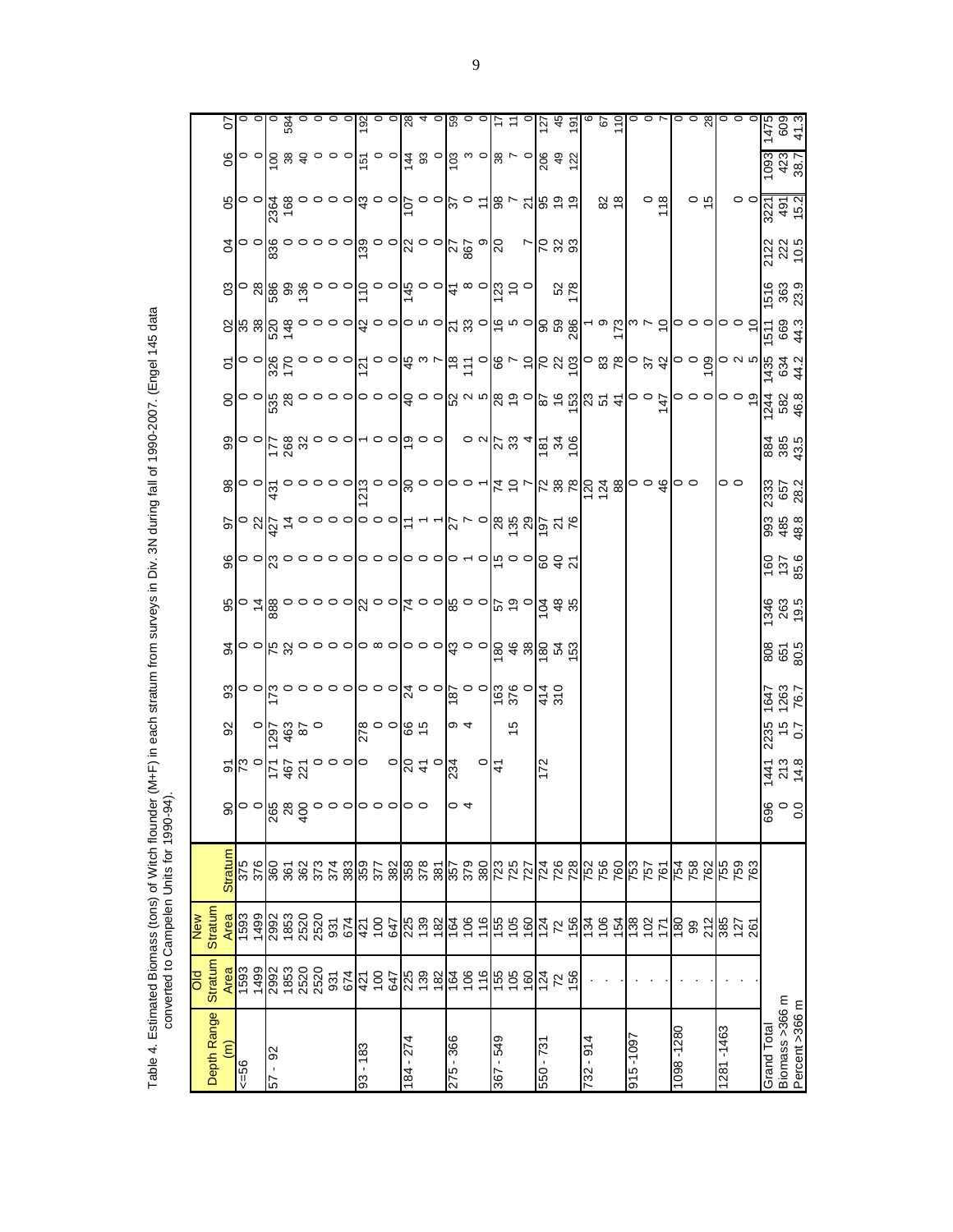| Depth Range                   | <b>Stratum</b><br><b>DIO</b>                                                                    | Stratum<br>New |                 |                                                                                                                                                                                                                                                                                                                     |                                         |                                                                                                                                                                                                                                                                                                                     |                    |                                                                                                                                                                                                                                                                                                                     |                                                                                                                                                                                                                                                                                                                     |                     |                    |                     |                                                                                                                                                                                                                                                                                                                     |                                                                                                                                                                                                                                                                                                                       |                                                                                                                                                                                                                                                                                                                                                                                                                                                                                                                                                                                                      |                                                                                         |                                                                                                                                                                                                                                                                                               |                                                                                                                                                                                                                                                                                                             |                                                                                                                                                                                                                                                                                                                     |                    |                                                                                                                                                                                                                                                                                                                      |
|-------------------------------|-------------------------------------------------------------------------------------------------|----------------|-----------------|---------------------------------------------------------------------------------------------------------------------------------------------------------------------------------------------------------------------------------------------------------------------------------------------------------------------|-----------------------------------------|---------------------------------------------------------------------------------------------------------------------------------------------------------------------------------------------------------------------------------------------------------------------------------------------------------------------|--------------------|---------------------------------------------------------------------------------------------------------------------------------------------------------------------------------------------------------------------------------------------------------------------------------------------------------------------|---------------------------------------------------------------------------------------------------------------------------------------------------------------------------------------------------------------------------------------------------------------------------------------------------------------------|---------------------|--------------------|---------------------|---------------------------------------------------------------------------------------------------------------------------------------------------------------------------------------------------------------------------------------------------------------------------------------------------------------------|-----------------------------------------------------------------------------------------------------------------------------------------------------------------------------------------------------------------------------------------------------------------------------------------------------------------------|------------------------------------------------------------------------------------------------------------------------------------------------------------------------------------------------------------------------------------------------------------------------------------------------------------------------------------------------------------------------------------------------------------------------------------------------------------------------------------------------------------------------------------------------------------------------------------------------------|-----------------------------------------------------------------------------------------|-----------------------------------------------------------------------------------------------------------------------------------------------------------------------------------------------------------------------------------------------------------------------------------------------|-------------------------------------------------------------------------------------------------------------------------------------------------------------------------------------------------------------------------------------------------------------------------------------------------------------|---------------------------------------------------------------------------------------------------------------------------------------------------------------------------------------------------------------------------------------------------------------------------------------------------------------------|--------------------|----------------------------------------------------------------------------------------------------------------------------------------------------------------------------------------------------------------------------------------------------------------------------------------------------------------------|
|                               |                                                                                                 | Area           | <b>Straturr</b> |                                                                                                                                                                                                                                                                                                                     |                                         |                                                                                                                                                                                                                                                                                                                     |                    |                                                                                                                                                                                                                                                                                                                     |                                                                                                                                                                                                                                                                                                                     |                     |                    |                     |                                                                                                                                                                                                                                                                                                                     |                                                                                                                                                                                                                                                                                                                       |                                                                                                                                                                                                                                                                                                                                                                                                                                                                                                                                                                                                      |                                                                                         |                                                                                                                                                                                                                                                                                               |                                                                                                                                                                                                                                                                                                             |                                                                                                                                                                                                                                                                                                                     |                    |                                                                                                                                                                                                                                                                                                                      |
| 92                            | <mark>ន</mark> ្ទ្រីន្ទ ឌូ ឌូ ឌូ ឌូ ឌូ ឌូ ដូ ដូ ឌូ ឌូ ឌូ ដូ ដូ គូ ន្ទ ឌូ ឌូ ឌូ ឌូ ឌូ ឌូ ឌូ ឌូ ឌ |                |                 | $\frac{1}{2}$ $\frac{1}{2}$ $\frac{1}{2}$ $\frac{1}{2}$ $\frac{1}{2}$ $\frac{1}{2}$ $\frac{1}{2}$ $\frac{1}{2}$ $\frac{1}{2}$ $\frac{1}{2}$ $\frac{1}{2}$ $\frac{1}{2}$ $\frac{1}{2}$ $\frac{1}{2}$ $\frac{1}{2}$ $\frac{1}{2}$ $\frac{1}{2}$ $\frac{1}{2}$ $\frac{1}{2}$ $\frac{1}{2}$ $\frac{1}{2}$ $\frac{1}{2}$ | <u>이후 음성 영화 영화 중 중 영화 이는 후 회능 없 =  </u> | $\frac{1}{2}$ $\frac{1}{2}$ $\frac{1}{2}$ $\frac{1}{2}$ $\frac{1}{2}$ $\frac{1}{2}$ $\frac{1}{2}$ $\frac{1}{2}$ $\frac{1}{2}$ $\frac{1}{2}$ $\frac{1}{2}$ $\frac{1}{2}$ $\frac{1}{2}$ $\frac{1}{2}$ $\frac{1}{2}$ $\frac{1}{2}$ $\frac{1}{2}$ $\frac{1}{2}$ $\frac{1}{2}$ $\frac{1}{2}$ $\frac{1}{2}$ $\frac{1}{2}$ |                    | $\frac{1}{2}$ $\frac{1}{2}$ $\frac{1}{2}$ $\frac{1}{2}$ $\frac{1}{2}$ $\frac{1}{2}$ $\frac{1}{2}$ $\frac{1}{2}$ $\frac{1}{2}$ $\frac{1}{2}$ $\frac{1}{2}$ $\frac{1}{2}$ $\frac{1}{2}$ $\frac{1}{2}$ $\frac{1}{2}$ $\frac{1}{2}$ $\frac{1}{2}$ $\frac{1}{2}$ $\frac{1}{2}$ $\frac{1}{2}$ $\frac{1}{2}$ $\frac{1}{2}$ | $\frac{1}{8}$ $\frac{1}{8}$ $\frac{1}{8}$ $\frac{1}{8}$ $\frac{1}{8}$ $\frac{1}{8}$ $\frac{1}{8}$ $\frac{1}{8}$ $\frac{1}{8}$ $\frac{1}{8}$ $\frac{1}{8}$ $\frac{1}{8}$ $\frac{1}{8}$ $\frac{1}{8}$ $\frac{1}{8}$ $\frac{1}{8}$ $\frac{1}{8}$ $\frac{1}{8}$ $\frac{1}{8}$ $\frac{1}{8}$ $\frac{1}{8}$ $\frac{1}{8}$ | $\frac{1}{2}$       |                    |                     | $\frac{1}{2}$ $\frac{1}{2}$ $\frac{1}{2}$ $\frac{1}{2}$ $\frac{1}{2}$ $\frac{1}{2}$ $\frac{1}{2}$ $\frac{1}{2}$ $\frac{1}{2}$ $\frac{1}{2}$ $\frac{1}{2}$ $\frac{1}{2}$ $\frac{1}{2}$ $\frac{1}{2}$ $\frac{1}{2}$ $\frac{1}{2}$ $\frac{1}{2}$ $\frac{1}{2}$ $\frac{1}{2}$ $\frac{1}{2}$ $\frac{1}{2}$ $\frac{1}{2}$ |                                                                                                                                                                                                                                                                                                                       | $\mathcal{P} = \left  \begin{matrix} \frac{\partial \mathcal{P}}{\partial x} & \frac{\partial \mathcal{P}}{\partial y} & \frac{\partial \mathcal{P}}{\partial z} \end{matrix} \right  \geq \mathcal{P} = \left  \begin{matrix} \frac{\partial \mathcal{P}}{\partial x} & \frac{\partial \mathcal{P}}{\partial y} & \frac{\partial \mathcal{P}}{\partial z} \end{matrix} \right  \geq \mathcal{P} = \left  \begin{matrix} \frac{\partial \mathcal{P}}{\partial x} & \frac{\partial \mathcal{P}}{\partial y} & \frac{\partial \mathcal{P}}{\partial z} \end{matrix} \right  \geq \mathcal{P} = \left $ |                                                                                         | $\frac{1}{2}$ and $\frac{1}{2}$ and $\frac{1}{2}$ and $\frac{1}{2}$ and $\frac{1}{2}$ and $\frac{1}{2}$ and $\frac{1}{2}$ and $\frac{1}{2}$ and $\frac{1}{2}$ and $\frac{1}{2}$ and $\frac{1}{2}$ and $\frac{1}{2}$ and $\frac{1}{2}$ and $\frac{1}{2}$ and $\frac{1}{2}$ and $\frac{1}{2}$ a | $a\frac{1}{2}$ $a\frac{3}{2}$ $a\frac{3}{2}$ $a\frac{3}{2}$ $a\frac{3}{2}$ $a\frac{3}{2}$ $a\frac{3}{2}$ $a\frac{3}{2}$ $a\frac{3}{2}$ $a\frac{3}{2}$ $a\frac{3}{2}$ $a\frac{3}{2}$ $a\frac{3}{2}$ $a\frac{3}{2}$ $a\frac{3}{2}$ $a\frac{3}{2}$ $a\frac{3}{2}$ $a\frac{3}{2}$ $a\frac{3}{2}$ $a\frac{3}{2}$ |                                                                                                                                                                                                                                                                                                                     |                    |                                                                                                                                                                                                                                                                                                                      |
|                               |                                                                                                 |                |                 |                                                                                                                                                                                                                                                                                                                     |                                         |                                                                                                                                                                                                                                                                                                                     |                    |                                                                                                                                                                                                                                                                                                                     |                                                                                                                                                                                                                                                                                                                     |                     |                    |                     |                                                                                                                                                                                                                                                                                                                     |                                                                                                                                                                                                                                                                                                                       |                                                                                                                                                                                                                                                                                                                                                                                                                                                                                                                                                                                                      |                                                                                         |                                                                                                                                                                                                                                                                                               |                                                                                                                                                                                                                                                                                                             |                                                                                                                                                                                                                                                                                                                     |                    |                                                                                                                                                                                                                                                                                                                      |
|                               |                                                                                                 |                |                 |                                                                                                                                                                                                                                                                                                                     |                                         |                                                                                                                                                                                                                                                                                                                     |                    |                                                                                                                                                                                                                                                                                                                     |                                                                                                                                                                                                                                                                                                                     |                     |                    |                     |                                                                                                                                                                                                                                                                                                                     |                                                                                                                                                                                                                                                                                                                       |                                                                                                                                                                                                                                                                                                                                                                                                                                                                                                                                                                                                      |                                                                                         |                                                                                                                                                                                                                                                                                               |                                                                                                                                                                                                                                                                                                             |                                                                                                                                                                                                                                                                                                                     |                    |                                                                                                                                                                                                                                                                                                                      |
|                               |                                                                                                 |                |                 |                                                                                                                                                                                                                                                                                                                     |                                         |                                                                                                                                                                                                                                                                                                                     |                    |                                                                                                                                                                                                                                                                                                                     |                                                                                                                                                                                                                                                                                                                     |                     |                    |                     |                                                                                                                                                                                                                                                                                                                     |                                                                                                                                                                                                                                                                                                                       |                                                                                                                                                                                                                                                                                                                                                                                                                                                                                                                                                                                                      |                                                                                         |                                                                                                                                                                                                                                                                                               |                                                                                                                                                                                                                                                                                                             |                                                                                                                                                                                                                                                                                                                     |                    |                                                                                                                                                                                                                                                                                                                      |
|                               |                                                                                                 |                |                 |                                                                                                                                                                                                                                                                                                                     |                                         |                                                                                                                                                                                                                                                                                                                     |                    |                                                                                                                                                                                                                                                                                                                     |                                                                                                                                                                                                                                                                                                                     |                     |                    |                     |                                                                                                                                                                                                                                                                                                                     |                                                                                                                                                                                                                                                                                                                       |                                                                                                                                                                                                                                                                                                                                                                                                                                                                                                                                                                                                      |                                                                                         |                                                                                                                                                                                                                                                                                               |                                                                                                                                                                                                                                                                                                             |                                                                                                                                                                                                                                                                                                                     |                    |                                                                                                                                                                                                                                                                                                                      |
|                               |                                                                                                 |                |                 |                                                                                                                                                                                                                                                                                                                     |                                         |                                                                                                                                                                                                                                                                                                                     |                    |                                                                                                                                                                                                                                                                                                                     |                                                                                                                                                                                                                                                                                                                     |                     |                    |                     |                                                                                                                                                                                                                                                                                                                     |                                                                                                                                                                                                                                                                                                                       |                                                                                                                                                                                                                                                                                                                                                                                                                                                                                                                                                                                                      |                                                                                         |                                                                                                                                                                                                                                                                                               |                                                                                                                                                                                                                                                                                                             |                                                                                                                                                                                                                                                                                                                     |                    |                                                                                                                                                                                                                                                                                                                      |
|                               |                                                                                                 |                |                 |                                                                                                                                                                                                                                                                                                                     |                                         |                                                                                                                                                                                                                                                                                                                     |                    |                                                                                                                                                                                                                                                                                                                     |                                                                                                                                                                                                                                                                                                                     |                     |                    |                     |                                                                                                                                                                                                                                                                                                                     |                                                                                                                                                                                                                                                                                                                       |                                                                                                                                                                                                                                                                                                                                                                                                                                                                                                                                                                                                      |                                                                                         |                                                                                                                                                                                                                                                                                               |                                                                                                                                                                                                                                                                                                             |                                                                                                                                                                                                                                                                                                                     |                    |                                                                                                                                                                                                                                                                                                                      |
| $-183$<br>ვ<br>თ              |                                                                                                 |                |                 |                                                                                                                                                                                                                                                                                                                     |                                         |                                                                                                                                                                                                                                                                                                                     |                    |                                                                                                                                                                                                                                                                                                                     |                                                                                                                                                                                                                                                                                                                     |                     |                    |                     |                                                                                                                                                                                                                                                                                                                     |                                                                                                                                                                                                                                                                                                                       |                                                                                                                                                                                                                                                                                                                                                                                                                                                                                                                                                                                                      |                                                                                         |                                                                                                                                                                                                                                                                                               |                                                                                                                                                                                                                                                                                                             |                                                                                                                                                                                                                                                                                                                     |                    |                                                                                                                                                                                                                                                                                                                      |
|                               |                                                                                                 |                |                 |                                                                                                                                                                                                                                                                                                                     |                                         |                                                                                                                                                                                                                                                                                                                     |                    |                                                                                                                                                                                                                                                                                                                     |                                                                                                                                                                                                                                                                                                                     |                     |                    |                     |                                                                                                                                                                                                                                                                                                                     |                                                                                                                                                                                                                                                                                                                       |                                                                                                                                                                                                                                                                                                                                                                                                                                                                                                                                                                                                      |                                                                                         |                                                                                                                                                                                                                                                                                               |                                                                                                                                                                                                                                                                                                             |                                                                                                                                                                                                                                                                                                                     |                    |                                                                                                                                                                                                                                                                                                                      |
|                               |                                                                                                 |                |                 |                                                                                                                                                                                                                                                                                                                     |                                         |                                                                                                                                                                                                                                                                                                                     |                    |                                                                                                                                                                                                                                                                                                                     |                                                                                                                                                                                                                                                                                                                     |                     |                    |                     |                                                                                                                                                                                                                                                                                                                     |                                                                                                                                                                                                                                                                                                                       |                                                                                                                                                                                                                                                                                                                                                                                                                                                                                                                                                                                                      |                                                                                         |                                                                                                                                                                                                                                                                                               |                                                                                                                                                                                                                                                                                                             |                                                                                                                                                                                                                                                                                                                     |                    |                                                                                                                                                                                                                                                                                                                      |
|                               |                                                                                                 |                |                 |                                                                                                                                                                                                                                                                                                                     |                                         |                                                                                                                                                                                                                                                                                                                     |                    |                                                                                                                                                                                                                                                                                                                     |                                                                                                                                                                                                                                                                                                                     |                     |                    |                     |                                                                                                                                                                                                                                                                                                                     |                                                                                                                                                                                                                                                                                                                       |                                                                                                                                                                                                                                                                                                                                                                                                                                                                                                                                                                                                      |                                                                                         |                                                                                                                                                                                                                                                                                               |                                                                                                                                                                                                                                                                                                             |                                                                                                                                                                                                                                                                                                                     |                    |                                                                                                                                                                                                                                                                                                                      |
|                               |                                                                                                 |                |                 |                                                                                                                                                                                                                                                                                                                     |                                         |                                                                                                                                                                                                                                                                                                                     |                    |                                                                                                                                                                                                                                                                                                                     |                                                                                                                                                                                                                                                                                                                     |                     |                    |                     |                                                                                                                                                                                                                                                                                                                     |                                                                                                                                                                                                                                                                                                                       |                                                                                                                                                                                                                                                                                                                                                                                                                                                                                                                                                                                                      |                                                                                         |                                                                                                                                                                                                                                                                                               |                                                                                                                                                                                                                                                                                                             |                                                                                                                                                                                                                                                                                                                     |                    |                                                                                                                                                                                                                                                                                                                      |
| 84 - 274                      |                                                                                                 |                |                 |                                                                                                                                                                                                                                                                                                                     |                                         |                                                                                                                                                                                                                                                                                                                     |                    |                                                                                                                                                                                                                                                                                                                     |                                                                                                                                                                                                                                                                                                                     |                     |                    |                     |                                                                                                                                                                                                                                                                                                                     |                                                                                                                                                                                                                                                                                                                       |                                                                                                                                                                                                                                                                                                                                                                                                                                                                                                                                                                                                      |                                                                                         |                                                                                                                                                                                                                                                                                               |                                                                                                                                                                                                                                                                                                             |                                                                                                                                                                                                                                                                                                                     |                    |                                                                                                                                                                                                                                                                                                                      |
|                               |                                                                                                 |                |                 |                                                                                                                                                                                                                                                                                                                     |                                         |                                                                                                                                                                                                                                                                                                                     |                    |                                                                                                                                                                                                                                                                                                                     |                                                                                                                                                                                                                                                                                                                     | $33\frac{1}{3}$     |                    |                     |                                                                                                                                                                                                                                                                                                                     |                                                                                                                                                                                                                                                                                                                       |                                                                                                                                                                                                                                                                                                                                                                                                                                                                                                                                                                                                      |                                                                                         |                                                                                                                                                                                                                                                                                               |                                                                                                                                                                                                                                                                                                             |                                                                                                                                                                                                                                                                                                                     |                    |                                                                                                                                                                                                                                                                                                                      |
|                               |                                                                                                 |                |                 |                                                                                                                                                                                                                                                                                                                     |                                         |                                                                                                                                                                                                                                                                                                                     |                    |                                                                                                                                                                                                                                                                                                                     |                                                                                                                                                                                                                                                                                                                     |                     |                    |                     |                                                                                                                                                                                                                                                                                                                     |                                                                                                                                                                                                                                                                                                                       |                                                                                                                                                                                                                                                                                                                                                                                                                                                                                                                                                                                                      |                                                                                         |                                                                                                                                                                                                                                                                                               |                                                                                                                                                                                                                                                                                                             |                                                                                                                                                                                                                                                                                                                     |                    |                                                                                                                                                                                                                                                                                                                      |
| 275 - 366                     |                                                                                                 |                |                 | $\frac{5}{4}$                                                                                                                                                                                                                                                                                                       |                                         |                                                                                                                                                                                                                                                                                                                     |                    |                                                                                                                                                                                                                                                                                                                     |                                                                                                                                                                                                                                                                                                                     |                     |                    |                     |                                                                                                                                                                                                                                                                                                                     |                                                                                                                                                                                                                                                                                                                       |                                                                                                                                                                                                                                                                                                                                                                                                                                                                                                                                                                                                      |                                                                                         |                                                                                                                                                                                                                                                                                               |                                                                                                                                                                                                                                                                                                             |                                                                                                                                                                                                                                                                                                                     |                    |                                                                                                                                                                                                                                                                                                                      |
|                               |                                                                                                 |                |                 |                                                                                                                                                                                                                                                                                                                     |                                         |                                                                                                                                                                                                                                                                                                                     |                    |                                                                                                                                                                                                                                                                                                                     |                                                                                                                                                                                                                                                                                                                     |                     |                    |                     |                                                                                                                                                                                                                                                                                                                     |                                                                                                                                                                                                                                                                                                                       |                                                                                                                                                                                                                                                                                                                                                                                                                                                                                                                                                                                                      |                                                                                         |                                                                                                                                                                                                                                                                                               |                                                                                                                                                                                                                                                                                                             |                                                                                                                                                                                                                                                                                                                     |                    |                                                                                                                                                                                                                                                                                                                      |
|                               |                                                                                                 |                |                 |                                                                                                                                                                                                                                                                                                                     |                                         |                                                                                                                                                                                                                                                                                                                     |                    |                                                                                                                                                                                                                                                                                                                     |                                                                                                                                                                                                                                                                                                                     | $\frac{23}{60}$     |                    |                     |                                                                                                                                                                                                                                                                                                                     |                                                                                                                                                                                                                                                                                                                       |                                                                                                                                                                                                                                                                                                                                                                                                                                                                                                                                                                                                      |                                                                                         |                                                                                                                                                                                                                                                                                               |                                                                                                                                                                                                                                                                                                             |                                                                                                                                                                                                                                                                                                                     |                    |                                                                                                                                                                                                                                                                                                                      |
| $-549$<br>367                 |                                                                                                 |                |                 |                                                                                                                                                                                                                                                                                                                     |                                         |                                                                                                                                                                                                                                                                                                                     |                    |                                                                                                                                                                                                                                                                                                                     |                                                                                                                                                                                                                                                                                                                     |                     |                    |                     |                                                                                                                                                                                                                                                                                                                     |                                                                                                                                                                                                                                                                                                                       |                                                                                                                                                                                                                                                                                                                                                                                                                                                                                                                                                                                                      |                                                                                         |                                                                                                                                                                                                                                                                                               |                                                                                                                                                                                                                                                                                                             |                                                                                                                                                                                                                                                                                                                     |                    |                                                                                                                                                                                                                                                                                                                      |
|                               |                                                                                                 |                |                 | ၂၈ ၃                                                                                                                                                                                                                                                                                                                |                                         |                                                                                                                                                                                                                                                                                                                     |                    |                                                                                                                                                                                                                                                                                                                     |                                                                                                                                                                                                                                                                                                                     |                     |                    |                     |                                                                                                                                                                                                                                                                                                                     |                                                                                                                                                                                                                                                                                                                       |                                                                                                                                                                                                                                                                                                                                                                                                                                                                                                                                                                                                      |                                                                                         |                                                                                                                                                                                                                                                                                               |                                                                                                                                                                                                                                                                                                             |                                                                                                                                                                                                                                                                                                                     |                    |                                                                                                                                                                                                                                                                                                                      |
|                               |                                                                                                 |                |                 |                                                                                                                                                                                                                                                                                                                     |                                         |                                                                                                                                                                                                                                                                                                                     |                    |                                                                                                                                                                                                                                                                                                                     |                                                                                                                                                                                                                                                                                                                     | 226                 |                    |                     |                                                                                                                                                                                                                                                                                                                     |                                                                                                                                                                                                                                                                                                                       |                                                                                                                                                                                                                                                                                                                                                                                                                                                                                                                                                                                                      |                                                                                         |                                                                                                                                                                                                                                                                                               |                                                                                                                                                                                                                                                                                                             |                                                                                                                                                                                                                                                                                                                     |                    |                                                                                                                                                                                                                                                                                                                      |
| $550 - 73'$                   |                                                                                                 |                |                 |                                                                                                                                                                                                                                                                                                                     |                                         |                                                                                                                                                                                                                                                                                                                     |                    |                                                                                                                                                                                                                                                                                                                     |                                                                                                                                                                                                                                                                                                                     |                     |                    |                     |                                                                                                                                                                                                                                                                                                                     |                                                                                                                                                                                                                                                                                                                       |                                                                                                                                                                                                                                                                                                                                                                                                                                                                                                                                                                                                      |                                                                                         |                                                                                                                                                                                                                                                                                               |                                                                                                                                                                                                                                                                                                             |                                                                                                                                                                                                                                                                                                                     |                    |                                                                                                                                                                                                                                                                                                                      |
|                               | $E_{\alpha}$ as                                                                                 |                |                 |                                                                                                                                                                                                                                                                                                                     |                                         |                                                                                                                                                                                                                                                                                                                     |                    |                                                                                                                                                                                                                                                                                                                     |                                                                                                                                                                                                                                                                                                                     | စ္မွ စ              |                    |                     |                                                                                                                                                                                                                                                                                                                     |                                                                                                                                                                                                                                                                                                                       |                                                                                                                                                                                                                                                                                                                                                                                                                                                                                                                                                                                                      |                                                                                         |                                                                                                                                                                                                                                                                                               |                                                                                                                                                                                                                                                                                                             |                                                                                                                                                                                                                                                                                                                     |                    |                                                                                                                                                                                                                                                                                                                      |
|                               |                                                                                                 |                |                 |                                                                                                                                                                                                                                                                                                                     |                                         |                                                                                                                                                                                                                                                                                                                     |                    |                                                                                                                                                                                                                                                                                                                     |                                                                                                                                                                                                                                                                                                                     |                     |                    |                     |                                                                                                                                                                                                                                                                                                                     |                                                                                                                                                                                                                                                                                                                       |                                                                                                                                                                                                                                                                                                                                                                                                                                                                                                                                                                                                      |                                                                                         |                                                                                                                                                                                                                                                                                               |                                                                                                                                                                                                                                                                                                             |                                                                                                                                                                                                                                                                                                                     |                    |                                                                                                                                                                                                                                                                                                                      |
| $32 - 914$                    |                                                                                                 |                |                 |                                                                                                                                                                                                                                                                                                                     |                                         |                                                                                                                                                                                                                                                                                                                     |                    |                                                                                                                                                                                                                                                                                                                     |                                                                                                                                                                                                                                                                                                                     |                     |                    |                     |                                                                                                                                                                                                                                                                                                                     |                                                                                                                                                                                                                                                                                                                       |                                                                                                                                                                                                                                                                                                                                                                                                                                                                                                                                                                                                      |                                                                                         |                                                                                                                                                                                                                                                                                               |                                                                                                                                                                                                                                                                                                             |                                                                                                                                                                                                                                                                                                                     |                    |                                                                                                                                                                                                                                                                                                                      |
|                               |                                                                                                 |                |                 |                                                                                                                                                                                                                                                                                                                     |                                         |                                                                                                                                                                                                                                                                                                                     |                    |                                                                                                                                                                                                                                                                                                                     |                                                                                                                                                                                                                                                                                                                     |                     |                    |                     |                                                                                                                                                                                                                                                                                                                     |                                                                                                                                                                                                                                                                                                                       |                                                                                                                                                                                                                                                                                                                                                                                                                                                                                                                                                                                                      |                                                                                         |                                                                                                                                                                                                                                                                                               |                                                                                                                                                                                                                                                                                                             |                                                                                                                                                                                                                                                                                                                     |                    |                                                                                                                                                                                                                                                                                                                      |
|                               |                                                                                                 |                |                 |                                                                                                                                                                                                                                                                                                                     |                                         |                                                                                                                                                                                                                                                                                                                     |                    |                                                                                                                                                                                                                                                                                                                     |                                                                                                                                                                                                                                                                                                                     |                     |                    |                     |                                                                                                                                                                                                                                                                                                                     |                                                                                                                                                                                                                                                                                                                       |                                                                                                                                                                                                                                                                                                                                                                                                                                                                                                                                                                                                      |                                                                                         | 29                                                                                                                                                                                                                                                                                            |                                                                                                                                                                                                                                                                                                             |                                                                                                                                                                                                                                                                                                                     |                    |                                                                                                                                                                                                                                                                                                                      |
| <u> 100 - 916</u>             |                                                                                                 |                |                 |                                                                                                                                                                                                                                                                                                                     |                                         |                                                                                                                                                                                                                                                                                                                     |                    |                                                                                                                                                                                                                                                                                                                     |                                                                                                                                                                                                                                                                                                                     |                     |                    |                     |                                                                                                                                                                                                                                                                                                                     |                                                                                                                                                                                                                                                                                                                       |                                                                                                                                                                                                                                                                                                                                                                                                                                                                                                                                                                                                      |                                                                                         |                                                                                                                                                                                                                                                                                               |                                                                                                                                                                                                                                                                                                             |                                                                                                                                                                                                                                                                                                                     |                    |                                                                                                                                                                                                                                                                                                                      |
|                               |                                                                                                 |                |                 |                                                                                                                                                                                                                                                                                                                     |                                         |                                                                                                                                                                                                                                                                                                                     |                    |                                                                                                                                                                                                                                                                                                                     |                                                                                                                                                                                                                                                                                                                     |                     |                    |                     |                                                                                                                                                                                                                                                                                                                     |                                                                                                                                                                                                                                                                                                                       |                                                                                                                                                                                                                                                                                                                                                                                                                                                                                                                                                                                                      |                                                                                         |                                                                                                                                                                                                                                                                                               |                                                                                                                                                                                                                                                                                                             |                                                                                                                                                                                                                                                                                                                     |                    |                                                                                                                                                                                                                                                                                                                      |
|                               |                                                                                                 |                |                 |                                                                                                                                                                                                                                                                                                                     |                                         |                                                                                                                                                                                                                                                                                                                     |                    |                                                                                                                                                                                                                                                                                                                     |                                                                                                                                                                                                                                                                                                                     |                     |                    |                     |                                                                                                                                                                                                                                                                                                                     |                                                                                                                                                                                                                                                                                                                       |                                                                                                                                                                                                                                                                                                                                                                                                                                                                                                                                                                                                      |                                                                                         | $\frac{1}{2}$                                                                                                                                                                                                                                                                                 |                                                                                                                                                                                                                                                                                                             |                                                                                                                                                                                                                                                                                                                     |                    |                                                                                                                                                                                                                                                                                                                      |
| 098 - 1280                    |                                                                                                 |                |                 |                                                                                                                                                                                                                                                                                                                     |                                         |                                                                                                                                                                                                                                                                                                                     |                    |                                                                                                                                                                                                                                                                                                                     |                                                                                                                                                                                                                                                                                                                     |                     |                    |                     |                                                                                                                                                                                                                                                                                                                     |                                                                                                                                                                                                                                                                                                                       |                                                                                                                                                                                                                                                                                                                                                                                                                                                                                                                                                                                                      |                                                                                         |                                                                                                                                                                                                                                                                                               |                                                                                                                                                                                                                                                                                                             |                                                                                                                                                                                                                                                                                                                     |                    |                                                                                                                                                                                                                                                                                                                      |
|                               |                                                                                                 |                |                 |                                                                                                                                                                                                                                                                                                                     |                                         |                                                                                                                                                                                                                                                                                                                     |                    |                                                                                                                                                                                                                                                                                                                     |                                                                                                                                                                                                                                                                                                                     |                     |                    |                     |                                                                                                                                                                                                                                                                                                                     |                                                                                                                                                                                                                                                                                                                       |                                                                                                                                                                                                                                                                                                                                                                                                                                                                                                                                                                                                      |                                                                                         |                                                                                                                                                                                                                                                                                               |                                                                                                                                                                                                                                                                                                             |                                                                                                                                                                                                                                                                                                                     |                    |                                                                                                                                                                                                                                                                                                                      |
|                               |                                                                                                 |                |                 |                                                                                                                                                                                                                                                                                                                     |                                         |                                                                                                                                                                                                                                                                                                                     |                    |                                                                                                                                                                                                                                                                                                                     |                                                                                                                                                                                                                                                                                                                     |                     |                    |                     |                                                                                                                                                                                                                                                                                                                     |                                                                                                                                                                                                                                                                                                                       |                                                                                                                                                                                                                                                                                                                                                                                                                                                                                                                                                                                                      |                                                                                         | 27                                                                                                                                                                                                                                                                                            |                                                                                                                                                                                                                                                                                                             |                                                                                                                                                                                                                                                                                                                     |                    |                                                                                                                                                                                                                                                                                                                      |
| 281-1463                      |                                                                                                 |                |                 |                                                                                                                                                                                                                                                                                                                     |                                         |                                                                                                                                                                                                                                                                                                                     |                    |                                                                                                                                                                                                                                                                                                                     |                                                                                                                                                                                                                                                                                                                     |                     |                    |                     |                                                                                                                                                                                                                                                                                                                     |                                                                                                                                                                                                                                                                                                                       |                                                                                                                                                                                                                                                                                                                                                                                                                                                                                                                                                                                                      |                                                                                         |                                                                                                                                                                                                                                                                                               |                                                                                                                                                                                                                                                                                                             |                                                                                                                                                                                                                                                                                                                     |                    |                                                                                                                                                                                                                                                                                                                      |
|                               |                                                                                                 |                |                 |                                                                                                                                                                                                                                                                                                                     |                                         |                                                                                                                                                                                                                                                                                                                     |                    |                                                                                                                                                                                                                                                                                                                     |                                                                                                                                                                                                                                                                                                                     |                     |                    |                     |                                                                                                                                                                                                                                                                                                                     |                                                                                                                                                                                                                                                                                                                       |                                                                                                                                                                                                                                                                                                                                                                                                                                                                                                                                                                                                      |                                                                                         |                                                                                                                                                                                                                                                                                               |                                                                                                                                                                                                                                                                                                             |                                                                                                                                                                                                                                                                                                                     |                    |                                                                                                                                                                                                                                                                                                                      |
|                               |                                                                                                 |                |                 |                                                                                                                                                                                                                                                                                                                     |                                         |                                                                                                                                                                                                                                                                                                                     |                    |                                                                                                                                                                                                                                                                                                                     |                                                                                                                                                                                                                                                                                                                     |                     |                    |                     |                                                                                                                                                                                                                                                                                                                     |                                                                                                                                                                                                                                                                                                                       |                                                                                                                                                                                                                                                                                                                                                                                                                                                                                                                                                                                                      |                                                                                         |                                                                                                                                                                                                                                                                                               |                                                                                                                                                                                                                                                                                                             |                                                                                                                                                                                                                                                                                                                     |                    |                                                                                                                                                                                                                                                                                                                      |
| Biomass >366 m<br>Grand Total |                                                                                                 |                |                 | $14671$<br>140<br>140<br>1.0                                                                                                                                                                                                                                                                                        | 4036<br>29<br>0.7                       | 6884<br>0.0                                                                                                                                                                                                                                                                                                         | 7827<br>410<br>5.2 | $\frac{1}{2}$<br>$\frac{1}{2}$<br>$\frac{1}{2}$<br>$\frac{1}{2}$<br><br>$\frac{1}{2}$                                                                                                                                                                                                                               | 670<br>96<br>2650L                                                                                                                                                                                                                                                                                                  | 12117<br>386<br>3.2 | 3698<br>116<br>3.1 | 4356<br>436<br>10.0 | $\frac{12446}{433}$<br>433<br>3.5                                                                                                                                                                                                                                                                                   | $\frac{1}{2}$ a $\frac{1}{3}$ $\frac{1}{6}$ $\frac{1}{2}$ $\frac{1}{2}$ $\frac{1}{2}$ $\frac{1}{2}$ $\frac{1}{2}$ $\frac{1}{2}$ $\frac{1}{2}$ $\frac{1}{2}$ $\frac{1}{2}$ $\frac{1}{2}$ $\frac{1}{2}$ $\frac{1}{2}$ $\frac{1}{2}$ $\frac{1}{2}$ $\frac{1}{2}$ $\frac{1}{2}$ $\frac{1}{2}$ $\frac{1}{2}$ $\frac{1}{2}$ | $8888^{\circ}$ $\frac{25}{\circ}$ $\frac{25}{\circ}$ $\frac{25}{\circ}$ $\frac{25}{\circ}$ $\frac{25}{\circ}$ $\frac{25}{\circ}$                                                                                                                                                                                                                                                                                                                                                                                                                                                                     | g a k k a s a s a g k k c z g a k k a o o w k o a k a o k a a k a s a k c a o o d a g a | $\frac{8}{8}$ $\frac{8}{8}$ $\frac{5}{4}$                                                                                                                                                                                                                                                     | $\frac{28}{16510}$                                                                                                                                                                                                                                                                                          | $\frac{1}{2}$ $\frac{1}{2}$ $\frac{1}{2}$ $\frac{1}{2}$ $\frac{1}{2}$ $\frac{1}{2}$ $\frac{1}{2}$ $\frac{1}{2}$ $\frac{1}{2}$ $\frac{1}{2}$ $\frac{1}{2}$ $\frac{1}{2}$ $\frac{1}{2}$ $\frac{1}{2}$ $\frac{1}{2}$ $\frac{1}{2}$ $\frac{1}{2}$ $\frac{1}{2}$ $\frac{1}{2}$ $\frac{1}{2}$ $\frac{1}{2}$ $\frac{1}{2}$ | $\frac{3512}{350}$ | $5\frac{1}{2}$ $\frac{1}{2}$ $\frac{1}{3}$ $\frac{1}{4}$ $\frac{1}{3}$ $\frac{1}{2}$ $\frac{1}{3}$ $\frac{1}{2}$ $\frac{1}{3}$ $\frac{1}{2}$ $\frac{1}{2}$ $\frac{1}{3}$ $\frac{1}{4}$ $\frac{1}{3}$ $\frac{1}{2}$ $\frac{1}{3}$ $\frac{1}{4}$ $\frac{1}{3}$ $\frac{1}{2}$ $\frac{1}{3}$ $\frac{1}{2}$ $\frac{1}{3}$ |
| Percent >366 m                |                                                                                                 |                |                 |                                                                                                                                                                                                                                                                                                                     |                                         |                                                                                                                                                                                                                                                                                                                     |                    |                                                                                                                                                                                                                                                                                                                     |                                                                                                                                                                                                                                                                                                                     |                     |                    |                     |                                                                                                                                                                                                                                                                                                                     |                                                                                                                                                                                                                                                                                                                       |                                                                                                                                                                                                                                                                                                                                                                                                                                                                                                                                                                                                      |                                                                                         |                                                                                                                                                                                                                                                                                               |                                                                                                                                                                                                                                                                                                             |                                                                                                                                                                                                                                                                                                                     |                    |                                                                                                                                                                                                                                                                                                                      |
|                               |                                                                                                 |                |                 |                                                                                                                                                                                                                                                                                                                     |                                         |                                                                                                                                                                                                                                                                                                                     |                    |                                                                                                                                                                                                                                                                                                                     |                                                                                                                                                                                                                                                                                                                     |                     |                    |                     |                                                                                                                                                                                                                                                                                                                     |                                                                                                                                                                                                                                                                                                                       |                                                                                                                                                                                                                                                                                                                                                                                                                                                                                                                                                                                                      |                                                                                         |                                                                                                                                                                                                                                                                                               |                                                                                                                                                                                                                                                                                                             |                                                                                                                                                                                                                                                                                                                     |                    |                                                                                                                                                                                                                                                                                                                      |

Table 5. Estimated Biomass (tons) of Witch flounder (M+F) in each stratum from surveys in Div. 3O during fall of 1990-2007. (Engel 145 data<br>converted to Campelen Units for 1990-94). Table 5. Estimated Biomass (tons) of Witch flounder (M+F) in each stratum from surveys in Div. 3O during fall of 1990-2007. (Engel 145 data converted to Campelen Units for 1990-94).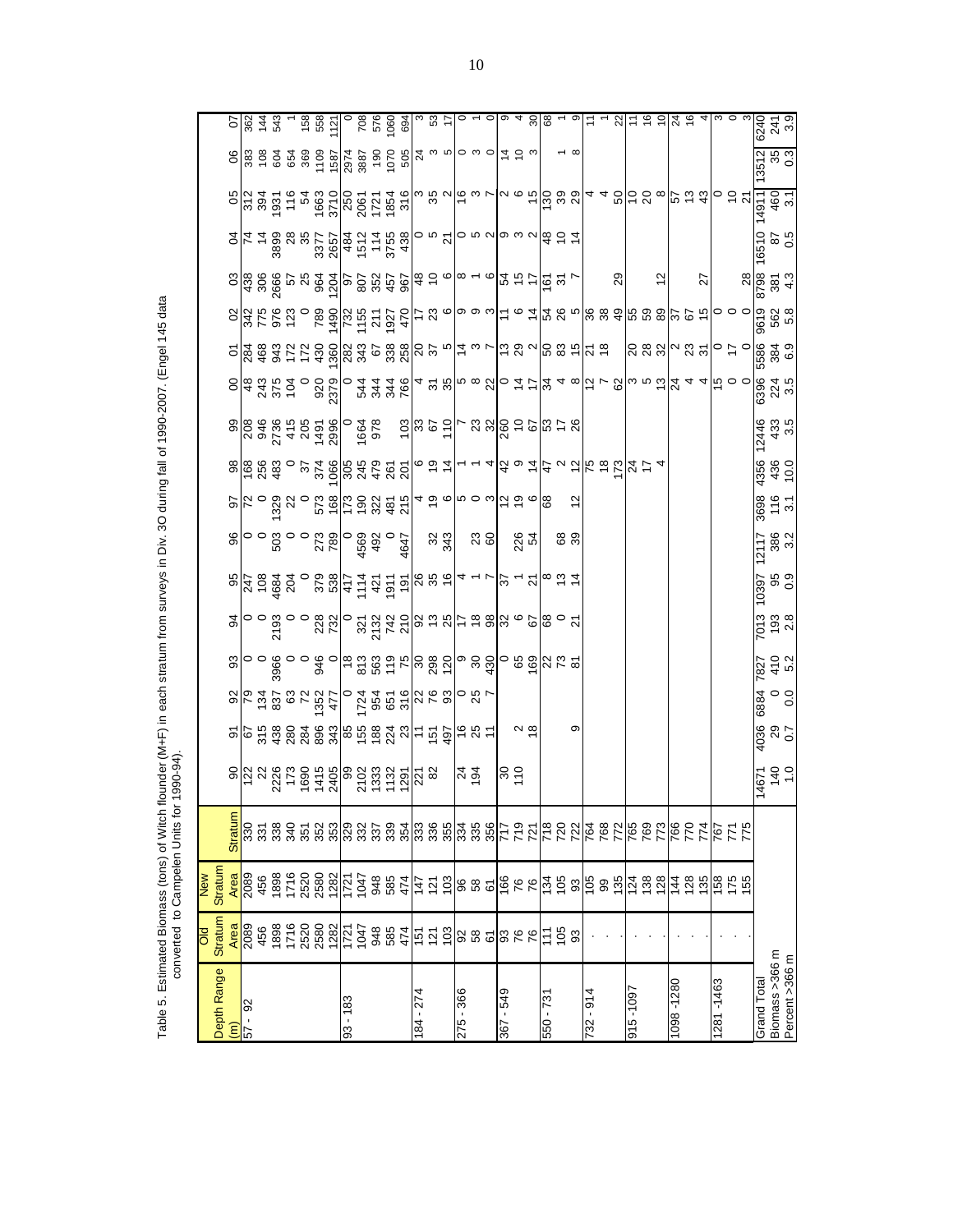|  | g             | $\circ$                  |            |
|--|---------------|--------------------------|------------|
|  | 8             | c c                      |            |
|  |               |                          |            |
|  | 5             | c c                      |            |
|  | 8             | c c                      |            |
|  | 99            | $\overline{\phantom{0}}$ | ž          |
|  | 8             | ζ ⊂                      |            |
|  | 50            | $\overline{a}$           | $\epsilon$ |
|  | 8             | c c                      |            |
|  | 95            | $\overline{\phantom{a}}$ |            |
|  |               |                          |            |
|  | S,            | c c                      |            |
|  | 33            | c c                      |            |
|  | $\frac{2}{3}$ | c c                      |            |
|  | 5             | c c                      |            |
|  | 8             | c c                      |            |
|  | 89            | $\Rightarrow$            | $\epsilon$ |
|  | 88            | o c                      |            |
|  | 59            | $\overline{\phantom{a}}$ | ă          |
|  | 86            |                          | ï          |
|  | జ             |                          |            |
|  | ţ             |                          |            |
|  |               |                          |            |
|  | ľ<br>5        |                          |            |
|  | j             |                          |            |
|  | p<br>T        | ş                        | ś          |
|  |               |                          |            |

Table 6. Abundance (000s) of Witch flounder (M+F) in each stratum from surveys in Div. 3N during spring of 1984-2007. (Engel 145 data converted to Campelen Units for 1984-95).

Table 6. Abundance (000s) of Witch flounder (M+F) in each straum from surveys in Div. 3N during spring of 1994-2007. (Engel 145 data converted to Campelen Units for 1984-95).

|                 |                |                      |      |          |  |                                                                                                                                 |                          |          |  |            |  |          |            |           |  |                               | $R = \frac{1}{2}$ $R = \frac{1}{2}$ $R = \frac{1}{2}$ $R = \frac{1}{2}$ $R = \frac{1}{2}$ $R = \frac{1}{2}$ $R = \frac{1}{2}$ $R = \frac{1}{2}$ $R = \frac{1}{2}$ $R = \frac{1}{2}$ |                              |  |             | 2696<br>952<br>35.3   |                |
|-----------------|----------------|----------------------|------|----------|--|---------------------------------------------------------------------------------------------------------------------------------|--------------------------|----------|--|------------|--|----------|------------|-----------|--|-------------------------------|-------------------------------------------------------------------------------------------------------------------------------------------------------------------------------------|------------------------------|--|-------------|-----------------------|----------------|
|                 |                |                      |      |          |  |                                                                                                                                 |                          |          |  |            |  |          |            |           |  |                               |                                                                                                                                                                                     |                              |  |             |                       |                |
|                 |                |                      | 8899 |          |  |                                                                                                                                 | $\overline{\phantom{a}}$ |          |  |            |  |          |            |           |  |                               |                                                                                                                                                                                     |                              |  |             | $\frac{1}{86}$ o      |                |
|                 | පි             |                      |      |          |  |                                                                                                                                 |                          |          |  |            |  |          |            |           |  |                               |                                                                                                                                                                                     |                              |  |             | 3440<br>898<br>26.1   |                |
|                 | ड              |                      |      |          |  |                                                                                                                                 |                          |          |  |            |  |          |            |           |  |                               |                                                                                                                                                                                     |                              |  |             | 864<br>496<br>74.6    |                |
|                 | පු             |                      |      |          |  |                                                                                                                                 |                          |          |  |            |  |          |            |           |  |                               |                                                                                                                                                                                     |                              |  |             | 1289<br>728<br>56.5   |                |
|                 | 8              |                      |      |          |  | <mark>ော</mark> ဓဝဝဝမ္ထ ခ <mark>ရ္လြင္ ေမြး ေမြး ေမြး ေမ</mark> ွ်ာင္း                                                          |                          |          |  |            |  |          |            |           |  |                               |                                                                                                                                                                                     |                              |  |             | 9:77<br>167<br>17.6   |                |
|                 | δ              |                      |      |          |  |                                                                                                                                 |                          |          |  |            |  |          |            |           |  |                               |                                                                                                                                                                                     |                              |  |             | 7.89<br>98.21<br>98.7 |                |
|                 | 8              |                      |      |          |  |                                                                                                                                 |                          |          |  |            |  |          |            |           |  |                               |                                                                                                                                                                                     |                              |  |             | 2701<br>1107<br>41.0  |                |
|                 | 8              |                      |      |          |  |                                                                                                                                 |                          |          |  |            |  |          |            |           |  |                               |                                                                                                                                                                                     |                              |  |             | 595<br>100<br>ZP61    |                |
|                 | 8              |                      |      |          |  |                                                                                                                                 |                          |          |  |            |  |          |            |           |  |                               |                                                                                                                                                                                     |                              |  |             | 1491<br>738<br>49.5   |                |
|                 | 5              |                      |      |          |  |                                                                                                                                 |                          |          |  |            |  |          |            |           |  |                               |                                                                                                                                                                                     |                              |  |             | 1184<br>813<br>17.1   |                |
|                 | 8              |                      |      |          |  | <u>ေဝေဝေဝဝဝဝဝဝဝဝဝ</u> ဝဝဓမြစ်ဆိုင်း အိန္ဒ                                                                                       |                          |          |  |            |  |          |            |           |  |                               |                                                                                                                                                                                     |                              |  |             | 470<br>353<br>75.0    |                |
|                 | 95             |                      |      |          |  |                                                                                                                                 |                          |          |  |            |  |          |            |           |  |                               |                                                                                                                                                                                     |                              |  |             | 1.18<br>477<br>587    |                |
|                 | 34             |                      |      |          |  |                                                                                                                                 |                          |          |  |            |  |          |            |           |  |                               |                                                                                                                                                                                     |                              |  |             |                       |                |
|                 | ႜ              |                      |      |          |  | <mark>၀၀</mark> ဆံ ၁၀၀ အ ၁ <mark>၀၀ ဆံ ၁၀၀ ဆံ ၁၀၀ ဆံ ၁ ၁ ဆံ ၁ ၁ ဆံ ၁ ၁ ဆံ ၁ ၁ ဆံ ၁ ၁ ဆံ ၁ ၁ ဆံ ၁ ၁ ဆံ ၁ ၁ ဆံ ၁ ၁ ဆံ</mark>      |                          |          |  |            |  |          |            |           |  |                               |                                                                                                                                                                                     |                              |  |             | 1892<br>1178<br>62.3  |                |
|                 | 95             |                      |      |          |  |                                                                                                                                 |                          |          |  |            |  |          |            |           |  | $E_{\rm g}^{\rm gas}$ and $E$ |                                                                                                                                                                                     |                              |  |             | 1394<br>1013<br>12.7  |                |
|                 | 5              |                      |      |          |  |                                                                                                                                 |                          |          |  |            |  |          |            |           |  |                               |                                                                                                                                                                                     |                              |  |             | 996<br>1984<br>1995   |                |
|                 | 8              |                      |      |          |  |                                                                                                                                 |                          |          |  |            |  |          |            |           |  |                               |                                                                                                                                                                                     |                              |  |             | $\frac{50}{25}$       |                |
|                 | 89             |                      |      |          |  |                                                                                                                                 |                          |          |  |            |  |          |            |           |  |                               |                                                                                                                                                                                     |                              |  |             |                       |                |
|                 |                |                      |      |          |  |                                                                                                                                 |                          |          |  |            |  |          |            |           |  |                               |                                                                                                                                                                                     |                              |  |             | 954<br>0.0            |                |
|                 | 8              |                      |      |          |  |                                                                                                                                 |                          |          |  |            |  |          |            |           |  |                               |                                                                                                                                                                                     |                              |  | 4180        |                       |                |
|                 | 59             |                      |      |          |  |                                                                                                                                 |                          |          |  |            |  |          | 423<br>247 |           |  |                               |                                                                                                                                                                                     |                              |  | 2595        |                       |                |
|                 | 86             |                      |      |          |  | <mark>ႜ</mark> ၣၛၟၣၛၟၣၣၣၛၟၣၣၣၛၟၛၣၛၟၜၟၣ                                                                                          |                          |          |  |            |  |          |            |           |  |                               |                                                                                                                                                                                     |                              |  | 1837        |                       |                |
|                 | 85             |                      |      |          |  | <b>ေတြ ေ</b> မွာ ေစအို ေစာ္မွာ မွာ ေန အ                                                                                         |                          |          |  |            |  |          |            |           |  |                               |                                                                                                                                                                                     |                              |  | 1246        |                       |                |
|                 | æ              |                      |      |          |  |                                                                                                                                 |                          |          |  |            |  |          |            |           |  |                               |                                                                                                                                                                                     |                              |  | 3053        |                       |                |
|                 |                |                      |      |          |  |                                                                                                                                 |                          |          |  |            |  |          |            |           |  |                               |                                                                                                                                                                                     |                              |  |             |                       |                |
|                 | <b>Stratum</b> | 375<br>376           |      |          |  |                                                                                                                                 |                          |          |  |            |  |          |            |           |  |                               |                                                                                                                                                                                     |                              |  |             |                       |                |
| Stratum Stratum |                | Area<br>1593<br>1499 |      |          |  |                                                                                                                                 |                          |          |  |            |  |          |            |           |  |                               |                                                                                                                                                                                     | <u>ងទទ</u> ទី ដង់ ឆ្នាំង និង |  |             |                       |                |
|                 |                |                      |      |          |  | <mark>ទ</mark> ីឌូនី ខ្លួន ខ្លួន ខ្លួន ខ្លួន ខ្ញុំ ខ្ញុំ ខ្ញុំ ខ្ញុំ ខ្ញុំ ខ្ញុំ ខ្ញុំ ខ្ញុំ ខ្ញុំ ខ្ញុំ ខ្ញុំ ខ្ញុំ ខ្ញុំ ខ្ញុ |                          |          |  |            |  |          |            |           |  |                               |                                                                                                                                                                                     |                              |  |             |                       |                |
| Range           | Ξ              | $-56$                |      | $7 - 92$ |  |                                                                                                                                 |                          | 88 L - E |  | $84 - 274$ |  | 75 - 366 |            | 367 - 549 |  | $-73$                         |                                                                                                                                                                                     | $16 - 25$                    |  | Grand Total | Biomass >366 m        | Percent >366 m |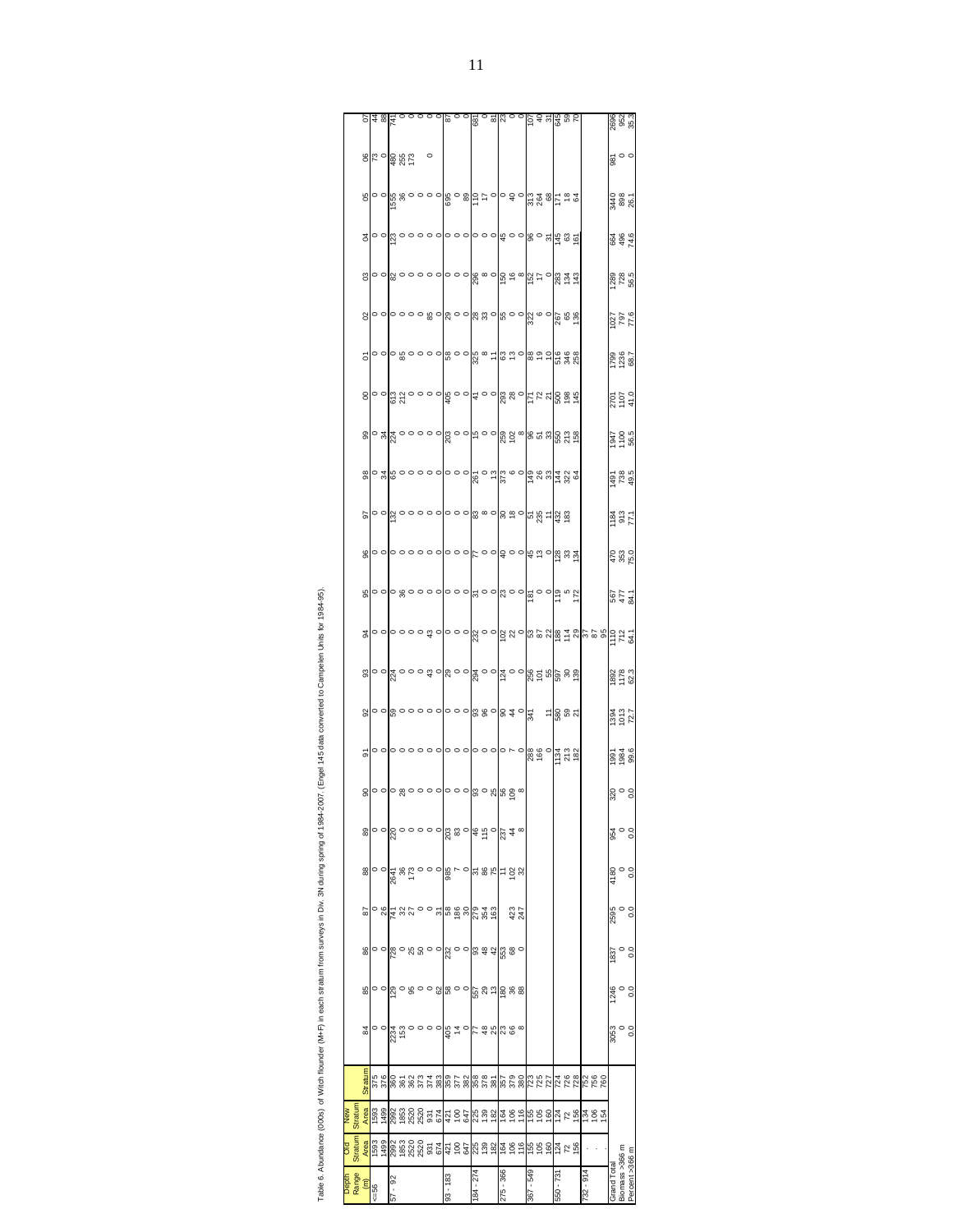|                           |                |                                                                                                                        |  |  |                                                                                                                                                                                                                                                                                                                                    |            |  |      |           |  |           |  |           |  |           |  |           | 15584<br>711<br>4.6                                                                                                                                                                                                                                                                                     |                                  |    |
|---------------------------|----------------|------------------------------------------------------------------------------------------------------------------------|--|--|------------------------------------------------------------------------------------------------------------------------------------------------------------------------------------------------------------------------------------------------------------------------------------------------------------------------------------|------------|--|------|-----------|--|-----------|--|-----------|--|-----------|--|-----------|---------------------------------------------------------------------------------------------------------------------------------------------------------------------------------------------------------------------------------------------------------------------------------------------------------|----------------------------------|----|
|                           |                | $\frac{180}{14}$ $\frac{180}{14}$ $\frac{180}{14}$ $\frac{180}{14}$ $\frac{180}{14}$ $\frac{180}{14}$ $\frac{180}{14}$ |  |  |                                                                                                                                                                                                                                                                                                                                    |            |  | 1753 |           |  |           |  |           |  |           |  |           | 18567<br>0<br>0                                                                                                                                                                                                                                                                                         |                                  |    |
|                           |                |                                                                                                                        |  |  | eles a a s e e a a la fa a a algla a e eles a a a eles a a eles                                                                                                                                                                                                                                                                    |            |  |      |           |  |           |  |           |  |           |  |           | 18004<br>1425<br>7.9                                                                                                                                                                                                                                                                                    |                                  |    |
|                           |                |                                                                                                                        |  |  |                                                                                                                                                                                                                                                                                                                                    |            |  |      |           |  |           |  |           |  |           |  |           | 32754<br>255<br>0.8                                                                                                                                                                                                                                                                                     |                                  |    |
|                           |                |                                                                                                                        |  |  |                                                                                                                                                                                                                                                                                                                                    |            |  |      |           |  |           |  |           |  |           |  |           | 45880<br>1533<br>3.3                                                                                                                                                                                                                                                                                    |                                  |    |
|                           |                |                                                                                                                        |  |  | $\frac{1}{10}$ a $\frac{2}{3}$ a $\frac{2}{3}$ a $\frac{1}{3}$ a $\frac{1}{3}$ a $\frac{1}{3}$ a $\frac{1}{3}$ a $\frac{1}{3}$ a $\frac{1}{3}$ a $\frac{1}{3}$ a $\frac{1}{3}$ a $\frac{1}{3}$ a $\frac{1}{3}$ a $\frac{1}{3}$ a $\frac{1}{3}$ a $\frac{1}{3}$                                                                     |            |  |      |           |  |           |  |           |  |           |  |           | 19265<br>2495<br>13.0                                                                                                                                                                                                                                                                                   |                                  |    |
|                           | $\overline{c}$ |                                                                                                                        |  |  |                                                                                                                                                                                                                                                                                                                                    |            |  |      |           |  |           |  |           |  |           |  |           | 24707<br>1769<br>7.2                                                                                                                                                                                                                                                                                    |                                  |    |
|                           |                |                                                                                                                        |  |  | $\frac{1}{3}$ a $\frac{2}{3}$ $\frac{2}{3}$ a $\frac{2}{3}$ $\frac{2}{3}$ a $\frac{2}{3}$ $\frac{2}{3}$ a $\frac{2}{3}$ a $\frac{2}{3}$ a $\frac{2}{3}$ a $\frac{2}{3}$ a $\frac{2}{3}$ a $\frac{2}{3}$ a $\frac{2}{3}$ a $\frac{2}{3}$                                                                                            |            |  |      |           |  |           |  |           |  |           |  |           | 14236<br>1198<br>8.4                                                                                                                                                                                                                                                                                    |                                  |    |
|                           |                |                                                                                                                        |  |  |                                                                                                                                                                                                                                                                                                                                    |            |  |      |           |  |           |  |           |  |           |  |           | 24969<br>1293<br>5.2                                                                                                                                                                                                                                                                                    |                                  |    |
|                           |                |                                                                                                                        |  |  | <mark>ន</mark> ានន្ត 2 ១ ១ និង ១ និង ១ និង ១ និង ១ ១ ១ និង ១ និង                                                                                                                                                                                                                                                                   |            |  |      |           |  |           |  |           |  |           |  |           | 6449<br>1954<br>6449                                                                                                                                                                                                                                                                                    |                                  |    |
|                           |                |                                                                                                                        |  |  |                                                                                                                                                                                                                                                                                                                                    |            |  |      |           |  |           |  |           |  |           |  |           | 23724<br>14634<br>61.7                                                                                                                                                                                                                                                                                  |                                  |    |
|                           |                |                                                                                                                        |  |  | <u>ေတြ အိမ္နီ ၁ ၁ မ်ားမျိုး မွာ အိမ္မွာ အထိ မွာ အထိ မွာ အထိ မွာ မွာ မွာ မွာ မွာ အ</u>                                                                                                                                                                                                                                              |            |  |      |           |  |           |  |           |  |           |  |           | 9639<br>2661<br>27.6                                                                                                                                                                                                                                                                                    |                                  |    |
|                           |                |                                                                                                                        |  |  | <mark>္</mark> စုိ ၁ ေတာင္ အတြက္တစ္တက္ ၁ ၁ ရြာ အ အခြ <u>အ</u> အုတ္လ <i>ဒု ဒု</i> တ္ထြက္ အ ဥ                                                                                                                                                                                                                                        |            |  |      |           |  |           |  |           |  |           |  |           | 5'21<br>1671<br>8098                                                                                                                                                                                                                                                                                    |                                  |    |
|                           |                |                                                                                                                        |  |  |                                                                                                                                                                                                                                                                                                                                    |            |  |      |           |  |           |  |           |  |           |  |           | $\frac{1}{8}$ 0 0 0 0 0 4 0 $\frac{1}{8}$ 0 0 0 0 0 4 0 $\frac{1}{8}$ 0 $\frac{3}{8}$ $\frac{3}{8}$ $\frac{3}{8}$ $\frac{3}{8}$ $\frac{3}{8}$ $\frac{3}{8}$ $\frac{3}{8}$ $\frac{3}{8}$ $\frac{3}{8}$ $\frac{3}{8}$ $\frac{3}{8}$ $\frac{3}{8}$ $\frac{3}{8}$ $\frac{3}{8}$ $\frac{3}{8}$ $\frac{3}{8}$ |                                  |    |
|                           |                |                                                                                                                        |  |  |                                                                                                                                                                                                                                                                                                                                    |            |  |      |           |  |           |  |           |  |           |  |           | 782<br>3576<br>28.7                                                                                                                                                                                                                                                                                     |                                  |    |
|                           |                |                                                                                                                        |  |  | $\frac{1}{10}$ $\frac{1}{10}$ $\frac{1}{10}$ $\frac{1}{10}$ $\frac{1}{10}$ $\frac{1}{10}$ $\frac{1}{10}$ $\frac{1}{10}$ $\frac{1}{10}$ $\frac{1}{10}$ $\frac{1}{10}$ $\frac{1}{10}$ $\frac{1}{10}$ $\frac{1}{10}$ $\frac{1}{10}$ $\frac{1}{10}$ $\frac{1}{10}$ $\frac{1}{10}$ $\frac{1}{10}$ $\frac{1}{10}$                        |            |  |      |           |  |           |  |           |  |           |  |           | 7705<br>3779<br>21.3                                                                                                                                                                                                                                                                                    |                                  |    |
|                           | 5              |                                                                                                                        |  |  |                                                                                                                                                                                                                                                                                                                                    |            |  |      |           |  |           |  |           |  |           |  |           | 13317<br>1243<br>9.3                                                                                                                                                                                                                                                                                    |                                  |    |
|                           |                | $\frac{8}{9}$                                                                                                          |  |  | ន្ទ្រ ដូច មាន ដូច មាន ដូច មាន ដូ <mark>ក មាន</mark><br>និង ដូច មាន ដូច មាន ដូច មាន ដូ <mark>ក មាន</mark>                                                                                                                                                                                                                           |            |  |      |           |  |           |  |           |  |           |  |           | $\frac{0}{20}$                                                                                                                                                                                                                                                                                          |                                  |    |
|                           | $\frac{8}{3}$  |                                                                                                                        |  |  |                                                                                                                                                                                                                                                                                                                                    |            |  |      |           |  |           |  |           |  |           |  |           |                                                                                                                                                                                                                                                                                                         |                                  |    |
|                           |                |                                                                                                                        |  |  | $\frac{8}{3}$ $\frac{8}{3}$ $\frac{25}{3}$ $\frac{6}{3}$ $\frac{6}{3}$ $\frac{6}{3}$ $\frac{6}{3}$ $\frac{6}{3}$ $\frac{6}{3}$ $\frac{6}{3}$ $\frac{6}{3}$ $\frac{6}{3}$ $\frac{6}{3}$ $\frac{6}{3}$ $\frac{6}{3}$ $\frac{6}{3}$ $\frac{6}{3}$ $\frac{6}{3}$ $\frac{6}{3}$ $\frac{6}{3}$ $\frac{6}{3}$ $\frac{6}{3}$ $\frac{6}{3}$ |            |  |      |           |  |           |  |           |  |           |  |           | $0.0$<br>$0.0$                                                                                                                                                                                                                                                                                          |                                  |    |
|                           | 52             |                                                                                                                        |  |  |                                                                                                                                                                                                                                                                                                                                    |            |  |      |           |  |           |  |           |  |           |  |           |                                                                                                                                                                                                                                                                                                         | $\degree$ 0.0                    |    |
|                           | 86             |                                                                                                                        |  |  | <u>៰ ឌ ទី ៰ ឝី ซ័ ដី ១ ទី ឌី ឌី ឌី ឌី ឌី ឌី ឌី ឌី ឌី ឌី</u>                                                                                                                                                                                                                                                                        |            |  |      |           |  |           |  |           |  |           |  |           |                                                                                                                                                                                                                                                                                                         |                                  | °. |
|                           | 85             |                                                                                                                        |  |  | $-8.8727$ $-8.8727$ $-8.8727$ $-8.8727$ $-8.8727$ $-8.8727$ $-8.8727$ $-8.8727$ $-8.8727$ $-8.8727$ $-8.8727$ $-8.8727$ $-8.8727$ $-8.8727$                                                                                                                                                                                        |            |  |      |           |  |           |  |           |  |           |  |           | 42867                                                                                                                                                                                                                                                                                                   |                                  |    |
|                           | 84             |                                                                                                                        |  |  | $-88887570895777880002$                                                                                                                                                                                                                                                                                                            |            |  |      |           |  |           |  |           |  |           |  |           | $27114$<br>0.0                                                                                                                                                                                                                                                                                          |                                  |    |
|                           | Stratum        |                                                                                                                        |  |  | <u>និងទទ្ធិនិងមូនទ្រូនទ្រូងម៉ូនូងទ្រូងទ្រូងទ្រូង ដែលទ្រូវទ្រូង</u>                                                                                                                                                                                                                                                                 |            |  |      |           |  |           |  |           |  |           |  |           |                                                                                                                                                                                                                                                                                                         |                                  |    |
| New<br>Straturn           |                |                                                                                                                        |  |  |                                                                                                                                                                                                                                                                                                                                    |            |  |      |           |  |           |  |           |  |           |  |           |                                                                                                                                                                                                                                                                                                         |                                  |    |
| Old<br>Stratum            |                |                                                                                                                        |  |  |                                                                                                                                                                                                                                                                                                                                    |            |  |      |           |  |           |  |           |  |           |  |           |                                                                                                                                                                                                                                                                                                         |                                  |    |
| Depth<br>Range<br>57 - 92 |                |                                                                                                                        |  |  |                                                                                                                                                                                                                                                                                                                                    | $93 - 183$ |  |      | 184 - 274 |  | 275 - 366 |  | 675 - 298 |  | 550 - 731 |  | 732 - 914 | Grand Total                                                                                                                                                                                                                                                                                             | Biomass >366 m<br>Percent >366 m |    |
|                           |                |                                                                                                                        |  |  |                                                                                                                                                                                                                                                                                                                                    |            |  |      |           |  |           |  |           |  |           |  |           |                                                                                                                                                                                                                                                                                                         |                                  |    |

Table 7. Abundance (000s) of Witch flounder (M+F) in each stratum from surveys in Div. 3O during spring of 1984-2007. (Engel 145 data converted to Campelen Units for 1984-85). Table 7. Abundance (000s) of Witch flounder (M+F) in each stratum from surveys in Div. 3O during spring of 1984-2007. (Engel 145 data converted to Campelen Units for 1984-95).

 $\mathsf{L}$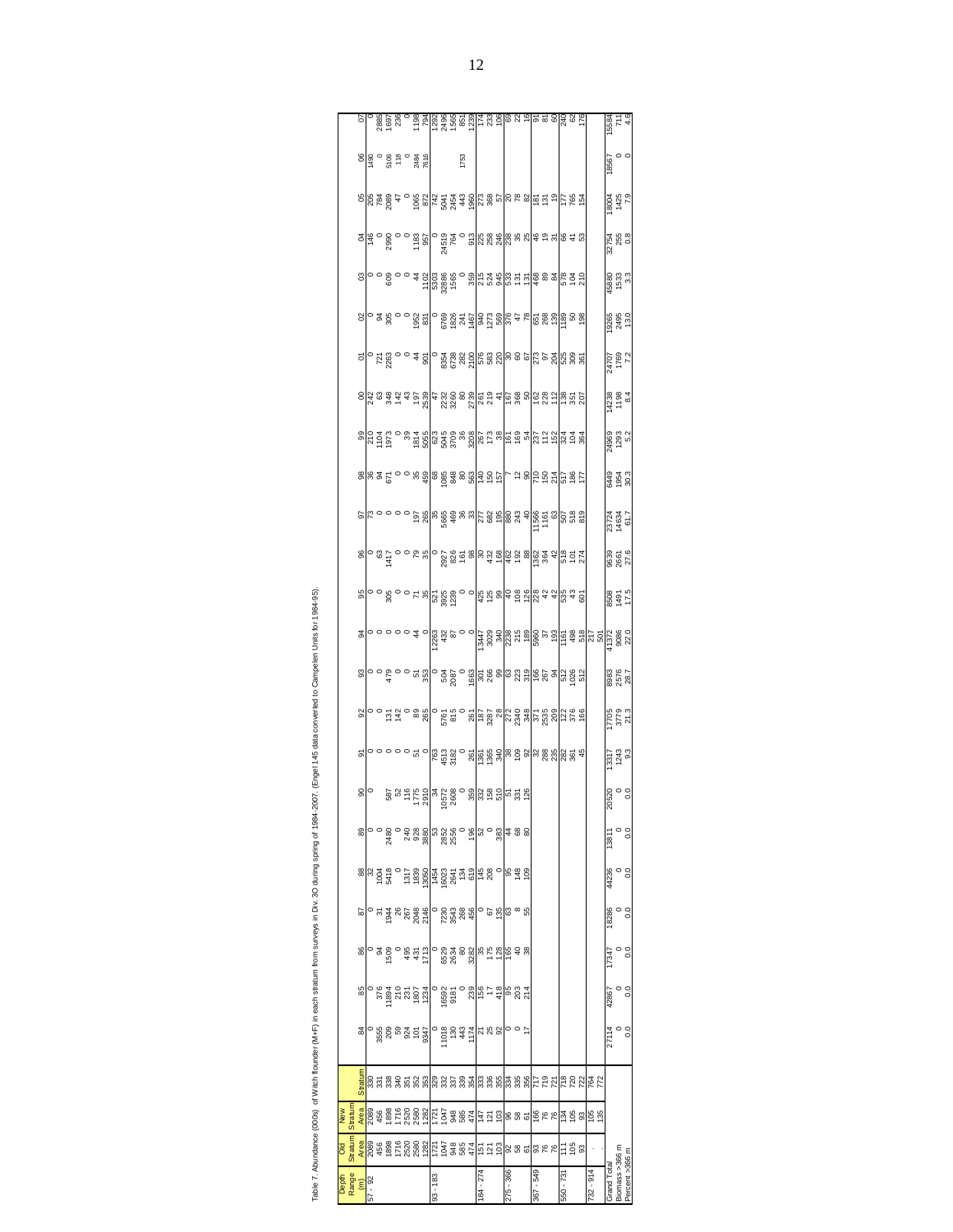| j<br>ļ<br>I                                 |                |
|---------------------------------------------|----------------|
|                                             |                |
| l                                           |                |
|                                             |                |
| ֧֧ׅ֧֧֧ׅ֧֚֚֚֚֚֚֚֚֚֚֚֚֚֚֚֚֚֚֚֚֚֚֚֚֝֡֜֓֡֝֓֝֬֜֝ |                |
|                                             |                |
|                                             |                |
|                                             |                |
|                                             |                |
| l<br>j<br>ï                                 | $\overline{a}$ |
| Ľ<br>¢<br>衰<br>ï                            |                |

| Depth<br>Range                   | Old<br>Stratum                     | New<br>Stratum                                                                                                         |                                                                                                                                                                                                                                                                                                                                    |                                           |                     |                                                                                     |                           |                                                                                                                                                                                                                                                                                                                        |                                                                                                                                                                                                                                                                                                                     |                    |                     |                      |                                                                                        |   |                 |                                                                                                                                                                                                                                                                                                                            |                           |                                                                                                       |                      |                                |
|----------------------------------|------------------------------------|------------------------------------------------------------------------------------------------------------------------|------------------------------------------------------------------------------------------------------------------------------------------------------------------------------------------------------------------------------------------------------------------------------------------------------------------------------------|-------------------------------------------|---------------------|-------------------------------------------------------------------------------------|---------------------------|------------------------------------------------------------------------------------------------------------------------------------------------------------------------------------------------------------------------------------------------------------------------------------------------------------------------|---------------------------------------------------------------------------------------------------------------------------------------------------------------------------------------------------------------------------------------------------------------------------------------------------------------------|--------------------|---------------------|----------------------|----------------------------------------------------------------------------------------|---|-----------------|----------------------------------------------------------------------------------------------------------------------------------------------------------------------------------------------------------------------------------------------------------------------------------------------------------------------------|---------------------------|-------------------------------------------------------------------------------------------------------|----------------------|--------------------------------|
|                                  |                                    |                                                                                                                        |                                                                                                                                                                                                                                                                                                                                    |                                           |                     |                                                                                     |                           |                                                                                                                                                                                                                                                                                                                        |                                                                                                                                                                                                                                                                                                                     |                    |                     |                      |                                                                                        |   |                 |                                                                                                                                                                                                                                                                                                                            |                           |                                                                                                       |                      |                                |
| $\widehat{\epsilon}$             | Area                               | Area                                                                                                                   | <b>Stratum</b>                                                                                                                                                                                                                                                                                                                     | ႙                                         | 5                   | $\overline{92}$                                                                     | $\boldsymbol{\mathsf{s}}$ |                                                                                                                                                                                                                                                                                                                        | 85                                                                                                                                                                                                                                                                                                                  | 96                 |                     | 8                    | 8                                                                                      | 8 | $\tilde{\circ}$ | $_{\rm c}$                                                                                                                                                                                                                                                                                                                 | <sub>2</sub>              |                                                                                                       | 66                   | $\overline{0}$                 |
| $-56$                            | 667L<br>665L                       | 1593<br>1499                                                                                                           | 375<br>376                                                                                                                                                                                                                                                                                                                         |                                           | 55                  |                                                                                     |                           |                                                                                                                                                                                                                                                                                                                        |                                                                                                                                                                                                                                                                                                                     |                    |                     |                      |                                                                                        |   |                 |                                                                                                                                                                                                                                                                                                                            |                           |                                                                                                       |                      |                                |
|                                  |                                    |                                                                                                                        |                                                                                                                                                                                                                                                                                                                                    | $\circ$                                   |                     |                                                                                     |                           |                                                                                                                                                                                                                                                                                                                        |                                                                                                                                                                                                                                                                                                                     |                    |                     |                      |                                                                                        |   |                 |                                                                                                                                                                                                                                                                                                                            |                           |                                                                                                       |                      |                                |
| 57 - 92                          | 000<br>1000<br>1000<br>1000        |                                                                                                                        | <b>888558</b>                                                                                                                                                                                                                                                                                                                      | $\frac{8}{3}$ $\frac{2}{3}$ $\frac{4}{4}$ | 885000<br>885000    | $\frac{1}{2}$                                                                       |                           | $\frac{1}{8}$   $\frac{1}{8}$   $\frac{1}{8}$ $\frac{1}{4}$ $\frac{1}{8}$ $\frac{1}{4}$ $\frac{1}{8}$ $\frac{1}{4}$ $\frac{1}{8}$ $\frac{1}{8}$ $\frac{1}{8}$ $\frac{1}{8}$ $\frac{1}{8}$ $\frac{1}{8}$ $\frac{1}{8}$ $\frac{1}{8}$ $\frac{1}{8}$ $\frac{1}{8}$ $\frac{1}{8}$ $\frac{1}{8}$ $\frac{1}{8}$ $\frac{1}{8$ | $\frac{1}{2}$ $\frac{1}{2}$ $\frac{1}{2}$ $\frac{1}{2}$ $\frac{1}{2}$ $\frac{1}{2}$ $\frac{1}{2}$ $\frac{1}{2}$ $\frac{1}{2}$ $\frac{1}{2}$ $\frac{1}{2}$ $\frac{1}{2}$ $\frac{1}{2}$ $\frac{1}{2}$ $\frac{1}{2}$ $\frac{1}{2}$ $\frac{1}{2}$ $\frac{1}{2}$ $\frac{1}{2}$ $\frac{1}{2}$ $\frac{1}{2}$ $\frac{1}{2}$ |                    |                     |                      | <mark>၀၀</mark> ၀္တြင္တင္ ၁၀၀၀၀၀၀၀၀၀၀၀                                                 |   |                 | $\sigma$ $\frac{1}{2}$ $\frac{1}{2}$ $\frac{1}{2}$ $\frac{1}{2}$ $\frac{1}{2}$ $\frac{1}{2}$ $\frac{1}{2}$ $\frac{1}{2}$ $\frac{1}{2}$ $\frac{1}{2}$ $\frac{1}{2}$ $\frac{1}{2}$ $\frac{1}{2}$ $\frac{1}{2}$ $\frac{1}{2}$ $\frac{1}{2}$ $\frac{1}{2}$ $\frac{1}{2}$ $\frac{1}{2}$ $\frac{1}{2}$ $\frac{1}{2}$ $\frac{1}{$ |                           |                                                                                                       |                      |                                |
|                                  |                                    |                                                                                                                        |                                                                                                                                                                                                                                                                                                                                    |                                           |                     |                                                                                     |                           |                                                                                                                                                                                                                                                                                                                        |                                                                                                                                                                                                                                                                                                                     |                    |                     |                      |                                                                                        |   |                 |                                                                                                                                                                                                                                                                                                                            |                           |                                                                                                       |                      |                                |
|                                  |                                    |                                                                                                                        |                                                                                                                                                                                                                                                                                                                                    |                                           |                     |                                                                                     |                           |                                                                                                                                                                                                                                                                                                                        |                                                                                                                                                                                                                                                                                                                     |                    |                     |                      |                                                                                        |   |                 |                                                                                                                                                                                                                                                                                                                            |                           |                                                                                                       |                      |                                |
|                                  |                                    |                                                                                                                        |                                                                                                                                                                                                                                                                                                                                    | $\circ$                                   |                     |                                                                                     |                           |                                                                                                                                                                                                                                                                                                                        |                                                                                                                                                                                                                                                                                                                     |                    |                     |                      |                                                                                        |   |                 |                                                                                                                                                                                                                                                                                                                            |                           |                                                                                                       |                      |                                |
|                                  |                                    |                                                                                                                        |                                                                                                                                                                                                                                                                                                                                    | $\circ$                                   |                     |                                                                                     |                           |                                                                                                                                                                                                                                                                                                                        |                                                                                                                                                                                                                                                                                                                     |                    |                     |                      |                                                                                        |   |                 |                                                                                                                                                                                                                                                                                                                            |                           |                                                                                                       |                      |                                |
|                                  | <u>ឌិ ខ្ពុំង ទូ និង្គ្រូ ឆ្ង ន</u> |                                                                                                                        |                                                                                                                                                                                                                                                                                                                                    |                                           |                     |                                                                                     |                           |                                                                                                                                                                                                                                                                                                                        |                                                                                                                                                                                                                                                                                                                     |                    |                     |                      |                                                                                        |   |                 |                                                                                                                                                                                                                                                                                                                            |                           |                                                                                                       |                      |                                |
| $93 - 183$                       |                                    |                                                                                                                        |                                                                                                                                                                                                                                                                                                                                    |                                           |                     | $\frac{1}{2}$ $\frac{1}{2}$ $\frac{1}{2}$ $\frac{1}{2}$ $\frac{1}{2}$ $\frac{1}{2}$ |                           |                                                                                                                                                                                                                                                                                                                        |                                                                                                                                                                                                                                                                                                                     |                    |                     |                      |                                                                                        |   |                 |                                                                                                                                                                                                                                                                                                                            |                           |                                                                                                       |                      |                                |
|                                  |                                    |                                                                                                                        |                                                                                                                                                                                                                                                                                                                                    | 。。                                        |                     |                                                                                     |                           |                                                                                                                                                                                                                                                                                                                        |                                                                                                                                                                                                                                                                                                                     |                    |                     |                      |                                                                                        |   |                 |                                                                                                                                                                                                                                                                                                                            |                           |                                                                                                       |                      |                                |
|                                  |                                    |                                                                                                                        |                                                                                                                                                                                                                                                                                                                                    |                                           |                     |                                                                                     |                           |                                                                                                                                                                                                                                                                                                                        |                                                                                                                                                                                                                                                                                                                     |                    |                     |                      |                                                                                        |   |                 |                                                                                                                                                                                                                                                                                                                            |                           |                                                                                                       |                      |                                |
| 184 - 274                        |                                    |                                                                                                                        |                                                                                                                                                                                                                                                                                                                                    |                                           |                     |                                                                                     |                           |                                                                                                                                                                                                                                                                                                                        |                                                                                                                                                                                                                                                                                                                     |                    |                     |                      |                                                                                        |   |                 |                                                                                                                                                                                                                                                                                                                            |                           |                                                                                                       |                      |                                |
|                                  |                                    |                                                                                                                        |                                                                                                                                                                                                                                                                                                                                    |                                           | 490                 |                                                                                     |                           |                                                                                                                                                                                                                                                                                                                        |                                                                                                                                                                                                                                                                                                                     |                    |                     |                      |                                                                                        |   |                 |                                                                                                                                                                                                                                                                                                                            |                           |                                                                                                       |                      |                                |
|                                  |                                    |                                                                                                                        |                                                                                                                                                                                                                                                                                                                                    |                                           |                     |                                                                                     |                           |                                                                                                                                                                                                                                                                                                                        |                                                                                                                                                                                                                                                                                                                     |                    |                     |                      |                                                                                        |   |                 |                                                                                                                                                                                                                                                                                                                            |                           |                                                                                                       |                      |                                |
| 275 - 366                        | #gelege                            |                                                                                                                        |                                                                                                                                                                                                                                                                                                                                    |                                           | 384                 | <b>23</b><br>15                                                                     |                           |                                                                                                                                                                                                                                                                                                                        |                                                                                                                                                                                                                                                                                                                     |                    |                     |                      |                                                                                        |   |                 |                                                                                                                                                                                                                                                                                                                            |                           |                                                                                                       |                      |                                |
|                                  |                                    |                                                                                                                        |                                                                                                                                                                                                                                                                                                                                    |                                           |                     |                                                                                     |                           |                                                                                                                                                                                                                                                                                                                        |                                                                                                                                                                                                                                                                                                                     |                    |                     |                      |                                                                                        |   |                 |                                                                                                                                                                                                                                                                                                                            |                           |                                                                                                       |                      |                                |
|                                  |                                    |                                                                                                                        |                                                                                                                                                                                                                                                                                                                                    |                                           |                     |                                                                                     |                           |                                                                                                                                                                                                                                                                                                                        |                                                                                                                                                                                                                                                                                                                     |                    |                     |                      |                                                                                        |   |                 |                                                                                                                                                                                                                                                                                                                            |                           |                                                                                                       |                      |                                |
| 345 - 298                        |                                    |                                                                                                                        |                                                                                                                                                                                                                                                                                                                                    |                                           | 53                  |                                                                                     |                           |                                                                                                                                                                                                                                                                                                                        |                                                                                                                                                                                                                                                                                                                     |                    |                     |                      |                                                                                        |   |                 |                                                                                                                                                                                                                                                                                                                            |                           |                                                                                                       |                      |                                |
|                                  |                                    |                                                                                                                        |                                                                                                                                                                                                                                                                                                                                    |                                           |                     | 36                                                                                  |                           |                                                                                                                                                                                                                                                                                                                        |                                                                                                                                                                                                                                                                                                                     |                    |                     |                      |                                                                                        |   |                 |                                                                                                                                                                                                                                                                                                                            |                           |                                                                                                       |                      |                                |
|                                  |                                    |                                                                                                                        |                                                                                                                                                                                                                                                                                                                                    |                                           |                     |                                                                                     |                           |                                                                                                                                                                                                                                                                                                                        |                                                                                                                                                                                                                                                                                                                     |                    |                     |                      |                                                                                        |   |                 |                                                                                                                                                                                                                                                                                                                            |                           |                                                                                                       |                      |                                |
| $550 - 73'$                      | $724$<br>$72$<br>$56$              |                                                                                                                        | $\begin{array}{c}\n 89.77 \\  20.77 \\  20.88 \\  20.77 \\  20.88 \\  20.98 \\  20.98 \\  20.98 \\  20.98 \\  20.98 \\  20.98 \\  20.98 \\  20.98 \\  20.98 \\  20.98 \\  20.98 \\  20.98 \\  20.98 \\  20.98 \\  20.98 \\  20.98 \\  20.98 \\  20.98 \\  20.98 \\  20.98 \\  20.98 \\  20.98 \\  20.98 \\  20.98 \\  20.98 \\  2$ |                                           | 443                 |                                                                                     |                           |                                                                                                                                                                                                                                                                                                                        |                                                                                                                                                                                                                                                                                                                     |                    |                     |                      | $\circ$ $\infty$ $\approx$ $\approx$ $\approx$ $\approx$ $\approx$ $\approx$ $\approx$ |   |                 |                                                                                                                                                                                                                                                                                                                            | $\pm \approx \frac{5}{2}$ |                                                                                                       |                      |                                |
|                                  |                                    |                                                                                                                        |                                                                                                                                                                                                                                                                                                                                    |                                           |                     |                                                                                     |                           |                                                                                                                                                                                                                                                                                                                        |                                                                                                                                                                                                                                                                                                                     |                    |                     |                      |                                                                                        |   |                 | $129$<br>$351$                                                                                                                                                                                                                                                                                                             |                           |                                                                                                       |                      |                                |
|                                  |                                    |                                                                                                                        |                                                                                                                                                                                                                                                                                                                                    |                                           |                     |                                                                                     |                           |                                                                                                                                                                                                                                                                                                                        |                                                                                                                                                                                                                                                                                                                     |                    |                     |                      |                                                                                        |   |                 |                                                                                                                                                                                                                                                                                                                            |                           |                                                                                                       |                      |                                |
| 732 - 914                        |                                    |                                                                                                                        |                                                                                                                                                                                                                                                                                                                                    |                                           |                     |                                                                                     |                           |                                                                                                                                                                                                                                                                                                                        |                                                                                                                                                                                                                                                                                                                     |                    |                     |                      |                                                                                        |   |                 |                                                                                                                                                                                                                                                                                                                            |                           |                                                                                                       |                      |                                |
|                                  |                                    | ន្ត្រីខ្លួខ្លួខ្លួន <u>ដ្ឋា</u> ទី ទី ដូន្ត្រី និង ធ្ងៃ ទី ទី ដូន្ត្រី ទី ទី ដូន្ត្រី ទី ទី ដូន្ត្រី ទី ដូន្ត្រី ទី ដូ |                                                                                                                                                                                                                                                                                                                                    |                                           |                     |                                                                                     |                           |                                                                                                                                                                                                                                                                                                                        |                                                                                                                                                                                                                                                                                                                     |                    |                     |                      |                                                                                        |   |                 |                                                                                                                                                                                                                                                                                                                            |                           | $175$<br>53                                                                                           |                      |                                |
|                                  |                                    |                                                                                                                        |                                                                                                                                                                                                                                                                                                                                    |                                           |                     |                                                                                     |                           |                                                                                                                                                                                                                                                                                                                        |                                                                                                                                                                                                                                                                                                                     |                    |                     |                      |                                                                                        |   |                 |                                                                                                                                                                                                                                                                                                                            |                           |                                                                                                       |                      |                                |
| 801-916                          |                                    |                                                                                                                        |                                                                                                                                                                                                                                                                                                                                    |                                           |                     |                                                                                     |                           |                                                                                                                                                                                                                                                                                                                        |                                                                                                                                                                                                                                                                                                                     |                    |                     |                      |                                                                                        |   |                 |                                                                                                                                                                                                                                                                                                                            |                           |                                                                                                       |                      |                                |
|                                  |                                    |                                                                                                                        |                                                                                                                                                                                                                                                                                                                                    |                                           |                     |                                                                                     |                           |                                                                                                                                                                                                                                                                                                                        |                                                                                                                                                                                                                                                                                                                     |                    |                     |                      |                                                                                        |   |                 |                                                                                                                                                                                                                                                                                                                            |                           |                                                                                                       |                      |                                |
|                                  |                                    |                                                                                                                        |                                                                                                                                                                                                                                                                                                                                    |                                           |                     |                                                                                     |                           |                                                                                                                                                                                                                                                                                                                        |                                                                                                                                                                                                                                                                                                                     |                    |                     |                      |                                                                                        |   |                 |                                                                                                                                                                                                                                                                                                                            |                           | $^{7}$<br>412                                                                                         |                      |                                |
| 1098-128                         |                                    | ខ្លួន ដូន្លង្ក                                                                                                         | និងក្តី ដូច្នៃ ដូច្នេះ<br>និងក្តី ដូច្នេះ ដូច្នេះ                                                                                                                                                                                                                                                                                  |                                           |                     |                                                                                     |                           |                                                                                                                                                                                                                                                                                                                        |                                                                                                                                                                                                                                                                                                                     |                    |                     | $\circ \circ \xi$    |                                                                                        |   |                 |                                                                                                                                                                                                                                                                                                                            |                           |                                                                                                       |                      |                                |
|                                  |                                    |                                                                                                                        |                                                                                                                                                                                                                                                                                                                                    |                                           |                     |                                                                                     |                           |                                                                                                                                                                                                                                                                                                                        |                                                                                                                                                                                                                                                                                                                     |                    |                     |                      |                                                                                        |   |                 |                                                                                                                                                                                                                                                                                                                            |                           |                                                                                                       |                      |                                |
|                                  |                                    |                                                                                                                        |                                                                                                                                                                                                                                                                                                                                    |                                           |                     |                                                                                     |                           |                                                                                                                                                                                                                                                                                                                        |                                                                                                                                                                                                                                                                                                                     |                    |                     |                      |                                                                                        |   |                 |                                                                                                                                                                                                                                                                                                                            |                           | $\degree$                                                                                             |                      |                                |
| 1281-146                         |                                    |                                                                                                                        |                                                                                                                                                                                                                                                                                                                                    |                                           |                     |                                                                                     |                           |                                                                                                                                                                                                                                                                                                                        |                                                                                                                                                                                                                                                                                                                     |                    |                     | $\circ$              |                                                                                        |   |                 |                                                                                                                                                                                                                                                                                                                            |                           |                                                                                                       |                      |                                |
|                                  |                                    |                                                                                                                        |                                                                                                                                                                                                                                                                                                                                    |                                           |                     |                                                                                     |                           |                                                                                                                                                                                                                                                                                                                        |                                                                                                                                                                                                                                                                                                                     |                    |                     |                      |                                                                                        |   |                 |                                                                                                                                                                                                                                                                                                                            |                           |                                                                                                       |                      | $\overline{\circ} \circ \circ$ |
|                                  |                                    |                                                                                                                        |                                                                                                                                                                                                                                                                                                                                    |                                           |                     |                                                                                     |                           |                                                                                                                                                                                                                                                                                                                        |                                                                                                                                                                                                                                                                                                                     |                    |                     |                      |                                                                                        |   |                 |                                                                                                                                                                                                                                                                                                                            |                           |                                                                                                       |                      |                                |
| Grand Total                      |                                    |                                                                                                                        |                                                                                                                                                                                                                                                                                                                                    | 863                                       |                     |                                                                                     |                           |                                                                                                                                                                                                                                                                                                                        |                                                                                                                                                                                                                                                                                                                     |                    |                     |                      |                                                                                        |   |                 |                                                                                                                                                                                                                                                                                                                            |                           |                                                                                                       |                      |                                |
| Biomass >366 m<br>Percent >366 m |                                    |                                                                                                                        |                                                                                                                                                                                                                                                                                                                                    | $\frac{0}{0}$                             | 1995<br>497<br>24.9 | 3272<br>38<br>1.1                                                                   | 3515<br>2825<br>80.4      | 1793<br>1506<br>194.0                                                                                                                                                                                                                                                                                                  | 2470<br>714<br>28.9                                                                                                                                                                                                                                                                                                 | 427<br>427<br>87.6 | 2046<br>203<br>58.8 | 5355<br>1755<br>32.8 | 2073<br>1274<br>61.5                                                                   |   |                 | 2912<br>866<br>29.7                                                                                                                                                                                                                                                                                                        | 3806<br>475<br>12.5       | $rac{1}{6}$<br>$rac{1}{6}$<br>$rac{1}{6}$<br>$rac{1}{6}$<br>$rac{1}{6}$<br>$rac{1}{6}$<br>$rac{1}{6}$ | 2126<br>1026<br>48.3 | 3289<br>1575<br>47.9           |
|                                  |                                    |                                                                                                                        |                                                                                                                                                                                                                                                                                                                                    |                                           |                     |                                                                                     |                           |                                                                                                                                                                                                                                                                                                                        |                                                                                                                                                                                                                                                                                                                     |                    |                     |                      |                                                                                        |   |                 |                                                                                                                                                                                                                                                                                                                            |                           |                                                                                                       |                      |                                |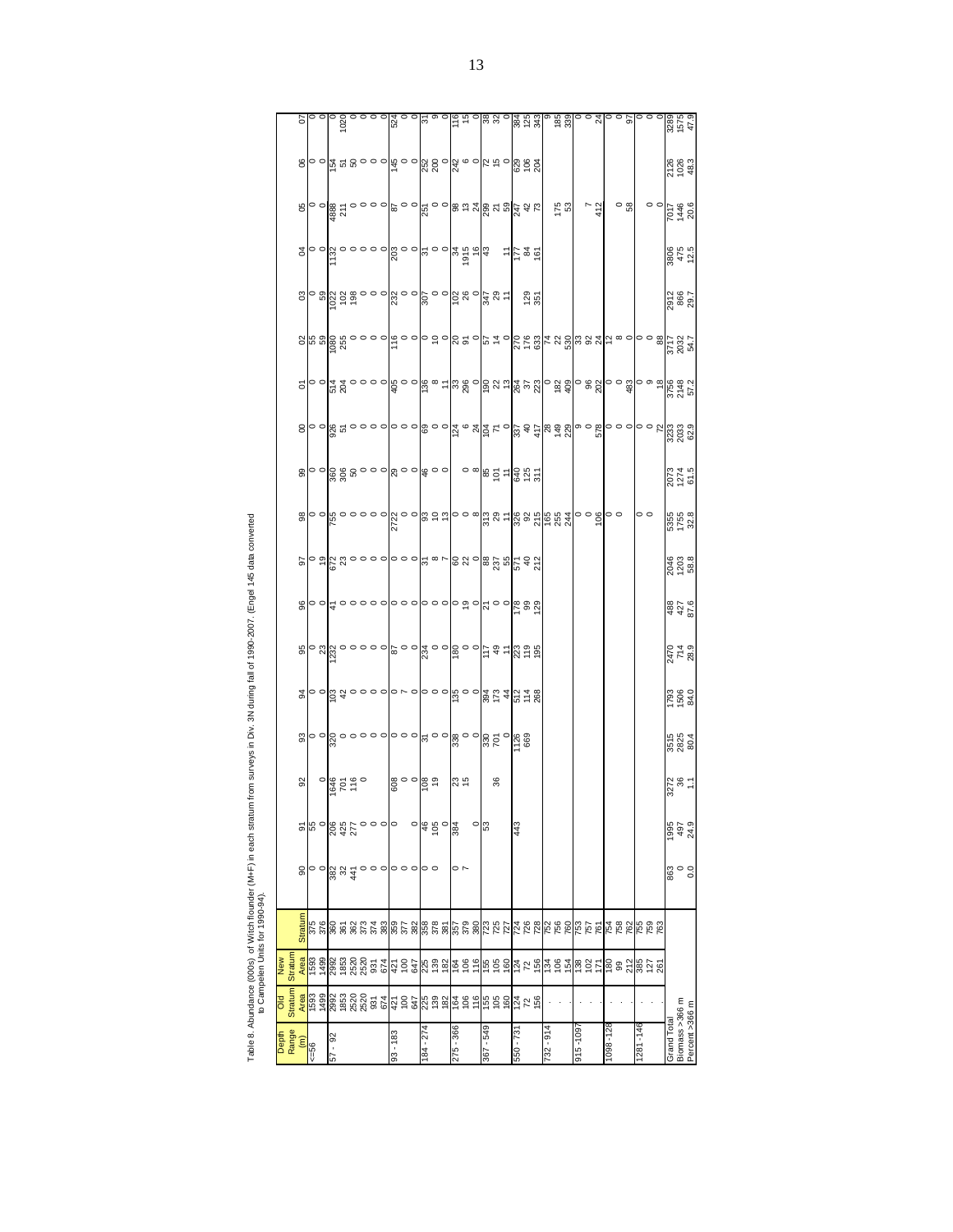| 3<br>ļ<br>ì<br>ļ<br>۱ |                |
|-----------------------|----------------|
| I                     |                |
|                       |                |
|                       |                |
|                       |                |
|                       |                |
|                       |                |
|                       |                |
|                       |                |
|                       |                |
|                       |                |
|                       |                |
|                       |                |
|                       |                |
|                       |                |
|                       |                |
|                       |                |
|                       |                |
|                       | ׇ֦             |
|                       |                |
|                       |                |
|                       |                |
|                       |                |
|                       |                |
|                       | ׇ֬֕֡           |
|                       | $\overline{a}$ |
| $\vdots$<br>j         |                |
| Table 9               |                |
|                       |                |

| ļ |  |  |  |
|---|--|--|--|
|   |  |  |  |
|   |  |  |  |
|   |  |  |  |
|   |  |  |  |
|   |  |  |  |
|   |  |  |  |
|   |  |  |  |
|   |  |  |  |
|   |  |  |  |

|                                  |                |                |                                   |  |  |  |            |  | $\circ \frac{1}{2} \times \frac{1}{2} \times \frac{1}{2} \times \frac{1}{2} \times \frac{1}{2} \times \frac{1}{2} \times \frac{1}{2} \times \frac{1}{2} \times \frac{1}{2} \times \frac{1}{2} \times \frac{1}{2} \times \frac{1}{2} \times \frac{1}{2} \times \frac{1}{2} \times \frac{1}{2} \times \frac{1}{2} \times \frac{1}{2} \times \frac{1}{2} \times \frac{1}{2} \times \frac{1}{2} \times \frac{1}{2} \times \frac{1}{2} \times \frac{1}{2} \times \frac{1}{2} \times \frac$ |           |     |           |                |    |            |               |          |      |    |           |     |         |                |          |     |          |  |               | 35843<br>254<br>0.7                        |  |
|----------------------------------|----------------|----------------|-----------------------------------|--|--|--|------------|--|---------------------------------------------------------------------------------------------------------------------------------------------------------------------------------------------------------------------------------------------------------------------------------------------------------------------------------------------------------------------------------------------------------------------------------------------------------------------------------------|-----------|-----|-----------|----------------|----|------------|---------------|----------|------|----|-----------|-----|---------|----------------|----------|-----|----------|--|---------------|--------------------------------------------|--|
|                                  |                |                |                                   |  |  |  |            |  | als as a stage as a la disposition and a la disposition of a la disposition and all disposition of a la dispos<br>References and later and a large disposition of a large disposition of a large disposition of a large disposit                                                                                                                                                                                                                                                      |           |     |           |                |    |            |               |          |      |    |           |     |         |                |          |     |          |  |               |                                            |  |
|                                  |                |                |                                   |  |  |  |            |  | $\frac{1}{2} \left  \frac{1}{2} \cos \frac{1}{2} \cos \frac{1}{2} \cos \frac{1}{2} \cos \frac{1}{2} \cos \frac{1}{2} \cos \frac{1}{2} \cos \frac{1}{2} \cos \frac{1}{2} \cos \frac{1}{2} \cos \frac{1}{2} \cos \frac{1}{2} \cos \frac{1}{2} \cos \frac{1}{2} \cos \frac{1}{2} \cos \frac{1}{2} \cos \frac{1}{2} \cos \frac{1}{2} \cos \frac{1}{2} \cos \frac{1}{2} \cos \frac{1}{2} \cos \frac{1}{2} \cos \frac{1}{2} \cos \frac{$                                                    |           |     |           |                |    |            |               |          |      |    |           |     |         |                |          |     |          |  |               | 41114<br>1095<br>2.7                       |  |
|                                  |                |                |                                   |  |  |  |            |  | $\frac{1}{2}$ $\frac{1}{2}$ $\frac{1}{2}$ $\frac{1}{2}$ $\frac{1}{2}$ $\frac{1}{2}$ $\frac{1}{2}$ $\frac{1}{2}$ $\frac{1}{2}$ $\frac{1}{2}$ $\frac{1}{2}$ $\frac{1}{2}$ $\frac{1}{2}$ $\frac{1}{2}$ $\frac{1}{2}$ $\frac{1}{2}$ $\frac{1}{2}$ $\frac{1}{2}$ $\frac{1}{2}$ $\frac{1}{2}$ $\frac{1}{2}$ $\frac{1}{2}$ $\frac{1}{2}$ $\frac{1}{2}$ $\frac{1$                                                                                                                             |           |     |           |                |    |            |               |          |      |    |           | 190 |         | $\frac{94}{5}$ |          | 244 |          |  |               | $\frac{213}{26262}$<br>$\frac{213}{25262}$ |  |
|                                  |                |                |                                   |  |  |  |            |  |                                                                                                                                                                                                                                                                                                                                                                                                                                                                                       |           |     |           |                |    |            |               |          |      |    |           |     |         |                |          |     |          |  |               |                                            |  |
|                                  |                |                |                                   |  |  |  |            |  | <u>이 සිම්මිස් සිම්මිලීම් මිසි සිලීම් සි පැමි බෝස් සිල් දී සි අයි සි</u>                                                                                                                                                                                                                                                                                                                                                                                                               |           |     |           |                |    |            |               |          |      |    |           |     |         |                | 28872820 |     |          |  |               | 5520<br>3210<br>20.7                       |  |
|                                  |                |                |                                   |  |  |  |            |  |                                                                                                                                                                                                                                                                                                                                                                                                                                                                                       |           |     |           |                |    |            |               |          |      |    |           |     |         |                |          |     |          |  |               |                                            |  |
|                                  |                |                |                                   |  |  |  |            |  |                                                                                                                                                                                                                                                                                                                                                                                                                                                                                       |           |     |           |                |    |            |               |          |      |    |           |     |         |                |          |     |          |  |               | 38620<br>3480<br>9.0                       |  |
|                                  |                |                |                                   |  |  |  |            |  |                                                                                                                                                                                                                                                                                                                                                                                                                                                                                       |           |     |           |                |    |            |               |          |      |    |           |     |         |                |          |     |          |  |               | 20054<br>4354<br>21.7                      |  |
|                                  |                |                |                                   |  |  |  |            |  | <u>၉၂၉ ခု တို့ အားလုံး အမွ</u> ိုင်း အမွေ့ရှိ များ အမွေ့ရှိ အမွေ့ရှိ များ အမွေ့ရှိ များ အမွေ့ရှိ များ အမွေ့ရှိ များ<br>အမြစ် ခု ပိုင်း အမွေ့ရှိ များ အမွေ့ရှိ များ အမွေ့ရှိ များ အမွေ့ရှိ များ အမွေ့ရှိ များ အမွေ့ရှိ များ အမွေ့ရှိ မ                                                                                                                                                                                                                                                 |           |     |           |                |    |            |               |          |      | ίņ |           |     |         |                |          |     |          |  |               | 10499<br>831<br>831                        |  |
|                                  |                |                |                                   |  |  |  |            |  |                                                                                                                                                                                                                                                                                                                                                                                                                                                                                       |           | 208 |           |                | 64 |            | 612<br>131    |          | 3184 |    |           |     |         |                |          |     |          |  |               | 25731<br>1193<br>4.6                       |  |
|                                  |                |                |                                   |  |  |  |            |  | <u>း ေခ် ဆို ဆို ေမး အိုးစိုး မိုး အိုးေန အိုးေန ေဆြး အခြဲ ေခ် ေ</u>                                                                                                                                                                                                                                                                                                                                                                                                                  |           |     |           |                |    |            |               |          |      |    |           |     |         |                |          |     |          |  |               | 23795<br>1191<br>5.0                       |  |
|                                  |                |                |                                   |  |  |  |            |  |                                                                                                                                                                                                                                                                                                                                                                                                                                                                                       |           |     |           |                |    |            |               |          |      |    |           |     |         |                |          |     |          |  |               | 15369<br>774<br>5.0                        |  |
|                                  |                |                |                                   |  |  |  |            |  | $\frac{1}{8}$ $\frac{1}{8}$ $\frac{1}{8}$ $\frac{1}{8}$ $\frac{1}{8}$ $\frac{1}{8}$ $\frac{1}{8}$ $\frac{1}{8}$ $\frac{1}{8}$ $\frac{1}{8}$ $\frac{1}{8}$ $\frac{1}{8}$ $\frac{1}{8}$ $\frac{1}{8}$ $\frac{1}{8}$ $\frac{1}{8}$ $\frac{1}{8}$ $\frac{1}{8}$ $\frac{1}{8}$ $\frac{1}{8}$ $\frac{1}{8}$ $\frac{1}{8}$                                                                                                                                                                   |           |     |           |                |    |            |               |          |      |    |           |     |         |                |          |     |          |  | $155^{\circ}$ | $\frac{41}{9}$                             |  |
|                                  |                |                |                                   |  |  |  |            |  | $\frac{1}{2}$ $\frac{1}{2}$ $\frac{1}{2}$ $\frac{1}{2}$ $\frac{1}{2}$ $\frac{1}{2}$ $\frac{1}{2}$ $\frac{1}{2}$ $\frac{1}{2}$ $\frac{1}{2}$ $\frac{1}{2}$ $\frac{1}{2}$ $\frac{1}{2}$ $\frac{1}{2}$ $\frac{1}{2}$ $\frac{1}{2}$ $\frac{1}{2}$ $\frac{1}{2}$ $\frac{1}{2}$ $\frac{1}{2}$ $\frac{1}{2}$ $\frac{1}{2}$                                                                                                                                                                   |           |     |           |                |    |            |               |          |      |    |           |     |         |                |          |     |          |  | 14515         | $\frac{0}{0}$                              |  |
|                                  |                |                |                                   |  |  |  |            |  |                                                                                                                                                                                                                                                                                                                                                                                                                                                                                       |           |     |           |                |    |            | $\frac{4}{4}$ |          |      | 26 |           |     |         |                |          |     |          |  |               | 7158<br>114<br>1.6                         |  |
|                                  |                |                |                                   |  |  |  |            |  | $8\frac{5}{2}$ $\frac{2}{3}$ $\frac{2}{3}$ $\frac{2}{3}$ $\frac{2}{3}$ $\frac{2}{3}$ $\frac{2}{3}$ $\frac{2}{3}$ $\frac{2}{3}$ $\frac{2}{3}$ $\frac{2}{3}$ $\frac{2}{3}$ $\frac{2}{3}$ $\frac{2}{3}$ $\frac{2}{3}$ $\frac{2}{3}$ $\frac{2}{3}$ $\frac{2}{3}$ $\frac{2}{3}$ $\frac{2}{3}$ $\frac{2}{3}$ $\frac{2}{3}$                                                                                                                                                                  |           |     |           | $rac{16}{271}$ |    | 122<br>209 |               |          |      |    |           |     |         |                |          |     |          |  |               | 21086<br>331<br>1.6                        |  |
|                                  |                | <b>Stratum</b> |                                   |  |  |  |            |  |                                                                                                                                                                                                                                                                                                                                                                                                                                                                                       |           |     |           |                |    |            |               |          |      |    |           |     |         |                |          |     |          |  |               |                                            |  |
| <b>New</b>                       | <b>Stratum</b> | Area           |                                   |  |  |  |            |  | ន្ត្រី ឆូ ឆូ ភូ ខ្លី ខ្លី ខ្លី ក្តែ ភ្នំ ខ្លី ឌូ ឌូ ខ្ញុំ ខ្លួ ខ ន ន្ទ្រី ខ្លួ ខ្លូ ខ្លី ខ្លី ខ្លី ខ្លី ខ្ញុំ ខ្លី ខ្លី ខ្លី ខ្លី ខ្ញុំ គ្លី ខ្លី ខ្ញុំ គ្លី ខ្លី ខ្ញុំ គ្លី ខ្លី គ្លី ខ្ញុំ គ្លី ខ្ញុំ គ្លី ខ្ញុំ គ្លី ខ្ញុំ                                                                                                                                                                                                                                                         |           |     |           |                |    |            |               |          |      |    |           |     |         |                |          |     |          |  |               |                                            |  |
| DIO                              | <b>Stratum</b> |                | $\frac{\text{Area}}{\text{2089}}$ |  |  |  |            |  | <u>ក្ខ័ន្លនិន្ន្ទី ដូច ដូច ដូច និន្ទ្ទី ខ្ញុំ នូន ទី និង និង ដូច និន្ទ្រី ដូច និង និង ដូច និង និង និង ន</u>                                                                                                                                                                                                                                                                                                                                                                           |           |     |           |                |    |            |               |          |      |    |           |     |         |                |          |     |          |  |               |                                            |  |
| Depth<br>Range<br>(m)<br>57 - 92 |                |                |                                   |  |  |  | $93 - 183$ |  |                                                                                                                                                                                                                                                                                                                                                                                                                                                                                       | 184 - 274 |     | 275 - 366 |                |    | 845 - 298  |               | 550 - 73 |      |    | 732 - 914 |     | 601-916 |                | 1098-128 |     | 1281-146 |  | Grand Total   | Biomass >366 m<br>Percent >366 m           |  |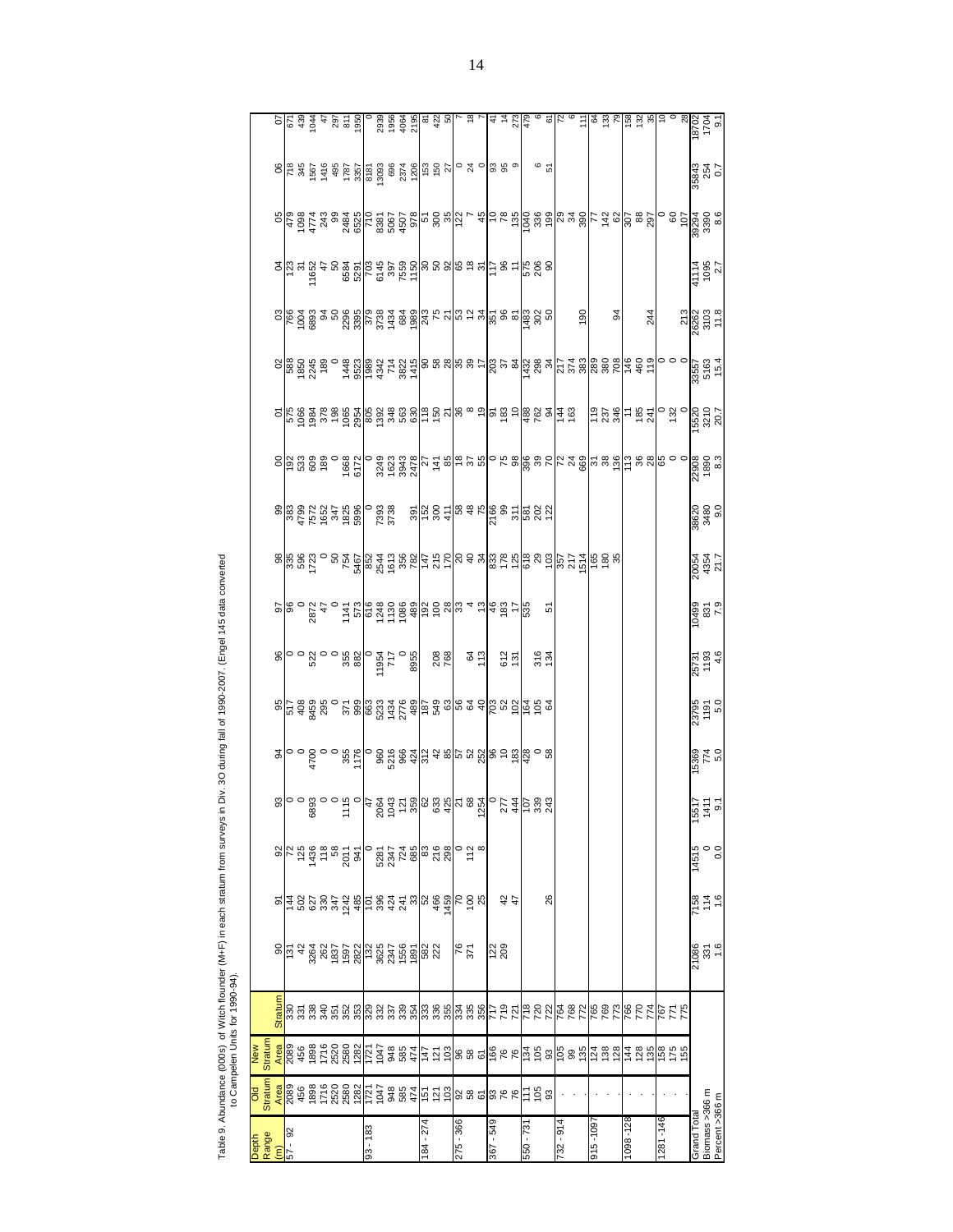| litch flounder (M+F) in each stratum from surveys in Div. 3N during spring of 1984-2007. (Engel 145 data converted to Campelen Units for 1984-95) |
|---------------------------------------------------------------------------------------------------------------------------------------------------|
|                                                                                                                                                   |
|                                                                                                                                                   |
|                                                                                                                                                   |
|                                                                                                                                                   |
|                                                                                                                                                   |
|                                                                                                                                                   |
|                                                                                                                                                   |
|                                                                                                                                                   |
|                                                                                                                                                   |
|                                                                                                                                                   |
|                                                                                                                                                   |
|                                                                                                                                                   |
|                                                                                                                                                   |
| Table 10. Mean numbers per tow for W                                                                                                              |
|                                                                                                                                                   |
|                                                                                                                                                   |

|                                                                                                                                                                                      | 5                                      | $0.20$<br>0.43                                |           |                   | 8888888888<br>- 00000000000                                                      |         |      |              |                                                      |      |                  |                                                 |           |                       |                   |                            |      |                      | 37.83<br>6.00<br>3.28            |                     |       |               |                        |             |
|--------------------------------------------------------------------------------------------------------------------------------------------------------------------------------------|----------------------------------------|-----------------------------------------------|-----------|-------------------|----------------------------------------------------------------------------------|---------|------|--------------|------------------------------------------------------|------|------------------|-------------------------------------------------|-----------|-----------------------|-------------------|----------------------------|------|----------------------|----------------------------------|---------------------|-------|---------------|------------------------|-------------|
|                                                                                                                                                                                      |                                        | $\frac{8}{3}$ $\frac{8}{3}$                   |           | 1.0<br>1.0<br>1.1 |                                                                                  | 0.00    |      |              |                                                      |      |                  |                                                 |           |                       |                   |                            |      |                      |                                  |                     |       |               |                        | 0.63        |
|                                                                                                                                                                                      |                                        | $\frac{8}{6}$                                 |           |                   | 878888<br>878888                                                                 |         |      |              |                                                      |      |                  |                                                 |           |                       |                   | 14.67                      |      | $\frac{18.28}{3.11}$ | 0.00                             | $\frac{1.78}{3.00}$ |       |               |                        | 1.43        |
|                                                                                                                                                                                      | 3                                      | 0.00<br>0.0                                   |           |                   |                                                                                  |         | 0.00 | 0.00         |                                                      | 0.00 |                  | 0.00<br>0.00<br>0.00                            |           | 000<br>000<br>000     |                   | 8<br>0.34<br>1.4           |      |                      | 09<br>09<br>09<br>09<br>09<br>09 |                     |       |               |                        | 0.28        |
|                                                                                                                                                                                      | පි                                     | 0.00<br>0.00                                  |           |                   |                                                                                  |         |      |              |                                                      |      |                  |                                                 |           | 6.67<br>1.07<br>0.50  |                   | 7.14<br>1.14<br>0.00       |      |                      | 16.51<br>13.50<br>6.67           |                     |       |               |                        | 0.54        |
|                                                                                                                                                                                      |                                        | $\frac{8}{6}$                                 |           |                   | 00<br>0000000<br>0000000                                                         |         |      |              |                                                      |      |                  | 8 3 8 8 7 8<br> 8 8 8 8 7 8<br> 9 9 9 9 9 9     |           | $\frac{2000}{400}$    |                   | 0.00<br>0.44<br>0.00       |      |                      | 5.58<br>6.58<br>6.33             |                     |       |               |                        | 0.43        |
|                                                                                                                                                                                      | δ                                      | 0.00                                          |           |                   | 8 2 3 8 8<br>8 3 8 8 8                                                           |         | 0.00 | 0.00         |                                                      | 0.00 | 0.50             | ०.<br>स                                         |           |                       |                   | 4.11                       | 1.33 | 0.44                 | 30.22<br>34.94                   |                     | 12.00 |               |                        | 0.75        |
|                                                                                                                                                                                      |                                        | 88<br>0.00                                    |           |                   | 288888                                                                           |         | 0.00 | 0.00         |                                                      | 0.00 | 1.33             | $\frac{80}{0.00}$                               | 13.00     |                       | $\frac{1.90}{94}$ | $\frac{8.00}{5.00}$        |      | 0.94                 | 29.33<br>20.00                   |                     | 6.76  |               |                        | 1.12        |
|                                                                                                                                                                                      | 8                                      | $rac{30}{60}$                                 |           |                   |                                                                                  | 0.00000 |      | 3.50<br>0.00 |                                                      | 0.00 | 0.50             | $\frac{80}{00}$                                 | 11.50     |                       | $7.00$<br>$0.50$  | $4.50$<br>$0.56$<br>$0.54$ |      |                      | 32.22                            | 21.50               | 7.37  |               |                        | 0.81        |
|                                                                                                                                                                                      | $\frac{8}{2}$                          | $\frac{0.00}{0.17}$                           |           |                   | 9888<br>9888                                                                     | 0.00    | 0.00 | 8.00<br>0.00 |                                                      | 0.00 | 8.44             | 8.50<br>0.50                                    | 99.9      | $\frac{0.00}{4}$      |                   | 7.00                       | 1.78 | 1.50                 | $\frac{83}{30}$<br>32.50         |                     |       |               |                        | 0.62        |
|                                                                                                                                                                                      | 50                                     | 88<br>0.00                                    |           |                   | 0<br>0000000<br>0000000                                                          |         |      | 0.00         |                                                      |      | $0.00$<br>$2.67$ | $rac{0}{4}$                                     |           | $\frac{133}{120}$     |                   | 2.40<br>16.30<br>0.50      |      |                      | 25.35<br>18.49                   |                     |       |               |                        | 0.50        |
|                                                                                                                                                                                      | 96                                     | 0.00<br>0.0                                   |           |                   | 8<br>888888<br>88888                                                             |         |      |              |                                                      |      |                  |                                                 |           | 00:0<br>00:0          |                   | 2.13<br>0.89<br>0.00       |      |                      | 233<br>2332<br>23                |                     |       |               |                        | 0.20        |
|                                                                                                                                                                                      |                                        | $rac{8}{6}$                                   |           |                   | 818888<br>818888<br>818                                                          |         |      |              | 0.00<br>0.00<br>0.0                                  |      |                  | 0.00<br>0.00<br>0.0                             |           | 00:0<br>00:0<br>00:1  |                   | 00<br>00<br>09<br>09       |      |                      |                                  |                     |       |               |                        | 0.24        |
|                                                                                                                                                                                      | 5                                      | 0.00<br>0.0                                   |           |                   | 00000000<br>000000000<br>00000000                                                |         |      |              |                                                      |      |                  |                                                 |           |                       |                   | 2.50<br>6.00               |      | 1.00                 | 1.00                             | $1.50$<br>$1.33$    |       |               | ខ្លួ ខ្លួ<br>តំបូង     | 0.45        |
|                                                                                                                                                                                      |                                        | $\frac{88}{68}$                               |           |                   | 0.00<br>0.000<br>0.000<br>0.00                                                   |         |      | 0.00<br>0.50 |                                                      | 0.50 |                  | 0.00000                                         |           | ြို့ 8 8<br>မြို့ ၁ ၁ |                   | 12.00<br>7.00<br>2.50      |      |                      | 35.00                            |                     | 6.50  |               |                        | 0.79        |
|                                                                                                                                                                                      | 9                                      | 0.00<br>0.0                                   |           |                   | s<br>188888<br>18888                                                             |         |      |              | 0.00<br>0.00<br>0.00                                 |      |                  | 00<br>00<br>00<br>00                            | 4.00      |                       | 3.00              | 0.00                       |      | 0.50                 | 34.00                            | 6.00                |       |               |                        | 0.58        |
|                                                                                                                                                                                      | ଚ                                      | 0.00<br>0.00                                  |           |                   |                                                                                  |         |      |              |                                                      |      |                  |                                                 |           |                       |                   | 00'0<br>09'11<br>09'61     |      |                      | 66.50<br>21.50<br>8.50           |                     |       |               |                        | 0.83        |
|                                                                                                                                                                                      |                                        | $\frac{888}{68}$                              |           |                   | 8 = 8 8 8<br>8 = 8 8 8                                                           |         | 0.00 | 0.00         |                                                      | 0.00 | 3.00             | 0.00                                            |           | 0150<br>0157<br>0157  |                   |                            |      |                      |                                  |                     |       |               |                        | 0.14        |
|                                                                                                                                                                                      | 89                                     | $\frac{80}{100}$                              |           |                   | 00:0<br>00:00:00<br><b>8:5:0</b>                                                 |         |      |              | 5.50<br>6.00<br>0.00                                 |      |                  | 000<br>009<br>091                               |           | 0.50<br>0.50<br>0.50  |                   |                            |      |                      |                                  |                     |       |               |                        | 0.42        |
|                                                                                                                                                                                      | $_{\rm 88}$                            | 0.00<br>0.00                                  |           |                   | \$<br>\$\$8888<br>\$\$8888                                                       |         |      |              | $\begin{array}{c} 17.00 \\ 0.50 \\ 0.00 \end{array}$ |      |                  | 64.88                                           |           | 0.50<br>7.00<br>2.00  |                   |                            |      |                      |                                  |                     |       |               |                        | 1.82        |
|                                                                                                                                                                                      | 28                                     | 0.13                                          |           |                   | ခြင်း ခွဲ ခွဲ ခွဲ မြို့သို့ ခြင်း မြို့<br>မြို့သို့ ခွဲ ခွဲ ခွဲ မြို့သို့ မြို့ |         |      |              |                                                      |      |                  | 18.50<br>6.50                                   |           |                       | 29.00<br>15.50    |                            |      |                      |                                  |                     |       |               |                        | 1.14        |
|                                                                                                                                                                                      | 86                                     | 0.00                                          |           |                   | 1992 1993 1993 1994<br>1995 1995 1998 1999<br>1992 1994 1995 1994                |         |      |              |                                                      |      |                  |                                                 |           |                       | 0.00              |                            |      |                      |                                  |                     |       |               |                        | 0.80        |
|                                                                                                                                                                                      | 85                                     | 0.00<br>0.0                                   |           |                   |                                                                                  |         |      |              |                                                      |      |                  | $\frac{8}{8}$ $\frac{6}{8}$ $\frac{6}{8}$       |           |                       |                   |                            |      |                      |                                  |                     |       |               |                        | 0.54        |
|                                                                                                                                                                                      | 84                                     | 8.00<br>0.00                                  |           |                   | <sup>2</sup><br>ដូចទីទីទីទី                                                      |         |      |              |                                                      |      |                  |                                                 |           | $1.50$<br>$0.50$      |                   |                            |      |                      |                                  |                     |       |               |                        | 1.33        |
|                                                                                                                                                                                      | Stratum                                | 375<br>376                                    |           |                   |                                                                                  |         |      |              |                                                      |      |                  |                                                 |           |                       |                   |                            |      |                      |                                  |                     |       |               | <u>នេះ ដែល និង និង</u> |             |
|                                                                                                                                                                                      |                                        |                                               |           |                   |                                                                                  |         |      |              |                                                      |      |                  |                                                 |           |                       |                   |                            |      |                      |                                  |                     |       |               |                        |             |
|                                                                                                                                                                                      | <b>Stratum</b><br>New<br>Area          |                                               |           |                   |                                                                                  |         |      |              |                                                      |      |                  |                                                 |           |                       |                   |                            |      |                      |                                  |                     |       |               |                        |             |
|                                                                                                                                                                                      | Stratum<br>Area<br>ŏ                   | 1590 36<br>1900 36 36 36 4<br>1900 36 36 36 4 |           |                   |                                                                                  |         |      |              |                                                      |      |                  | ង់ កូ ឌីឌ្រី ឆ្ង ឆ្ង ធ្ង ត្ថ ត ត្រូ ន និង្គ ដ ន |           |                       |                   |                            |      |                      |                                  |                     |       |               |                        |             |
| Table 10. Mean numbers per tow for Witch flounder (M+F) in each stratum from surveys in Div. 3N during spring of 1984-2007. (Engel 145 data converted to Campelen Units for 1984-95) | Depth<br>Range<br>$\widehat{\epsilon}$ | $56 = 56$                                     | $57 - 92$ |                   |                                                                                  |         |      | $93 - 183$   |                                                      |      | 184 - 274        |                                                 | 275 - 366 |                       |                   | $-549$<br>367              |      |                      | 550 - 731                        |                     |       | $-914$<br>732 |                        | Grand Total |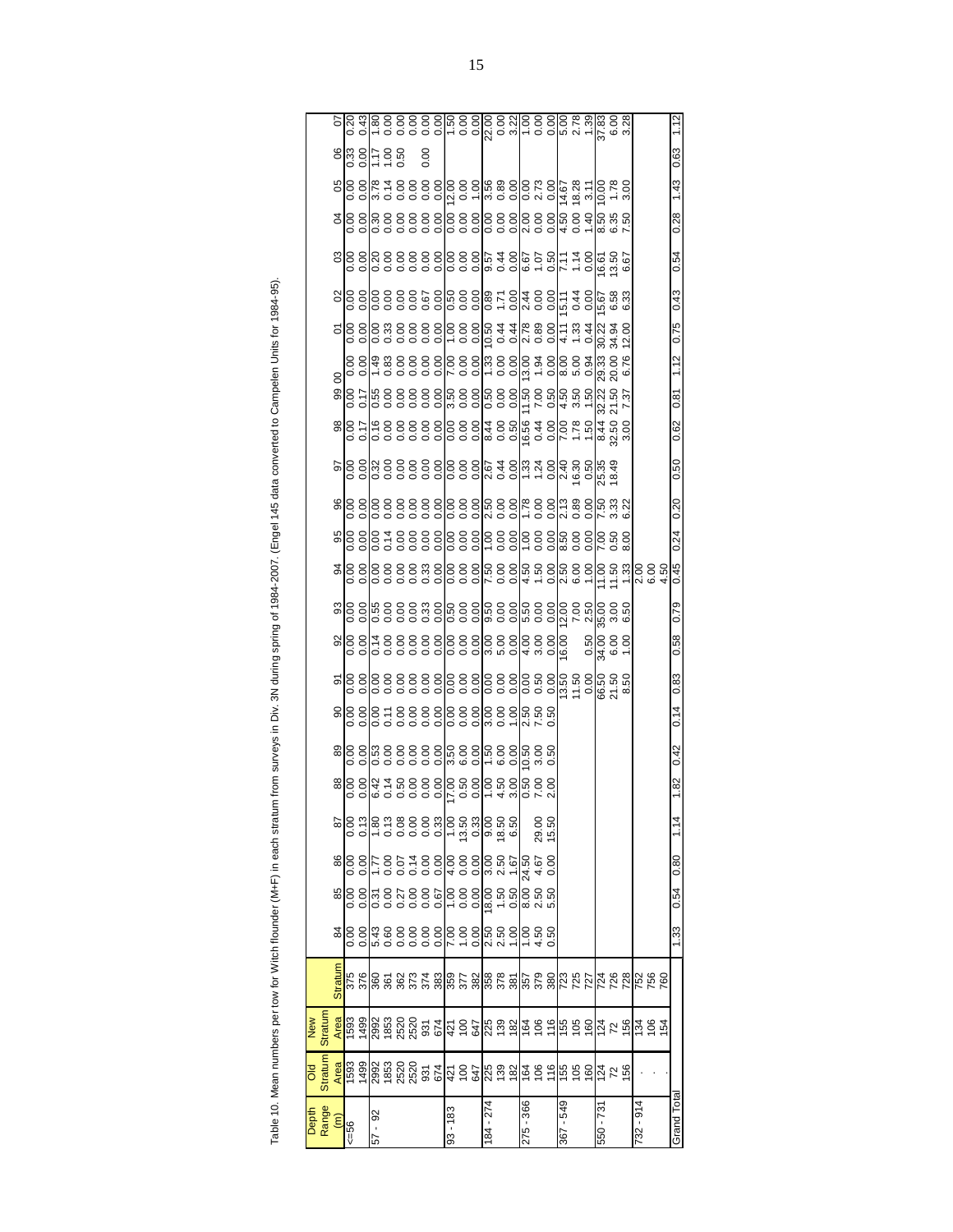|   | werted to Campelen                  |
|---|-------------------------------------|
|   |                                     |
|   |                                     |
|   | 7. (Engel 145 data cor              |
|   |                                     |
|   |                                     |
|   | $\frac{1}{2}$<br>こくて                |
|   | į<br>j                              |
|   | iv ∢                                |
|   | ;<br>1                              |
|   |                                     |
|   | in each stratum trom sun            |
|   |                                     |
| l |                                     |
|   | i                                   |
|   | Î<br>j                              |
|   | ֞<br>ׇ֘֒<br>$\overline{ }$          |
|   | $\ddot{}}$<br>j                     |
|   | hers ner 1<br>j<br>)<br>=<br>=<br>Ş |
|   | ١<br>i<br>)<br>)                    |
|   | Moore                               |
|   | ir ahlar                            |

|                          | <b>DIO</b>                                                                 | MeM                                                                                                                                                                       |  |                                                                                 |                                                                                                                        |      |       |      |                |      |      |                                                                                                                                                                                                         |       |      |      |      |      |                |                                                                       |              |       |                                                                                                            |            |                        |      |
|--------------------------|----------------------------------------------------------------------------|---------------------------------------------------------------------------------------------------------------------------------------------------------------------------|--|---------------------------------------------------------------------------------|------------------------------------------------------------------------------------------------------------------------|------|-------|------|----------------|------|------|---------------------------------------------------------------------------------------------------------------------------------------------------------------------------------------------------------|-------|------|------|------|------|----------------|-----------------------------------------------------------------------|--------------|-------|------------------------------------------------------------------------------------------------------------|------------|------------------------|------|
| Depth<br>Range           | <b>Stratum</b>                                                             | <b>Stratur</b>                                                                                                                                                            |  |                                                                                 |                                                                                                                        |      |       |      |                |      |      |                                                                                                                                                                                                         |       |      |      |      |      |                |                                                                       |              |       |                                                                                                            |            |                        |      |
| $\widehat{(\mathsf{m})}$ |                                                                            | Area                                                                                                                                                                      |  |                                                                                 |                                                                                                                        |      |       |      |                |      |      |                                                                                                                                                                                                         |       |      |      |      |      | 8              |                                                                       |              |       |                                                                                                            |            | 8 <sup>o</sup>         |      |
| $-92$<br>57              |                                                                            |                                                                                                                                                                           |  |                                                                                 |                                                                                                                        |      |       |      | $rac{90}{100}$ |      |      |                                                                                                                                                                                                         |       |      |      |      |      |                |                                                                       |              |       |                                                                                                            |            | 5.19                   |      |
|                          |                                                                            |                                                                                                                                                                           |  |                                                                                 |                                                                                                                        |      |       |      |                |      |      |                                                                                                                                                                                                         |       |      |      |      |      |                |                                                                       |              |       |                                                                                                            |            |                        |      |
|                          |                                                                            |                                                                                                                                                                           |  |                                                                                 |                                                                                                                        |      |       |      |                |      |      |                                                                                                                                                                                                         |       |      |      |      |      |                |                                                                       |              |       |                                                                                                            |            |                        |      |
|                          |                                                                            |                                                                                                                                                                           |  |                                                                                 |                                                                                                                        |      |       |      |                |      |      |                                                                                                                                                                                                         |       |      |      |      |      |                |                                                                       |              |       |                                                                                                            |            |                        |      |
|                          |                                                                            |                                                                                                                                                                           |  |                                                                                 |                                                                                                                        |      |       |      |                |      |      |                                                                                                                                                                                                         |       |      |      |      |      |                |                                                                       |              |       |                                                                                                            |            |                        |      |
|                          | <mark>န္</mark> နုမ္တ ေဆးေမွ အတြင္ ခ်ိန္ထိ ဆိုင္ရာ ေဆးေမြးေမွ ေဆးေမြးေခ် ေ | ខ្លួន តូន ដូច និងដូច និង និង ដូ <u>ក្រ ប</u> ៊ូ ទៀន ន ១ <mark>ទូ ៩ ៩ ៤ ៤ ៦ ៩ ៩ ៦ ៦ ៩</mark><br>ខ្លួន និង ៥ ១ ៩ ៥ ១ ៩ ៥ ៤ ៤ ១ <mark>៩ ៥ ១ ៤ ៥ ៤ ៤ ៤ ៤ ៤ ៤ ៤ ៤ ៤ ៤ ៤</mark> |  | ី <br> នាក្ខ័ន្ទ និង ក្ខ័ន្ធ <br> នាក្ខ័ន្ទ និង ក្ខ័ន្ធ ក្ខ័ន្ធ ក្ខ័ន្ធ ក្ខ័ន្ធ | <u>၂၀ – ၈ ၀ – – ၁၂၀ ရီ ၁ – ၆ – 5 ခု</u><br>၂၀ – ၈ ၀ – – ၁၂၀ ရီ ၁ – ၆ – 5 ခုခြံ<br>၂၀ – ၈ ၀ – – ၁၂၀ ရီ ၁ ခုနှစ် ၁ ခုခြံ |      |       |      |                |      |      | ၂၀၀ – ၀၀၀ ျ၀ မွ နွ ၁ (၁) မွ နွ နွ ၂၀၀ – ၁၀၀ – ၁၀၀ – ၁၀၀ – ၁၉၀ – ၁၉၀ – ၁၉၀ – ၁၉၀ – ၁၉၀<br>၂၀၀ – ၀၀၀ – ၁၉၀ – ၁၉၀ – ၁၉၀ – ၁၉၀ – ၁၉၀ – ၁၉၀ – ၁၉၀ – ၁၉၀ – ၁၉၀ – ၁၉၀ – ၁၉၀ – ၁၉၀ – ၁၉၀ – ၁၉၀ – ၁၉၀ – ၁၉၀ – ၁၉ |       |      |      |      |      |                | <br>  <br>  កូដុំ ឌុំ កូន កូន កូន កូន មូន មូន មូន មូន អូន អូន មូន មូន |              |       | ၀၀ = ၀၀ ၑ ၈  ၀ ၆ ၈ ၀ 4  = ၈ ၄  ၈ န ဖ  ဖ မ ဖ  ဖ ဖ န<br>  ၀၀ = ၀၀ ၑ ၈  ၀ ၆ ၈ ၀ 4  = ၈ ၄  ၈ န ဖ  ဖ မ ဖ  ဖ ဖ န |            | 85600<br>19500<br>1950 |      |
|                          |                                                                            |                                                                                                                                                                           |  |                                                                                 |                                                                                                                        |      |       |      |                |      |      |                                                                                                                                                                                                         |       |      |      |      |      |                |                                                                       |              |       |                                                                                                            |            |                        |      |
| $93 - 183$               |                                                                            |                                                                                                                                                                           |  |                                                                                 |                                                                                                                        |      |       |      |                |      |      |                                                                                                                                                                                                         |       |      |      |      |      |                |                                                                       |              |       |                                                                                                            |            |                        |      |
|                          |                                                                            |                                                                                                                                                                           |  |                                                                                 |                                                                                                                        |      |       |      |                |      |      |                                                                                                                                                                                                         |       |      |      |      |      |                |                                                                       |              |       |                                                                                                            |            |                        |      |
|                          |                                                                            |                                                                                                                                                                           |  |                                                                                 |                                                                                                                        |      |       |      |                |      |      |                                                                                                                                                                                                         |       |      |      |      |      |                |                                                                       |              |       |                                                                                                            |            |                        |      |
|                          |                                                                            |                                                                                                                                                                           |  |                                                                                 |                                                                                                                        |      |       |      |                |      |      |                                                                                                                                                                                                         |       |      |      |      |      |                |                                                                       |              |       |                                                                                                            |            | 21.78                  |      |
|                          |                                                                            |                                                                                                                                                                           |  |                                                                                 |                                                                                                                        |      |       |      |                |      |      |                                                                                                                                                                                                         |       |      |      |      |      |                |                                                                       |              |       |                                                                                                            |            |                        |      |
| 84 - 274                 |                                                                            |                                                                                                                                                                           |  |                                                                                 |                                                                                                                        |      |       |      |                |      |      |                                                                                                                                                                                                         |       |      |      |      |      |                |                                                                       |              |       |                                                                                                            |            |                        |      |
|                          |                                                                            |                                                                                                                                                                           |  |                                                                                 |                                                                                                                        |      |       |      |                |      |      |                                                                                                                                                                                                         |       |      |      |      |      |                |                                                                       |              |       |                                                                                                            |            |                        |      |
|                          |                                                                            |                                                                                                                                                                           |  |                                                                                 |                                                                                                                        |      |       |      |                |      |      |                                                                                                                                                                                                         |       |      |      |      |      |                |                                                                       |              |       |                                                                                                            |            |                        |      |
| $-366$<br>275            |                                                                            |                                                                                                                                                                           |  |                                                                                 |                                                                                                                        |      |       |      |                |      |      |                                                                                                                                                                                                         |       |      |      |      |      |                |                                                                       |              |       |                                                                                                            |            |                        |      |
|                          |                                                                            |                                                                                                                                                                           |  |                                                                                 |                                                                                                                        |      |       |      |                |      |      |                                                                                                                                                                                                         |       |      |      |      |      |                |                                                                       |              |       |                                                                                                            |            |                        |      |
|                          |                                                                            |                                                                                                                                                                           |  |                                                                                 | 4.50                                                                                                                   |      |       |      |                |      |      |                                                                                                                                                                                                         |       |      |      |      |      |                |                                                                       |              |       |                                                                                                            |            |                        |      |
| 367 - 549                |                                                                            |                                                                                                                                                                           |  |                                                                                 |                                                                                                                        |      |       |      |                |      |      |                                                                                                                                                                                                         |       |      |      |      |      |                |                                                                       |              |       |                                                                                                            |            |                        |      |
|                          |                                                                            |                                                                                                                                                                           |  |                                                                                 |                                                                                                                        |      |       |      |                |      |      |                                                                                                                                                                                                         |       |      |      |      |      |                |                                                                       |              |       |                                                                                                            |            |                        |      |
|                          |                                                                            |                                                                                                                                                                           |  |                                                                                 |                                                                                                                        |      |       |      |                |      |      |                                                                                                                                                                                                         |       |      |      |      |      |                |                                                                       |              |       |                                                                                                            |            |                        |      |
| $550 - 731$              |                                                                            |                                                                                                                                                                           |  |                                                                                 |                                                                                                                        |      |       |      |                |      |      |                                                                                                                                                                                                         |       |      |      |      |      |                |                                                                       |              |       |                                                                                                            |            |                        |      |
|                          |                                                                            |                                                                                                                                                                           |  |                                                                                 |                                                                                                                        |      |       |      |                |      |      |                                                                                                                                                                                                         |       |      |      |      |      |                |                                                                       |              |       |                                                                                                            |            |                        |      |
|                          |                                                                            |                                                                                                                                                                           |  |                                                                                 |                                                                                                                        |      |       |      |                |      |      |                                                                                                                                                                                                         |       |      |      |      |      | $16.2^{\circ}$ |                                                                       |              |       |                                                                                                            |            |                        |      |
| $-914$<br>732            |                                                                            |                                                                                                                                                                           |  |                                                                                 |                                                                                                                        |      |       |      |                |      |      |                                                                                                                                                                                                         |       |      |      |      |      |                |                                                                       |              |       |                                                                                                            |            |                        |      |
|                          |                                                                            |                                                                                                                                                                           |  |                                                                                 |                                                                                                                        |      |       |      |                |      |      |                                                                                                                                                                                                         |       |      |      |      |      |                |                                                                       |              |       |                                                                                                            |            |                        |      |
| Grand Tota               |                                                                            |                                                                                                                                                                           |  | $11.01$ $17.41$ $7.04$                                                          |                                                                                                                        | 7.43 | 17.96 | 5.61 | 8.55           | 5.25 | 6.97 | 3.54                                                                                                                                                                                                    | 16.00 | 3.33 | 3.78 | 0.30 | 2.53 | 9.78           | 5.58                                                                  | 7.55<br>9.68 | 17.98 | 12.83                                                                                                      | 7.05 10.65 |                        | 6.11 |
|                          |                                                                            |                                                                                                                                                                           |  |                                                                                 |                                                                                                                        |      |       |      |                |      |      |                                                                                                                                                                                                         |       |      |      |      |      |                |                                                                       |              |       |                                                                                                            |            |                        |      |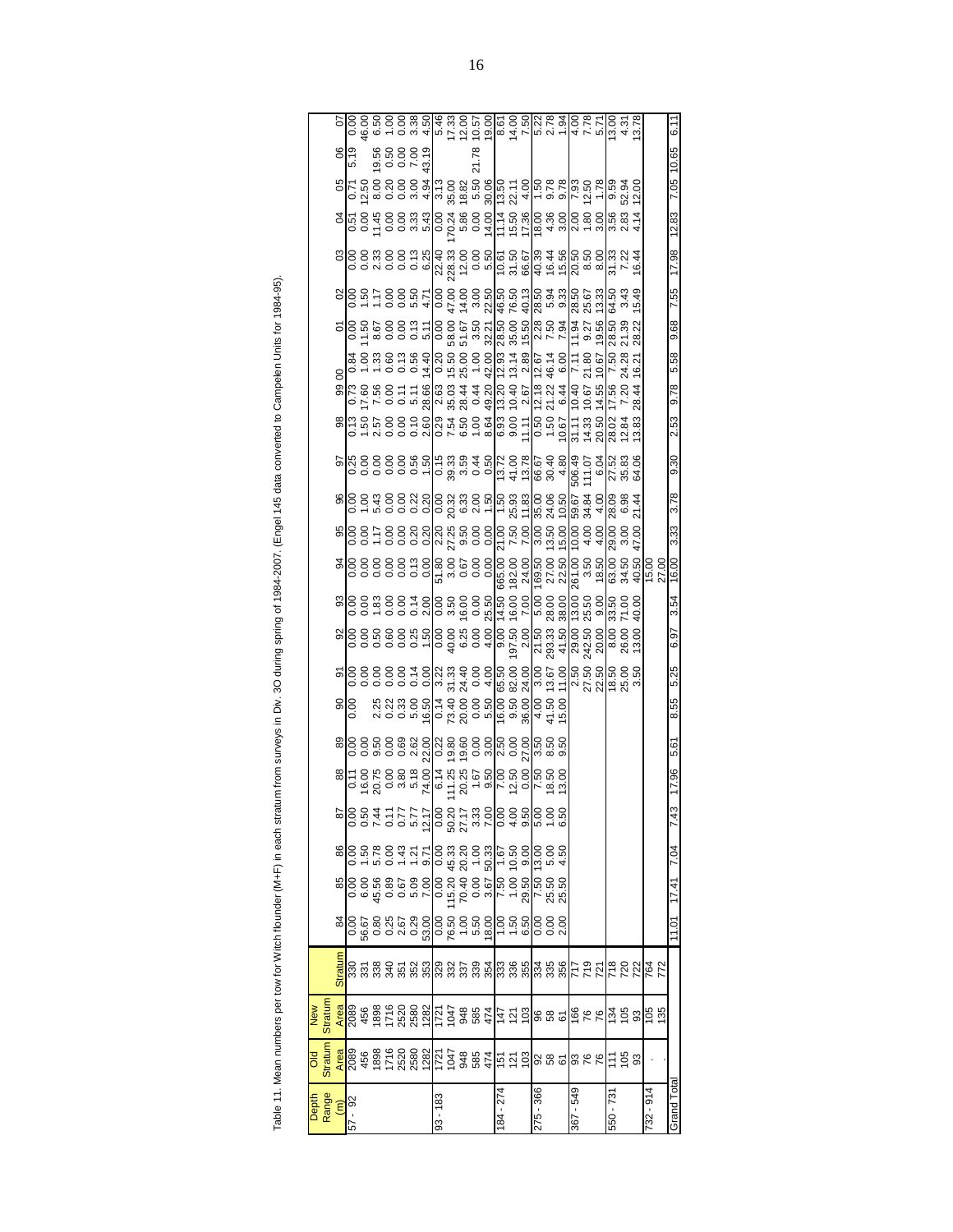| Depth<br>Range           | ᅙ              | New                    |                |                |                |                                                                        |      |      |      |                                                                                                         |      |                  |                                             |                                                                                                                                                                                 |  |                    |                                                                                     |                                                                                                                  |                                                  |                                 |
|--------------------------|----------------|------------------------|----------------|----------------|----------------|------------------------------------------------------------------------|------|------|------|---------------------------------------------------------------------------------------------------------|------|------------------|---------------------------------------------|---------------------------------------------------------------------------------------------------------------------------------------------------------------------------------|--|--------------------|-------------------------------------------------------------------------------------|------------------------------------------------------------------------------------------------------------------|--------------------------------------------------|---------------------------------|
| $\widehat{(\mathbb{m})}$ | <b>Stratum</b> | <b>Stratum</b><br>Area | <b>Stratum</b> | $\overline{6}$ |                | $\frac{8}{2}$                                                          |      |      |      |                                                                                                         |      |                  |                                             |                                                                                                                                                                                 |  |                    |                                                                                     |                                                                                                                  |                                                  |                                 |
| $56 = 56$                |                |                        |                |                |                |                                                                        |      |      |      | e la ala a a a a ala a ala a ala a ala a ala a al<br>e la ala a a a a ala a ala a ala a ala a ala a ala |      |                  |                                             | ၀ ၀  u ၀ ၀ ၀ ၀ ၀  ၀ ၀ ၀  u ၀ ၀  u ၀ -  4 4 ၀  စ် 4 စ်  - ၁ ၁  ၀ ၀ ¼  ၀ ၀ ၀  ၀ ၀ v  -<br>  ၀ ၀  u ၀ ၀ ၀ ၀ ၀  ၀ ၀ ၀  v ၀ ၀  ပု ၀ -  4 4 ၀  စ် 4 စ်  - ၁ ၁  ၀ ၀ ¼  ၀ ၀ ၀  ၀ ၀ v  - |  |                    |                                                                                     | ၂၀ ၁ - ၁ ၁ ၁ ၁ ၁ - ၁ ၁ ∞ ၁ ၁ 4 ၁ - 4 - <u>v 4 4 w </u><br>၂၀ ၁ – ၁ ၁ ၁ ၁ ၁ - ၁ ၁ ∞ ၁ ၁ 4 ၁ - 4 - <i>v</i>  4 4 w | 88888758888887488748888<br>888887588888874887488 |                                 |
| 92<br>$-19$              |                |                        |                |                |                | $\frac{14}{9}$ $\frac{4}{9}$ $\frac{6}{9}$ $\frac{6}{9}$ $\frac{6}{9}$ |      |      |      |                                                                                                         |      |                  |                                             |                                                                                                                                                                                 |  |                    |                                                                                     |                                                                                                                  |                                                  |                                 |
|                          |                |                        |                |                |                |                                                                        |      |      |      |                                                                                                         |      |                  |                                             |                                                                                                                                                                                 |  |                    |                                                                                     |                                                                                                                  |                                                  |                                 |
|                          |                |                        |                |                |                |                                                                        |      |      |      |                                                                                                         |      |                  |                                             |                                                                                                                                                                                 |  |                    |                                                                                     |                                                                                                                  |                                                  |                                 |
|                          |                |                        |                |                |                |                                                                        |      |      |      |                                                                                                         |      |                  |                                             |                                                                                                                                                                                 |  |                    |                                                                                     |                                                                                                                  |                                                  |                                 |
|                          |                |                        |                |                |                |                                                                        |      |      |      |                                                                                                         |      |                  |                                             |                                                                                                                                                                                 |  |                    |                                                                                     |                                                                                                                  |                                                  |                                 |
|                          |                |                        |                |                |                |                                                                        |      |      |      |                                                                                                         |      |                  |                                             |                                                                                                                                                                                 |  |                    |                                                                                     |                                                                                                                  |                                                  |                                 |
| 83 - 183                 |                |                        |                |                |                |                                                                        |      |      |      |                                                                                                         |      |                  |                                             |                                                                                                                                                                                 |  |                    |                                                                                     |                                                                                                                  |                                                  |                                 |
|                          |                |                        |                |                |                |                                                                        |      |      |      |                                                                                                         |      |                  |                                             |                                                                                                                                                                                 |  |                    |                                                                                     |                                                                                                                  |                                                  |                                 |
|                          |                |                        |                |                |                |                                                                        |      |      |      |                                                                                                         |      |                  |                                             |                                                                                                                                                                                 |  |                    |                                                                                     |                                                                                                                  |                                                  |                                 |
| 184 - 274                |                |                        |                |                |                |                                                                        |      |      |      |                                                                                                         |      |                  |                                             |                                                                                                                                                                                 |  |                    |                                                                                     |                                                                                                                  |                                                  |                                 |
|                          |                |                        |                |                |                |                                                                        |      |      |      |                                                                                                         |      |                  |                                             |                                                                                                                                                                                 |  |                    |                                                                                     |                                                                                                                  |                                                  |                                 |
|                          |                |                        |                |                |                |                                                                        |      |      |      |                                                                                                         |      |                  |                                             |                                                                                                                                                                                 |  |                    |                                                                                     |                                                                                                                  |                                                  |                                 |
| 275 - 366                |                |                        |                | 0.50           |                | $\frac{188}{15}$                                                       |      |      |      |                                                                                                         |      |                  |                                             |                                                                                                                                                                                 |  |                    |                                                                                     |                                                                                                                  |                                                  |                                 |
|                          |                |                        |                |                |                |                                                                        |      |      |      |                                                                                                         |      |                  |                                             |                                                                                                                                                                                 |  |                    |                                                                                     |                                                                                                                  |                                                  |                                 |
|                          |                |                        |                |                | ခဲ့ပြီ<br>ାଧ   |                                                                        |      |      |      |                                                                                                         |      |                  |                                             |                                                                                                                                                                                 |  |                    |                                                                                     |                                                                                                                  |                                                  |                                 |
| 845 - 298                |                |                        |                |                |                |                                                                        |      |      |      |                                                                                                         |      |                  |                                             |                                                                                                                                                                                 |  |                    |                                                                                     |                                                                                                                  |                                                  |                                 |
|                          |                |                        |                |                |                | 2.50                                                                   |      |      |      |                                                                                                         |      |                  |                                             |                                                                                                                                                                                 |  |                    |                                                                                     |                                                                                                                  |                                                  |                                 |
|                          |                |                        |                |                |                |                                                                        |      |      |      |                                                                                                         |      |                  |                                             |                                                                                                                                                                                 |  |                    |                                                                                     |                                                                                                                  |                                                  |                                 |
| -21 - 59                 |                |                        |                |                | S<br>26        |                                                                        |      |      |      |                                                                                                         |      |                  | 0<br>0 0 4 5 0 6 6 7 6<br>0 0 4 5 0 6 7 6 7 |                                                                                                                                                                                 |  |                    | $\frac{1}{2}$ $\frac{1}{2}$ $\frac{1}{2}$ $\frac{1}{2}$ $\frac{1}{2}$ $\frac{1}{2}$ |                                                                                                                  | 36.89<br>10.73<br>9.50                           |                                 |
|                          |                |                        |                |                |                |                                                                        |      |      |      |                                                                                                         |      |                  |                                             |                                                                                                                                                                                 |  | $13.00$<br>$16.33$ |                                                                                     |                                                                                                                  |                                                  |                                 |
|                          |                |                        |                |                |                |                                                                        |      |      |      |                                                                                                         |      |                  |                                             |                                                                                                                                                                                 |  |                    |                                                                                     |                                                                                                                  |                                                  |                                 |
| 182-914                  |                |                        |                |                |                |                                                                        |      |      |      |                                                                                                         |      |                  |                                             |                                                                                                                                                                                 |  |                    |                                                                                     |                                                                                                                  |                                                  |                                 |
|                          |                |                        |                |                |                |                                                                        |      |      |      |                                                                                                         |      |                  |                                             |                                                                                                                                                                                 |  |                    |                                                                                     | $\frac{2.50}{2.50}$                                                                                              |                                                  |                                 |
|                          |                |                        |                |                |                |                                                                        |      |      |      |                                                                                                         |      |                  |                                             |                                                                                                                                                                                 |  |                    |                                                                                     |                                                                                                                  |                                                  |                                 |
| $915 - 109$              |                |                        |                |                |                |                                                                        |      |      |      |                                                                                                         |      |                  |                                             |                                                                                                                                                                                 |  |                    |                                                                                     |                                                                                                                  |                                                  |                                 |
|                          |                |                        |                |                |                |                                                                        |      |      |      |                                                                                                         |      |                  |                                             |                                                                                                                                                                                 |  |                    |                                                                                     | 0.50                                                                                                             |                                                  |                                 |
|                          |                |                        |                |                |                |                                                                        |      |      |      |                                                                                                         |      |                  |                                             |                                                                                                                                                                                 |  |                    |                                                                                     |                                                                                                                  |                                                  |                                 |
| 1098-128                 |                |                        |                |                |                |                                                                        |      |      |      |                                                                                                         |      | $\frac{80}{100}$ |                                             |                                                                                                                                                                                 |  |                    |                                                                                     |                                                                                                                  |                                                  | $\frac{8}{5}$ $\frac{8}{3}$     |
|                          |                |                        |                |                |                |                                                                        |      |      |      |                                                                                                         |      |                  |                                             |                                                                                                                                                                                 |  |                    |                                                                                     | 0.00000                                                                                                          |                                                  |                                 |
|                          |                |                        |                |                |                |                                                                        |      |      |      |                                                                                                         |      |                  |                                             |                                                                                                                                                                                 |  |                    |                                                                                     |                                                                                                                  |                                                  |                                 |
| 1281-146                 |                |                        |                |                |                |                                                                        |      |      |      |                                                                                                         |      | 0.00<br>0.0      |                                             |                                                                                                                                                                                 |  |                    |                                                                                     |                                                                                                                  |                                                  |                                 |
|                          |                |                        |                |                |                |                                                                        |      |      |      |                                                                                                         |      |                  |                                             |                                                                                                                                                                                 |  |                    |                                                                                     | $rac{88}{3273}$                                                                                                  |                                                  | 8 8 8 8<br> 8 8 8 8<br> 9 9 9 9 |
|                          |                |                        |                |                |                |                                                                        |      |      |      |                                                                                                         |      |                  |                                             |                                                                                                                                                                                 |  |                    |                                                                                     |                                                                                                                  |                                                  |                                 |
| Grand Total              |                |                        |                | 0.38           | $\overline{8}$ | 1.79                                                                   | 1.48 | 0.75 | 1.03 | 0.20                                                                                                    | 0.85 | 2.04             | 0.87                                        |                                                                                                                                                                                 |  | 1.22               | 1.59                                                                                |                                                                                                                  | 0.89                                             |                                 |

Table 12. Mean numbers per tow for Witch flounder (M+F) in each stratum from surveys in Div. 3N during fall of 1990-2007. (Engel 145 data converted<br>to Campelen Units for 1990-94). Table 12. Mean numbers per tow for Witch flounder (M+F) in each stratum from surveys in Div. 3N during fall of 1990-2007. (Engel 145 data converted to Campelen Units for 1990-94).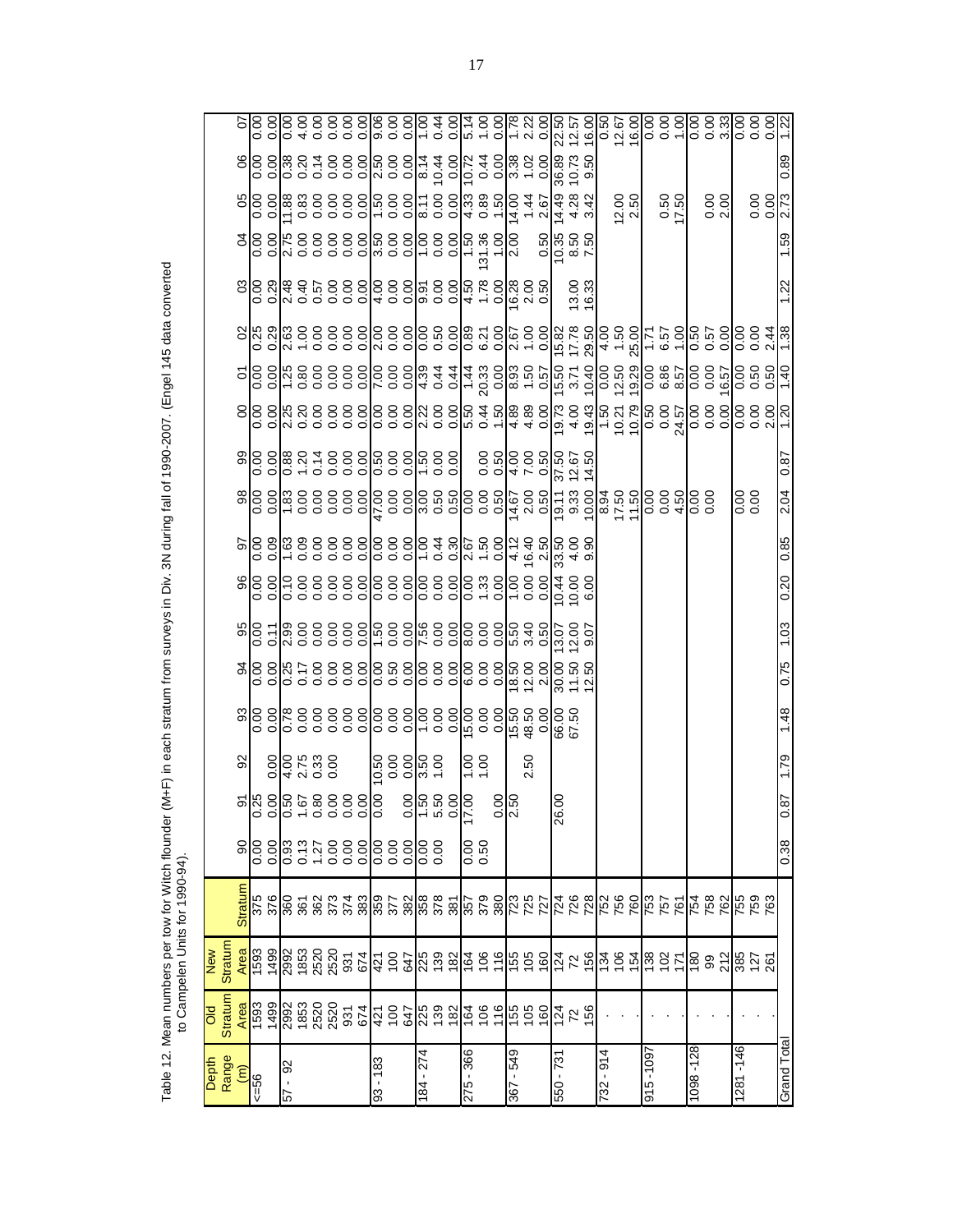| Depth                         | <b>Stratum</b><br>ᅙ | <b>Stratum</b><br>New                                                                          |                 |                                                       |              |      |      |      |                                                                                                                                                                                                                                |                                |                                                                                                                                            |                                                                                                                                                                                                                                                                                                                     |                                                                                                                                                                                                                                                                   |                                                                                                                                                                                                                                                                                                                                                                                                                                  |      |                                                                                                                                                                                                                                                                                                                     |                  |  |
|-------------------------------|---------------------|------------------------------------------------------------------------------------------------|-----------------|-------------------------------------------------------|--------------|------|------|------|--------------------------------------------------------------------------------------------------------------------------------------------------------------------------------------------------------------------------------|--------------------------------|--------------------------------------------------------------------------------------------------------------------------------------------|---------------------------------------------------------------------------------------------------------------------------------------------------------------------------------------------------------------------------------------------------------------------------------------------------------------------|-------------------------------------------------------------------------------------------------------------------------------------------------------------------------------------------------------------------------------------------------------------------|----------------------------------------------------------------------------------------------------------------------------------------------------------------------------------------------------------------------------------------------------------------------------------------------------------------------------------------------------------------------------------------------------------------------------------|------|---------------------------------------------------------------------------------------------------------------------------------------------------------------------------------------------------------------------------------------------------------------------------------------------------------------------|------------------|--|
| Range<br>$\widehat{\epsilon}$ | Area                | Area                                                                                           | <b>Stratum</b>  | $\overline{6}$                                        |              |      |      |      |                                                                                                                                                                                                                                |                                |                                                                                                                                            |                                                                                                                                                                                                                                                                                                                     |                                                                                                                                                                                                                                                                   |                                                                                                                                                                                                                                                                                                                                                                                                                                  |      |                                                                                                                                                                                                                                                                                                                     |                  |  |
| 8<br>57                       | 2089                | 2089                                                                                           |                 | 0.50<br>0.67<br>0.50                                  |              |      |      |      | $68.69$ $68.79$ $69.79$ $69.79$ $69.79$ $69.79$ $69.79$ $69.79$ $69.79$ $69.79$ $69.79$ $69.79$ $69.79$ $69.79$ $69.79$ $69.79$ $69.79$ $69.79$ $69.79$ $69.79$ $69.79$ $69.79$ $69.79$ $69.79$ $69.79$ $69.79$ $69.79$ $69.7$ | 8888888888888<br>8888888888888 | ၂၀၀ – ၁၀ မ မျှပုံ စု စု ပုံ ၂၀ မျှ မှ မျှ မှ မျှ မှ မျှ မှ မျှ မှ မျှ<br>၂၀၀ – ၁၀ မှ မျှ မှ မှ မှ မျှ မှ မျှ မှ မျှ မှ မျှ မှ မျှ မှ မျှ မ | e  - e e e e e e e la la ciencia del constructo e el esperanto<br>el estrecente de la del de la ciencia de la ciencia de la ciencia de la ciencia de la ciencia del de la cienci<br>el e e e e a de la ciencia del de la de la cienc                                                                                | 0 ∞ 0 0 0 4 Wo U n d & L ∞ o L 4 olo r ol <sup>u o</sup> d n d r - & L <i>v l o u -</i> l o o l ∞<br>8 c w u o o 4 Wo U n d & L ∞ o d L 4 olo r ol <sup>u o</sup> n d n – & L <i>v l o u -</i> l o o ol ∞<br>8 c w w o o 4 Wo U n d & L v d & D d m d o l d e d d | $\begin{array}{c}  a \; \widehat{a} \; \widehat{b} \; \widehat{c} \; \widehat{c} \; \widehat{c} \; \widehat{c} \; \widehat{c} \; \widehat{c} \; \widehat{c} \; \widehat{c} \; \widehat{c} \; \widehat{c} \; \widehat{c} \; \widehat{c} \; \widehat{c} \; \widehat{c} \; \widehat{c} \; \widehat{c} \; \widehat{c} \; \widehat{c} \; \widehat{c} \; \widehat{c} \; \widehat{c} \; \widehat{c} \; \widehat{c} \; \widehat{c} \; \$ |      | $\frac{1}{2}$ $\frac{1}{2}$ $\frac{1}{2}$ $\frac{1}{2}$ $\frac{1}{2}$ $\frac{1}{2}$ $\frac{1}{2}$ $\frac{1}{2}$ $\frac{1}{2}$ $\frac{1}{2}$ $\frac{1}{2}$ $\frac{1}{2}$ $\frac{1}{2}$ $\frac{1}{2}$ $\frac{1}{2}$ $\frac{1}{2}$ $\frac{1}{2}$ $\frac{1}{2}$ $\frac{1}{2}$ $\frac{1}{2}$ $\frac{1}{2}$ $\frac{1}{2}$ |                  |  |
|                               | 456                 | 456                                                                                            |                 |                                                       |              |      |      |      |                                                                                                                                                                                                                                |                                |                                                                                                                                            |                                                                                                                                                                                                                                                                                                                     |                                                                                                                                                                                                                                                                   |                                                                                                                                                                                                                                                                                                                                                                                                                                  |      |                                                                                                                                                                                                                                                                                                                     |                  |  |
|                               |                     |                                                                                                |                 |                                                       |              |      |      |      |                                                                                                                                                                                                                                |                                |                                                                                                                                            |                                                                                                                                                                                                                                                                                                                     |                                                                                                                                                                                                                                                                   |                                                                                                                                                                                                                                                                                                                                                                                                                                  |      |                                                                                                                                                                                                                                                                                                                     |                  |  |
|                               |                     |                                                                                                |                 |                                                       |              |      |      |      |                                                                                                                                                                                                                                |                                |                                                                                                                                            |                                                                                                                                                                                                                                                                                                                     |                                                                                                                                                                                                                                                                   |                                                                                                                                                                                                                                                                                                                                                                                                                                  |      |                                                                                                                                                                                                                                                                                                                     |                  |  |
|                               |                     | $\begin{array}{r} 1898 \\ 1716 \\ 2520 \\ 2580 \\ 2580 \\ 1721 \\ 1947 \\ 1047 \\ \end{array}$ |                 | $\begin{array}{c} 7.86 \\ -5.86 \\ -1.58 \end{array}$ |              |      |      |      |                                                                                                                                                                                                                                |                                |                                                                                                                                            |                                                                                                                                                                                                                                                                                                                     |                                                                                                                                                                                                                                                                   |                                                                                                                                                                                                                                                                                                                                                                                                                                  |      |                                                                                                                                                                                                                                                                                                                     |                  |  |
|                               |                     |                                                                                                |                 | 16.00                                                 |              |      |      |      |                                                                                                                                                                                                                                |                                |                                                                                                                                            |                                                                                                                                                                                                                                                                                                                     |                                                                                                                                                                                                                                                                   |                                                                                                                                                                                                                                                                                                                                                                                                                                  |      |                                                                                                                                                                                                                                                                                                                     |                  |  |
| $-183$<br>ဌ                   |                     |                                                                                                |                 | <b>990</b>                                            |              |      |      |      |                                                                                                                                                                                                                                |                                |                                                                                                                                            |                                                                                                                                                                                                                                                                                                                     |                                                                                                                                                                                                                                                                   |                                                                                                                                                                                                                                                                                                                                                                                                                                  |      |                                                                                                                                                                                                                                                                                                                     |                  |  |
|                               |                     |                                                                                                |                 | 25.17                                                 |              |      |      |      |                                                                                                                                                                                                                                |                                |                                                                                                                                            |                                                                                                                                                                                                                                                                                                                     |                                                                                                                                                                                                                                                                   |                                                                                                                                                                                                                                                                                                                                                                                                                                  |      |                                                                                                                                                                                                                                                                                                                     |                  |  |
|                               |                     | 948<br>585                                                                                     |                 | $18.00$<br>$19.33$                                    |              |      |      |      |                                                                                                                                                                                                                                |                                |                                                                                                                                            |                                                                                                                                                                                                                                                                                                                     |                                                                                                                                                                                                                                                                   |                                                                                                                                                                                                                                                                                                                                                                                                                                  |      |                                                                                                                                                                                                                                                                                                                     |                  |  |
|                               | 885<br>885<br>948   |                                                                                                |                 |                                                       |              |      |      |      |                                                                                                                                                                                                                                |                                |                                                                                                                                            |                                                                                                                                                                                                                                                                                                                     |                                                                                                                                                                                                                                                                   |                                                                                                                                                                                                                                                                                                                                                                                                                                  |      |                                                                                                                                                                                                                                                                                                                     |                  |  |
|                               |                     | 474                                                                                            |                 | 29.00                                                 |              |      |      |      |                                                                                                                                                                                                                                |                                |                                                                                                                                            |                                                                                                                                                                                                                                                                                                                     |                                                                                                                                                                                                                                                                   |                                                                                                                                                                                                                                                                                                                                                                                                                                  |      |                                                                                                                                                                                                                                                                                                                     |                  |  |
| $-274$<br>$\overline{8}$      | <u>ក្នុ</u>         |                                                                                                |                 | 28.00<br>13.33                                        |              |      |      |      |                                                                                                                                                                                                                                |                                |                                                                                                                                            |                                                                                                                                                                                                                                                                                                                     |                                                                                                                                                                                                                                                                   |                                                                                                                                                                                                                                                                                                                                                                                                                                  |      |                                                                                                                                                                                                                                                                                                                     |                  |  |
|                               |                     | <u> 수 선 이</u>                                                                                  |                 |                                                       |              |      |      |      |                                                                                                                                                                                                                                | 12.50<br>54.20                 |                                                                                                                                            |                                                                                                                                                                                                                                                                                                                     |                                                                                                                                                                                                                                                                   |                                                                                                                                                                                                                                                                                                                                                                                                                                  |      |                                                                                                                                                                                                                                                                                                                     |                  |  |
|                               | $\tilde{c}$         |                                                                                                |                 |                                                       | $\mathbf{S}$ |      |      |      |                                                                                                                                                                                                                                |                                |                                                                                                                                            |                                                                                                                                                                                                                                                                                                                     |                                                                                                                                                                                                                                                                   |                                                                                                                                                                                                                                                                                                                                                                                                                                  |      |                                                                                                                                                                                                                                                                                                                     |                  |  |
| 275 - 366                     |                     |                                                                                                |                 | 09:97<br>00:9                                         |              |      |      |      |                                                                                                                                                                                                                                |                                |                                                                                                                                            |                                                                                                                                                                                                                                                                                                                     |                                                                                                                                                                                                                                                                   |                                                                                                                                                                                                                                                                                                                                                                                                                                  |      |                                                                                                                                                                                                                                                                                                                     |                  |  |
|                               |                     |                                                                                                |                 |                                                       |              |      |      |      |                                                                                                                                                                                                                                |                                |                                                                                                                                            |                                                                                                                                                                                                                                                                                                                     |                                                                                                                                                                                                                                                                   |                                                                                                                                                                                                                                                                                                                                                                                                                                  |      |                                                                                                                                                                                                                                                                                                                     |                  |  |
|                               | 885                 |                                                                                                |                 |                                                       |              |      |      |      |                                                                                                                                                                                                                                | 8.00<br>13.50                  |                                                                                                                                            |                                                                                                                                                                                                                                                                                                                     |                                                                                                                                                                                                                                                                   |                                                                                                                                                                                                                                                                                                                                                                                                                                  |      |                                                                                                                                                                                                                                                                                                                     |                  |  |
| 549<br>$\blacksquare$<br>367  |                     |                                                                                                |                 | 00.02<br>09.6                                         |              |      |      |      |                                                                                                                                                                                                                                |                                |                                                                                                                                            |                                                                                                                                                                                                                                                                                                                     |                                                                                                                                                                                                                                                                   |                                                                                                                                                                                                                                                                                                                                                                                                                                  |      |                                                                                                                                                                                                                                                                                                                     |                  |  |
|                               | 326                 |                                                                                                |                 |                                                       | នន<br>न न    |      |      |      |                                                                                                                                                                                                                                | 58.50<br>12.50                 |                                                                                                                                            |                                                                                                                                                                                                                                                                                                                     |                                                                                                                                                                                                                                                                   |                                                                                                                                                                                                                                                                                                                                                                                                                                  |      |                                                                                                                                                                                                                                                                                                                     |                  |  |
|                               |                     |                                                                                                |                 |                                                       |              |      |      |      |                                                                                                                                                                                                                                |                                |                                                                                                                                            |                                                                                                                                                                                                                                                                                                                     |                                                                                                                                                                                                                                                                   |                                                                                                                                                                                                                                                                                                                                                                                                                                  |      |                                                                                                                                                                                                                                                                                                                     |                  |  |
| $550 - 731$                   | 75                  |                                                                                                |                 |                                                       |              |      |      |      |                                                                                                                                                                                                                                |                                |                                                                                                                                            |                                                                                                                                                                                                                                                                                                                     |                                                                                                                                                                                                                                                                   |                                                                                                                                                                                                                                                                                                                                                                                                                                  |      |                                                                                                                                                                                                                                                                                                                     |                  |  |
|                               |                     |                                                                                                |                 |                                                       |              |      |      |      |                                                                                                                                                                                                                                | 21.89<br>10.50                 |                                                                                                                                            | $\frac{1}{2}$ $\frac{1}{2}$ $\frac{1}{2}$ $\frac{1}{2}$ $\frac{1}{2}$ $\frac{1}{2}$ $\frac{1}{2}$ $\frac{1}{2}$ $\frac{1}{2}$ $\frac{1}{2}$ $\frac{1}{2}$ $\frac{1}{2}$ $\frac{1}{2}$ $\frac{1}{2}$ $\frac{1}{2}$ $\frac{1}{2}$ $\frac{1}{2}$ $\frac{1}{2}$ $\frac{1}{2}$ $\frac{1}{2}$ $\frac{1}{2}$ $\frac{1}{2}$ |                                                                                                                                                                                                                                                                   |                                                                                                                                                                                                                                                                                                                                                                                                                                  |      |                                                                                                                                                                                                                                                                                                                     | $\frac{4.00}{4}$ |  |
|                               | 3                   |                                                                                                |                 |                                                       | Ń۰           |      |      |      |                                                                                                                                                                                                                                |                                | 4.00                                                                                                                                       |                                                                                                                                                                                                                                                                                                                     |                                                                                                                                                                                                                                                                   |                                                                                                                                                                                                                                                                                                                                                                                                                                  |      |                                                                                                                                                                                                                                                                                                                     |                  |  |
| $-914$<br>732                 |                     |                                                                                                |                 |                                                       |              |      |      |      |                                                                                                                                                                                                                                |                                |                                                                                                                                            |                                                                                                                                                                                                                                                                                                                     |                                                                                                                                                                                                                                                                   |                                                                                                                                                                                                                                                                                                                                                                                                                                  |      |                                                                                                                                                                                                                                                                                                                     |                  |  |
|                               |                     |                                                                                                |                 |                                                       |              |      |      |      |                                                                                                                                                                                                                                |                                |                                                                                                                                            |                                                                                                                                                                                                                                                                                                                     |                                                                                                                                                                                                                                                                   |                                                                                                                                                                                                                                                                                                                                                                                                                                  |      |                                                                                                                                                                                                                                                                                                                     |                  |  |
|                               |                     |                                                                                                |                 |                                                       |              |      |      |      |                                                                                                                                                                                                                                |                                |                                                                                                                                            |                                                                                                                                                                                                                                                                                                                     |                                                                                                                                                                                                                                                                   | 10.22                                                                                                                                                                                                                                                                                                                                                                                                                            |      |                                                                                                                                                                                                                                                                                                                     |                  |  |
| 2601-916                      |                     |                                                                                                |                 |                                                       |              |      |      |      |                                                                                                                                                                                                                                |                                |                                                                                                                                            |                                                                                                                                                                                                                                                                                                                     |                                                                                                                                                                                                                                                                   |                                                                                                                                                                                                                                                                                                                                                                                                                                  |      |                                                                                                                                                                                                                                                                                                                     |                  |  |
|                               |                     |                                                                                                |                 |                                                       |              |      |      |      |                                                                                                                                                                                                                                |                                |                                                                                                                                            |                                                                                                                                                                                                                                                                                                                     |                                                                                                                                                                                                                                                                   |                                                                                                                                                                                                                                                                                                                                                                                                                                  |      |                                                                                                                                                                                                                                                                                                                     |                  |  |
|                               |                     |                                                                                                |                 |                                                       |              |      |      |      |                                                                                                                                                                                                                                |                                |                                                                                                                                            |                                                                                                                                                                                                                                                                                                                     |                                                                                                                                                                                                                                                                   | 5.35                                                                                                                                                                                                                                                                                                                                                                                                                             |      |                                                                                                                                                                                                                                                                                                                     |                  |  |
| 098-128                       |                     |                                                                                                |                 |                                                       |              |      |      |      |                                                                                                                                                                                                                                |                                |                                                                                                                                            |                                                                                                                                                                                                                                                                                                                     |                                                                                                                                                                                                                                                                   |                                                                                                                                                                                                                                                                                                                                                                                                                                  |      |                                                                                                                                                                                                                                                                                                                     |                  |  |
|                               |                     |                                                                                                |                 |                                                       |              |      |      |      |                                                                                                                                                                                                                                |                                |                                                                                                                                            |                                                                                                                                                                                                                                                                                                                     |                                                                                                                                                                                                                                                                   |                                                                                                                                                                                                                                                                                                                                                                                                                                  |      |                                                                                                                                                                                                                                                                                                                     |                  |  |
|                               |                     |                                                                                                | $\overline{27}$ |                                                       |              |      |      |      |                                                                                                                                                                                                                                |                                |                                                                                                                                            |                                                                                                                                                                                                                                                                                                                     |                                                                                                                                                                                                                                                                   | 13.14                                                                                                                                                                                                                                                                                                                                                                                                                            |      |                                                                                                                                                                                                                                                                                                                     |                  |  |
| 1281-146                      |                     |                                                                                                |                 |                                                       |              |      |      |      |                                                                                                                                                                                                                                |                                |                                                                                                                                            |                                                                                                                                                                                                                                                                                                                     |                                                                                                                                                                                                                                                                   |                                                                                                                                                                                                                                                                                                                                                                                                                                  |      |                                                                                                                                                                                                                                                                                                                     |                  |  |
|                               |                     | $\frac{1}{4}$ 8 $\frac{1}{8}$ 8 $\frac{1}{8}$ 6 $\frac{1}{8}$ 8 $\frac{1}{8}$                  | 877<br>197      |                                                       |              |      |      |      |                                                                                                                                                                                                                                |                                |                                                                                                                                            |                                                                                                                                                                                                                                                                                                                     |                                                                                                                                                                                                                                                                   |                                                                                                                                                                                                                                                                                                                                                                                                                                  |      |                                                                                                                                                                                                                                                                                                                     |                  |  |
|                               |                     |                                                                                                |                 |                                                       |              |      |      |      |                                                                                                                                                                                                                                |                                |                                                                                                                                            |                                                                                                                                                                                                                                                                                                                     |                                                                                                                                                                                                                                                                   | $rac{8}{5}$                                                                                                                                                                                                                                                                                                                                                                                                                      |      | $0.50$<br>$0.50$<br>$0.50$<br>$0.50$<br>$0.50$                                                                                                                                                                                                                                                                      |                  |  |
| Grand Tota                    |                     |                                                                                                |                 | 8.56                                                  | 2.87         | 5.89 | 6.11 | 6.05 | 9.37                                                                                                                                                                                                                           | 10.39                          | 4.14                                                                                                                                       | 15.63<br>7.56                                                                                                                                                                                                                                                                                                       |                                                                                                                                                                                                                                                                   |                                                                                                                                                                                                                                                                                                                                                                                                                                  | 16.1 |                                                                                                                                                                                                                                                                                                                     |                  |  |

Table 13. Mean numbers per tow for Witch flounder (M+F) in each stratum from surveys in Div. 3O during fall of 1990-2005. (Engel 145 data converted<br>to Campelen Units for 1990-94). Table 13. Mean numbers per tow for Witch flounder (M+F) in each stratum from surveys in Div. 3O during fall of 1990-2005. (Engel 145 data converted to Campelen Units for 1990-94).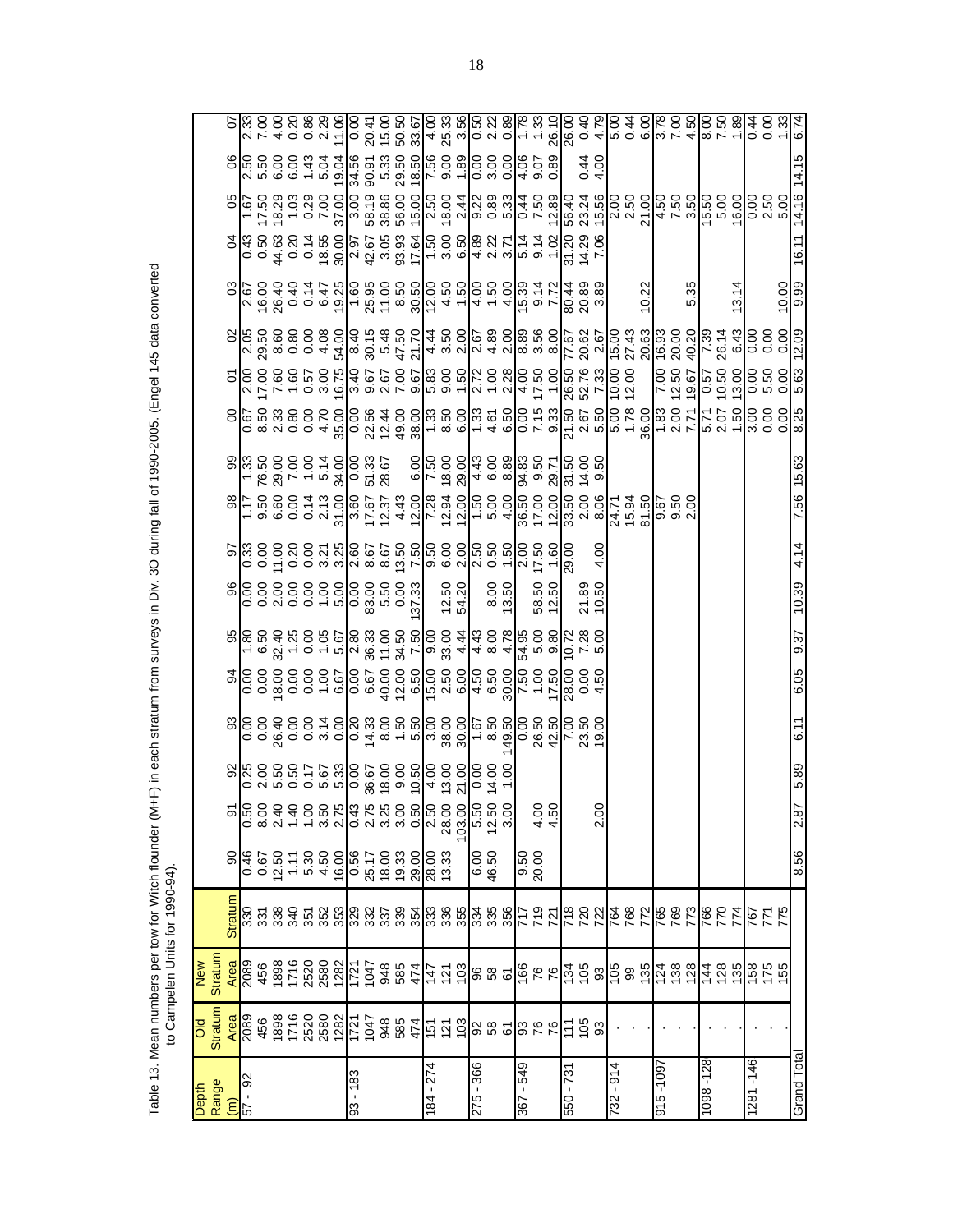| į<br>I<br>ś               |             |
|---------------------------|-------------|
|                           |             |
| ı                         |             |
| I<br>Ï<br>ś               |             |
| I                         |             |
| Ξ<br>i<br>ׇ֡֡             |             |
| l<br>ĺ<br>İ<br>j          |             |
| ц<br>j                    | İ<br>֠      |
| ١<br>j<br>í               |             |
| j<br>$\frac{1}{2}$<br>ich | i<br>Ï<br>ì |
| j<br>Table 1<br>ŀ         |             |

| Q84-Q5)  |  |
|----------|--|
|          |  |
|          |  |
|          |  |
|          |  |
|          |  |
|          |  |
|          |  |
|          |  |
| for      |  |
|          |  |
|          |  |
|          |  |
|          |  |
|          |  |
|          |  |
|          |  |
| i<br>Si  |  |
|          |  |
|          |  |
|          |  |
|          |  |
|          |  |
|          |  |
|          |  |
|          |  |
|          |  |
|          |  |
|          |  |
|          |  |
|          |  |
|          |  |
|          |  |
|          |  |
| Campolon |  |
|          |  |
|          |  |
| Į.       |  |
|          |  |
|          |  |
|          |  |
|          |  |
|          |  |
|          |  |
|          |  |
|          |  |
|          |  |
|          |  |
|          |  |
|          |  |
|          |  |
|          |  |
|          |  |

|      |                |                                           |                                                                                                                                             |      |             |       |      |                                |            |              |      |          |                                                                                                                                                                         |           |                                                                                                                                                                                                                                                                                                                                                                 |          |                         |                  |                      |           |                                  |                |           |                    | 0.60           |
|------|----------------|-------------------------------------------|---------------------------------------------------------------------------------------------------------------------------------------------|------|-------------|-------|------|--------------------------------|------------|--------------|------|----------|-------------------------------------------------------------------------------------------------------------------------------------------------------------------------|-----------|-----------------------------------------------------------------------------------------------------------------------------------------------------------------------------------------------------------------------------------------------------------------------------------------------------------------------------------------------------------------|----------|-------------------------|------------------|----------------------|-----------|----------------------------------|----------------|-----------|--------------------|----------------|
|      |                |                                           | $\frac{8}{6}$ $\frac{8}{6}$ $\frac{8}{6}$ $\frac{8}{6}$ $\frac{8}{6}$ $\frac{8}{6}$                                                         |      |             |       |      | 0.00                           |            |              |      |          |                                                                                                                                                                         |           |                                                                                                                                                                                                                                                                                                                                                                 |          |                         |                  |                      |           |                                  |                |           |                    | 0.37           |
|      |                |                                           |                                                                                                                                             |      |             |       |      |                                |            |              |      |          |                                                                                                                                                                         |           |                                                                                                                                                                                                                                                                                                                                                                 |          |                         |                  |                      |           |                                  |                |           |                    | 0.75           |
|      |                |                                           | 3888360                                                                                                                                     |      |             |       | 0.00 | 888                            |            |              |      |          | 0.000<br>0.000<br>0.0000                                                                                                                                                |           | $\frac{88}{100}$ $\frac{80}{100}$ $\frac{80}{100}$ $\frac{80}{100}$ $\frac{80}{100}$ $\frac{80}{100}$ $\frac{80}{100}$ $\frac{80}{100}$ $\frac{80}{100}$                                                                                                                                                                                                        |          |                         |                  |                      |           |                                  | ŗ              |           |                    | 0.14           |
|      |                |                                           | 88888888<br>000000000                                                                                                                       |      |             |       |      |                                |            |              |      |          | 0000000<br>0000000<br>000000                                                                                                                                            |           | នក<br>ស.ន<br>១.ន                                                                                                                                                                                                                                                                                                                                                |          |                         | ន.<br>១.ភ<br>១.១ |                      |           | <br> 5 0 4<br> 5 0 4             |                |           |                    | 0.23           |
|      |                |                                           |                                                                                                                                             |      |             |       |      |                                |            |              |      |          | <br> ශූල ලු  අ අ ල<br>                                                                                                                                                  |           |                                                                                                                                                                                                                                                                                                                                                                 |          |                         |                  |                      |           |                                  | 2.01           |           |                    | 0.16           |
|      |                |                                           | 518 8<br>이 이 이                                                                                                                              |      |             |       |      |                                |            |              |      |          |                                                                                                                                                                         |           |                                                                                                                                                                                                                                                                                                                                                                 |          |                         |                  |                      |           |                                  |                |           |                    | 0.26           |
|      |                | 8                                         |                                                                                                                                             |      |             |       |      |                                |            |              |      |          |                                                                                                                                                                         |           |                                                                                                                                                                                                                                                                                                                                                                 |          |                         |                  |                      |           |                                  |                |           |                    | 0.43           |
|      |                |                                           | $\frac{80}{100}$                                                                                                                            |      |             |       |      |                                |            |              |      |          |                                                                                                                                                                         |           |                                                                                                                                                                                                                                                                                                                                                                 |          |                         |                  |                      |           |                                  |                |           |                    | 0.22           |
|      |                |                                           |                                                                                                                                             |      |             |       |      |                                |            |              |      |          |                                                                                                                                                                         |           | 0.1998<br>0.1998<br>0.1998<br>0.1998                                                                                                                                                                                                                                                                                                                            |          |                         |                  |                      |           |                                  |                |           |                    | 0.24           |
|      |                |                                           |                                                                                                                                             |      |             |       |      |                                |            |              |      |          | 0.00<br>0.00 R<br>0.00<br>0.00                                                                                                                                          |           |                                                                                                                                                                                                                                                                                                                                                                 |          |                         |                  |                      |           |                                  |                |           |                    | 0.19           |
|      |                |                                           | <u>ီ ၂၀၂၀ ၁၁ ၁၁ ၁၂၀ ၁၂၈ ၁၂၈ ၁၁ ၂</u><br>၂၀၁၁ ၁၁ ၁၁ ၁၁ ၁၂၀ ၁၂ - ၁၁ ၂၀ ၁၁ ၁၂                                                                  |      |             |       |      |                                |            |              |      |          |                                                                                                                                                                         |           |                                                                                                                                                                                                                                                                                                                                                                 |          | s a signal<br>La signal |                  |                      |           |                                  |                |           |                    | 0.07           |
|      |                |                                           | $rac{8}{6}$                                                                                                                                 |      |             |       |      |                                |            |              |      |          |                                                                                                                                                                         |           | 0.00<br>0.00<br>0.0                                                                                                                                                                                                                                                                                                                                             |          | 41<br>0.00<br>0.01      |                  |                      | 2.11      | 0.35                             | 50             |           |                    | 0.13           |
|      |                |                                           | $rac{1}{2}$                                                                                                                                 |      |             |       |      | 0000000<br>00000000<br>0000000 |            |              |      |          | 0.000<br>0.000<br>0.000<br>0.000                                                                                                                                        |           | ភូន<br>១.១<br>១.០                                                                                                                                                                                                                                                                                                                                               |          |                         |                  | 97.0<br>89.1<br>89.1 |           | 3.81<br>2.81<br>3.02             |                |           | 4 2 2 2<br>4 2 2 2 | 0.21           |
|      |                |                                           | $\frac{38}{500}$                                                                                                                            |      |             |       |      |                                |            |              |      |          |                                                                                                                                                                         |           | 2.16<br>0.00<br>0.00                                                                                                                                                                                                                                                                                                                                            |          | 3.71<br>2.78            |                  | 1.73                 |           | 5 24<br>2 34                     | $\overline{8}$ |           |                    | 0.36           |
|      |                |                                           | 888688888                                                                                                                                   |      |             |       |      |                                |            |              |      |          | 000014 12 0<br>000014 12 00                                                                                                                                             |           | $\frac{36}{120}$                                                                                                                                                                                                                                                                                                                                                |          | 4.80                    |                  | 0.24                 |           | ខ្លី ង្កូ ខ្លី<br>ខ្ពុំ ង្កូ ខ្ល |                |           |                    | 0.20           |
|      |                |                                           | <u>န္တုဒ္</u><br>၁၉၁                                                                                                                        |      |             |       |      |                                |            |              |      |          |                                                                                                                                                                         |           | 0.010 4 4 9 8 원 선 설<br>0.010 원 성 영 정 선 성<br>0.010 원 성 영 정 선 성                                                                                                                                                                                                                                                                                                   |          |                         |                  |                      |           |                                  |                |           |                    | 0.27           |
|      |                |                                           | $rac{8}{6}$ $rac{8}{6}$                                                                                                                     |      |             | 0.08  |      | 8888<br>8888                   |            |              |      |          |                                                                                                                                                                         |           | 0.91<br>2.38                                                                                                                                                                                                                                                                                                                                                    | 0.24     |                         |                  |                      |           |                                  |                |           |                    | 0.07           |
|      |                |                                           | als al                                                                                                                                      |      |             | 0.000 | 0.00 | 888<br>888                     |            |              |      |          | 0 5 6 9 9 9 9<br>  0 5 9 9 9 9 9<br>  0 9 9 9 9 9                                                                                                                       |           | 2.65<br>1.38                                                                                                                                                                                                                                                                                                                                                    | 3.43     |                         |                  |                      |           |                                  |                |           |                    | 0.21           |
|      |                |                                           |                                                                                                                                             |      |             |       |      |                                |            |              |      |          |                                                                                                                                                                         |           |                                                                                                                                                                                                                                                                                                                                                                 |          |                         |                  |                      |           |                                  |                |           |                    | -97<br>$\circ$ |
|      |                |                                           | $\frac{900}{28}$                                                                                                                            | 0.09 |             |       |      | 7.588888                       |            |              |      |          | $\frac{6}{5}$ $\frac{6}{5}$ $\frac{1}{4}$ $\frac{6}{5}$ $\frac{4}{5}$ $\frac{6}{5}$ $\frac{4}{5}$ $\frac{6}{5}$ $\frac{4}{5}$ $\frac{6}{5}$ $\frac{4}{5}$ $\frac{6}{5}$ |           | 1.84                                                                                                                                                                                                                                                                                                                                                            | 8.38     |                         |                  |                      |           |                                  |                |           |                    | 0.62           |
|      |                |                                           | 888835288                                                                                                                                   |      |             |       |      |                                |            | 1.71<br>17.1 | 0.00 |          |                                                                                                                                                                         |           | $\frac{5}{1}$ .<br>$\frac{3}{1}$ .<br>$\frac{3}{1}$ .<br>$\frac{3}{1}$ .<br>$\frac{3}{1}$ .<br>$\frac{3}{1}$ .<br>$\frac{3}{1}$ .<br>$\frac{3}{1}$ .<br>$\frac{3}{1}$ .<br>$\frac{3}{1}$ .<br>$\frac{3}{1}$ .<br>$\frac{3}{1}$ .<br>$\frac{3}{1}$ .<br>$\frac{3}{1}$ .<br>$\frac{3}{1}$ .<br>$\frac{3}{1}$ .<br>$\frac{3}{1}$ .<br>$\frac{3}{1}$ .<br>$\frac{3$ | 0.00     |                         |                  |                      |           |                                  |                |           |                    | 0.47           |
|      |                |                                           | 8888888888888888<br>8888888888888888                                                                                                        |      |             |       |      |                                |            |              |      |          |                                                                                                                                                                         |           | 3.85<br>0.83                                                                                                                                                                                                                                                                                                                                                    | રૂ.<br>સ |                         |                  |                      |           |                                  |                |           |                    | 0.33           |
|      |                |                                           |                                                                                                                                             |      |             |       |      |                                |            |              |      |          | a a a a a<br>a a a a a<br>a a a a a a                                                                                                                                   |           | 0.35<br>2.48                                                                                                                                                                                                                                                                                                                                                    | 0.40     |                         |                  |                      |           |                                  |                |           |                    | 0.96           |
|      |                | <b>Stratum</b>                            |                                                                                                                                             |      |             |       |      |                                |            |              |      |          |                                                                                                                                                                         |           |                                                                                                                                                                                                                                                                                                                                                                 |          |                         |                  |                      |           |                                  |                |           |                    |                |
| MeN  | <b>Stratum</b> |                                           |                                                                                                                                             |      |             |       |      |                                |            |              |      |          |                                                                                                                                                                         |           |                                                                                                                                                                                                                                                                                                                                                                 |          |                         |                  |                      |           |                                  |                |           |                    |                |
|      | <b>Stratum</b> |                                           | <mark>ន</mark> ុន ទី២៥ និង មី ៥ ៥ ១ ៥ ៥ ១ ៩ <mark>៨ ៦ ៩ ៩ ៤</mark> ៦ ៩ <mark>៤</mark> ៦ ៥ <mark>៤ ៦ ១ ៥</mark> ៤ ១ <mark>៤</mark> ២ ១ ៤ ៤ ៤ |      |             |       |      |                                |            |              |      |          |                                                                                                                                                                         |           |                                                                                                                                                                                                                                                                                                                                                                 |          |                         |                  |                      |           |                                  |                |           |                    |                |
| ndən | Range          | $\frac{(\underline{m})}{(\underline{m})}$ |                                                                                                                                             |      | 92<br>$-19$ |       |      |                                | $93 - 183$ |              |      | 84 - 274 |                                                                                                                                                                         | 275 - 366 |                                                                                                                                                                                                                                                                                                                                                                 |          | 367 - 549               |                  |                      | 550 - 731 |                                  |                | 732 - 914 |                    | Grand Tota     |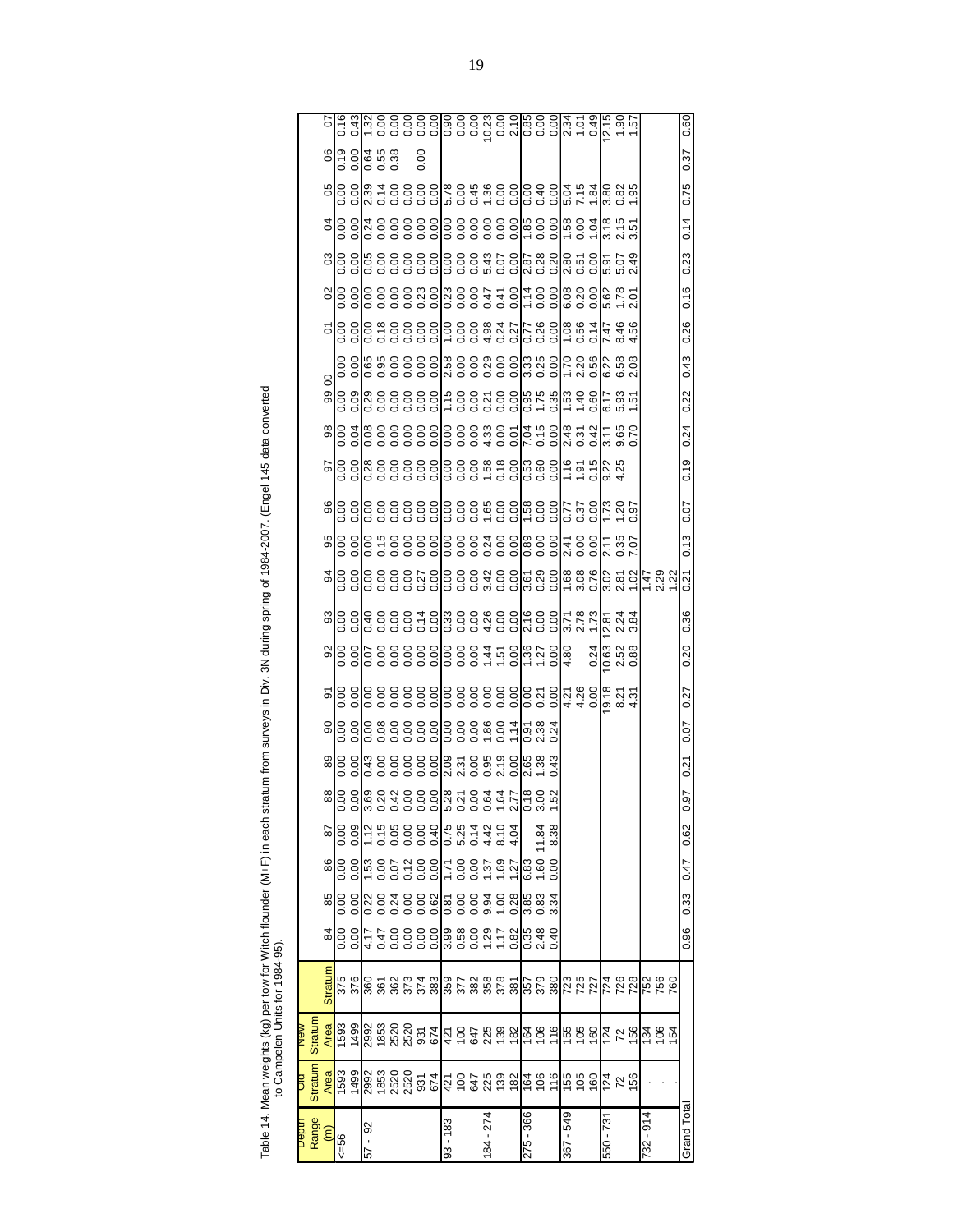Table 15. Mean weights (kg) per tow for Witch flounder (M+F) in each stratum from surveys in Div. 3O during spring of 1984-2007. (Engel 145 data converted<br>to Campelen Units for 1984-95). Table 15. Mean weights (kg) per tow for Witch flounder (M+F) in each stratum from surveys in Div. 3O during spring of 1984-2007. (Engel 145 data converted to Campelen Units for 1984-95).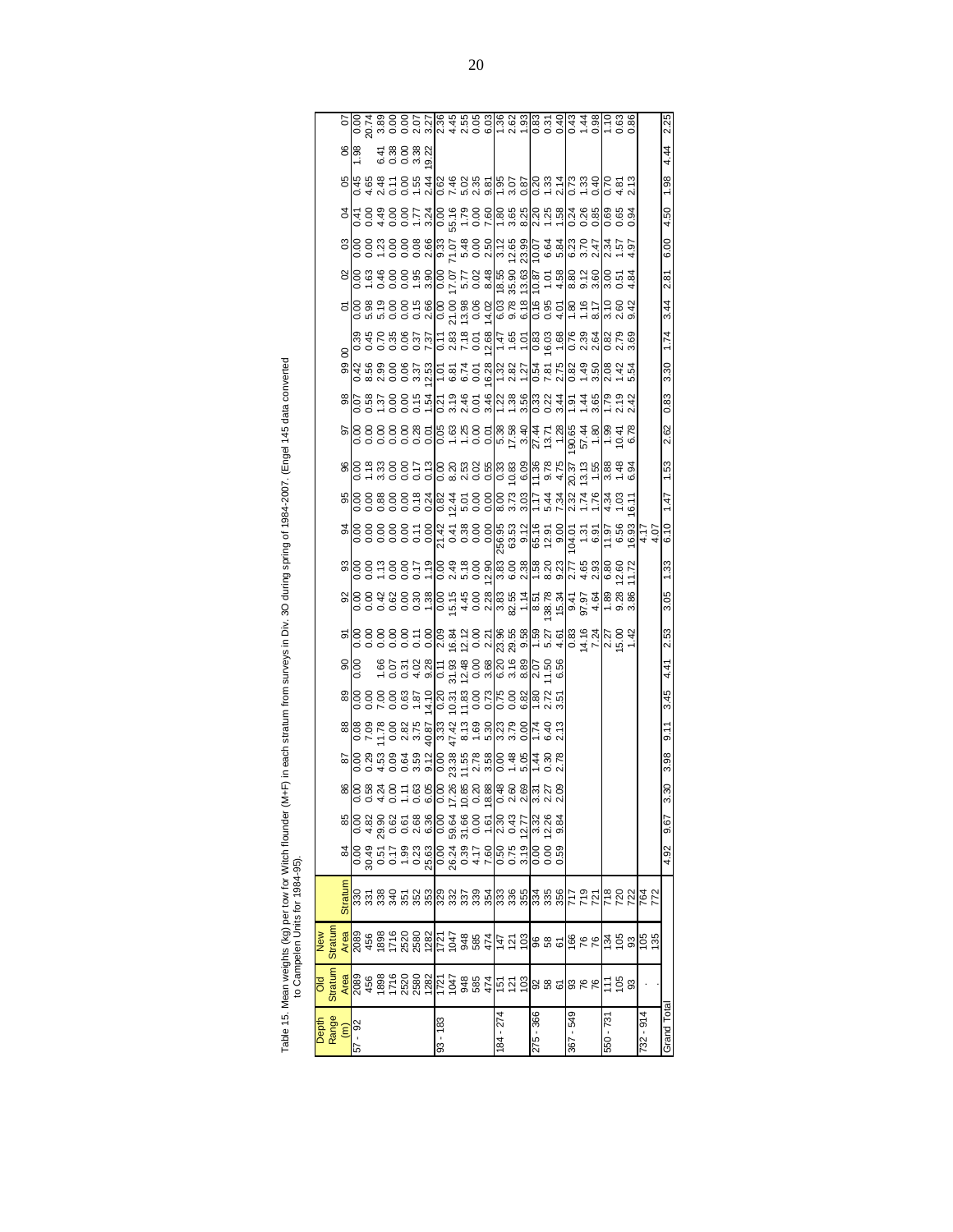|                      |                              | <b>New</b>     |                 |                  |                                                                                           |                                                                                                    |      |                         |      |         |      |                                            |                                                                                                                                                                                         |                     |                                                         |              |                  |                                     |      |  |
|----------------------|------------------------------|----------------|-----------------|------------------|-------------------------------------------------------------------------------------------|----------------------------------------------------------------------------------------------------|------|-------------------------|------|---------|------|--------------------------------------------|-----------------------------------------------------------------------------------------------------------------------------------------------------------------------------------------|---------------------|---------------------------------------------------------|--------------|------------------|-------------------------------------|------|--|
| Depth<br>Range       | <b>Stratum</b><br><b>PIO</b> | <b>Stratum</b> |                 |                  |                                                                                           |                                                                                                    |      |                         |      |         |      |                                            |                                                                                                                                                                                         |                     |                                                         |              |                  |                                     |      |  |
| $\widehat{\epsilon}$ |                              |                | <b>Straturr</b> |                  |                                                                                           | 95                                                                                                 |      | 34                      |      |         |      |                                            |                                                                                                                                                                                         |                     | 8                                                       |              |                  |                                     |      |  |
| $99 = 56$            |                              |                |                 |                  |                                                                                           |                                                                                                    |      |                         |      |         |      |                                            |                                                                                                                                                                                         |                     |                                                         |              |                  |                                     |      |  |
|                      |                              |                |                 |                  |                                                                                           |                                                                                                    |      |                         |      |         |      |                                            |                                                                                                                                                                                         |                     |                                                         |              |                  |                                     |      |  |
| 57 - 92              |                              |                |                 |                  |                                                                                           | $\frac{8}{9}$ $\frac{16}{9}$ $\frac{8}{9}$ $\frac{8}{9}$ $\frac{8}{9}$ $\frac{8}{9}$ $\frac{8}{9}$ |      |                         |      |         |      |                                            |                                                                                                                                                                                         |                     |                                                         |              |                  |                                     |      |  |
|                      |                              |                |                 |                  |                                                                                           |                                                                                                    |      |                         |      |         |      |                                            |                                                                                                                                                                                         |                     |                                                         |              |                  |                                     |      |  |
|                      |                              |                |                 |                  |                                                                                           |                                                                                                    |      |                         |      |         |      |                                            |                                                                                                                                                                                         |                     |                                                         |              |                  |                                     |      |  |
|                      |                              |                |                 |                  |                                                                                           |                                                                                                    |      |                         |      |         |      |                                            |                                                                                                                                                                                         |                     |                                                         |              |                  |                                     |      |  |
|                      |                              |                |                 |                  |                                                                                           |                                                                                                    |      |                         |      |         |      |                                            |                                                                                                                                                                                         |                     |                                                         |              |                  |                                     |      |  |
|                      |                              |                |                 |                  |                                                                                           |                                                                                                    |      |                         |      |         |      |                                            |                                                                                                                                                                                         |                     |                                                         |              |                  |                                     |      |  |
| 83 - 183             |                              |                |                 |                  |                                                                                           |                                                                                                    |      |                         |      |         |      |                                            |                                                                                                                                                                                         |                     |                                                         |              |                  |                                     |      |  |
|                      |                              |                |                 |                  |                                                                                           | $\frac{4}{5}$ 8 8 9 9 9 1                                                                          |      |                         |      |         |      |                                            |                                                                                                                                                                                         |                     |                                                         |              |                  |                                     |      |  |
|                      |                              |                |                 |                  |                                                                                           |                                                                                                    |      |                         |      |         |      |                                            |                                                                                                                                                                                         |                     |                                                         |              |                  |                                     |      |  |
| 184 - 274            |                              |                |                 |                  | $\frac{8}{10}$ $\frac{8}{10}$ $\frac{1}{10}$ $\frac{1}{10}$ $\frac{1}{10}$ $\frac{1}{10}$ | $\frac{2.14}{0.81}$                                                                                |      |                         |      |         |      |                                            |                                                                                                                                                                                         |                     |                                                         |              |                  |                                     |      |  |
|                      |                              |                |                 |                  |                                                                                           |                                                                                                    |      |                         |      |         |      |                                            |                                                                                                                                                                                         |                     |                                                         |              |                  |                                     |      |  |
|                      |                              |                |                 |                  |                                                                                           |                                                                                                    |      |                         |      |         |      |                                            |                                                                                                                                                                                         |                     |                                                         |              |                  |                                     |      |  |
| 275 - 366            |                              |                |                 | $0.00$<br>$0.27$ |                                                                                           | 0.42<br>0.25                                                                                       |      |                         |      |         |      |                                            |                                                                                                                                                                                         |                     |                                                         |              |                  |                                     |      |  |
|                      |                              |                |                 |                  |                                                                                           |                                                                                                    |      |                         |      |         |      |                                            |                                                                                                                                                                                         |                     |                                                         |              |                  |                                     |      |  |
|                      |                              |                |                 |                  | $rac{8}{1.93}$                                                                            |                                                                                                    |      |                         |      |         |      |                                            |                                                                                                                                                                                         |                     |                                                         |              |                  |                                     |      |  |
| 675 - 298            |                              |                |                 |                  |                                                                                           |                                                                                                    |      | 8 2 2<br>4 2 2<br>4 3 2 |      |         |      |                                            |                                                                                                                                                                                         |                     |                                                         |              |                  |                                     |      |  |
|                      |                              |                |                 |                  |                                                                                           | ĕ                                                                                                  |      |                         |      |         |      |                                            |                                                                                                                                                                                         |                     |                                                         |              |                  |                                     |      |  |
|                      |                              |                |                 |                  |                                                                                           |                                                                                                    |      |                         |      |         |      |                                            |                                                                                                                                                                                         |                     |                                                         |              | 0.33             |                                     |      |  |
| 550 - 731            |                              |                |                 |                  | 10.11                                                                                     |                                                                                                    |      | 0.57                    |      | 0.00447 |      |                                            | $0.516$<br>$0.516$<br>$0.516$<br>$0.516$<br>$0.516$<br>$0.516$<br>$0.516$<br>$0.516$<br>$0.516$<br>$0.516$<br>$0.516$<br>$0.516$<br>$0.516$<br>$0.516$<br>$0.516$<br>$0.516$<br>$0.516$ |                     |                                                         |              | $4984$<br>$6934$ |                                     |      |  |
|                      |                              |                |                 |                  |                                                                                           |                                                                                                    |      | $\frac{547}{7.11}$      |      |         |      |                                            |                                                                                                                                                                                         |                     |                                                         | 5.20<br>8.31 |                  |                                     |      |  |
|                      |                              |                |                 |                  |                                                                                           |                                                                                                    |      |                         |      |         |      |                                            |                                                                                                                                                                                         |                     |                                                         |              |                  |                                     |      |  |
| 732 - 914            |                              |                |                 |                  |                                                                                           |                                                                                                    |      |                         |      |         |      |                                            |                                                                                                                                                                                         |                     |                                                         |              |                  |                                     |      |  |
|                      |                              |                |                 |                  |                                                                                           |                                                                                                    |      |                         |      |         |      |                                            |                                                                                                                                                                                         |                     |                                                         |              |                  | 5.60<br>0.83                        |      |  |
|                      |                              |                |                 |                  |                                                                                           |                                                                                                    |      |                         |      |         |      |                                            |                                                                                                                                                                                         |                     |                                                         |              |                  |                                     |      |  |
| 1601-916             |                              |                |                 |                  |                                                                                           |                                                                                                    |      |                         |      |         |      |                                            |                                                                                                                                                                                         |                     |                                                         |              |                  |                                     |      |  |
|                      |                              |                |                 |                  |                                                                                           |                                                                                                    |      |                         |      |         |      |                                            |                                                                                                                                                                                         |                     |                                                         |              |                  | 0.01                                |      |  |
|                      |                              |                |                 |                  |                                                                                           |                                                                                                    |      |                         |      |         |      |                                            |                                                                                                                                                                                         |                     |                                                         |              |                  |                                     |      |  |
| 1098-128             |                              |                |                 |                  |                                                                                           |                                                                                                    |      |                         |      |         |      |                                            |                                                                                                                                                                                         |                     |                                                         |              |                  |                                     |      |  |
|                      |                              |                |                 |                  |                                                                                           |                                                                                                    |      |                         |      |         |      |                                            |                                                                                                                                                                                         |                     |                                                         |              |                  | 0.50                                |      |  |
|                      |                              |                |                 |                  |                                                                                           |                                                                                                    |      |                         |      |         |      |                                            |                                                                                                                                                                                         |                     |                                                         |              |                  |                                     |      |  |
| $1281 - 146$         |                              |                |                 |                  |                                                                                           |                                                                                                    |      |                         |      |         |      | $\begin{matrix} 0.00 \\ 0.00 \end{matrix}$ |                                                                                                                                                                                         |                     |                                                         |              |                  |                                     |      |  |
|                      |                              |                |                 |                  |                                                                                           |                                                                                                    |      |                         |      |         |      |                                            |                                                                                                                                                                                         | 0.15<br>0.15<br>0.0 | $\frac{8}{5}$ $\frac{8}{5}$ $\frac{8}{5}$ $\frac{8}{5}$ |              |                  | $rac{6}{5}$ $rac{6}{5}$ $rac{1}{5}$ |      |  |
|                      |                              |                |                 |                  |                                                                                           |                                                                                                    |      |                         |      |         |      |                                            |                                                                                                                                                                                         |                     |                                                         |              |                  |                                     |      |  |
| Grand Total          |                              |                |                 | 0.31             | 0.63                                                                                      | 1.22                                                                                               | 0.69 | 0.34                    | 0.56 | 0.07    | 0.41 | 0.89                                       | 0.37                                                                                                                                                                                    | $\frac{53}{2}$      |                                                         | 0.64         | 0.89             |                                     | 0.46 |  |

Table 16. Mean weights (kg) per tow for Witch flounder (M+F) in each stratum from surveys in Div. 3N during fall of 1990-2007. (Engel 145 data converted<br>to Campelen Units for 1990-94). Table 16. Mean weights (kg) per tow for Witch flounder (M+F) in each stratum from surveys in Div. 3N during fall of 1990-2007. (Engel 145 data converted to Campelen Units for 1990-94).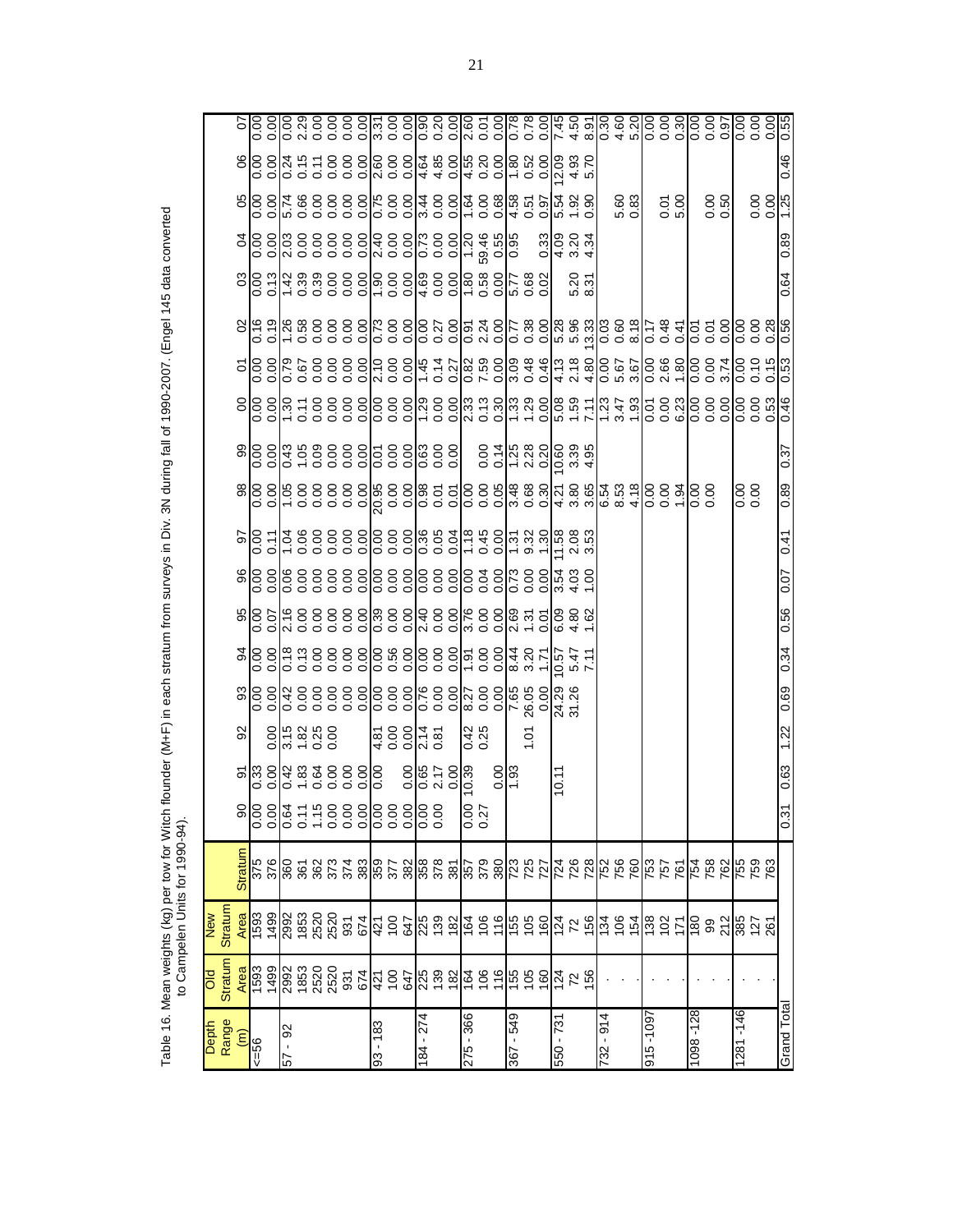|       |      |                 | Table 17. Mean weights (kg) per tow for<br>to Campelen Units for 1990 | $0 - 94$ |  |  |  |  | r Witch flounder (M+F) in each stratum from surveys in Div. 3O during fall of 1990-2007. (Engel 145 data converted |  |  |  |
|-------|------|-----------------|-----------------------------------------------------------------------|----------|--|--|--|--|--------------------------------------------------------------------------------------------------------------------|--|--|--|
| Jepth |      | New             |                                                                       |          |  |  |  |  |                                                                                                                    |  |  |  |
| Range |      | Stratum Stratum |                                                                       |          |  |  |  |  |                                                                                                                    |  |  |  |
| ξ     | Area |                 | Area Stratum                                                          |          |  |  |  |  | 90 90 70 70 20 10 90 96 96 10 96 96 96 76 66 96 10 96                                                              |  |  |  |

|                                   | Old<br>Stratum                                                                                               | New     |         |                                                                                                                                                                                                |                |      |                  |      |      |                   |      |                 |      |                                                                                                                                                                                                                                                                                                                                                                                  |                     |      |                                                                                                                                                                                                                                                                                                                                                                                                      |       |                      |
|-----------------------------------|--------------------------------------------------------------------------------------------------------------|---------|---------|------------------------------------------------------------------------------------------------------------------------------------------------------------------------------------------------|----------------|------|------------------|------|------|-------------------|------|-----------------|------|----------------------------------------------------------------------------------------------------------------------------------------------------------------------------------------------------------------------------------------------------------------------------------------------------------------------------------------------------------------------------------|---------------------|------|------------------------------------------------------------------------------------------------------------------------------------------------------------------------------------------------------------------------------------------------------------------------------------------------------------------------------------------------------------------------------------------------------|-------|----------------------|
| Depth<br>Range<br>S7 - 92<br>S7 - |                                                                                                              | Stratum | Stratun |                                                                                                                                                                                                |                |      |                  |      |      |                   |      |                 |      |                                                                                                                                                                                                                                                                                                                                                                                  |                     |      |                                                                                                                                                                                                                                                                                                                                                                                                      |       |                      |
| 92                                | <mark>ន</mark> ្ទ្រីន្ទ ឌូ ឌូ ឌូ ឌូ ឌូ ឌូ ឌូ ឌូ ឌូ ឌូ ឌូ ដូ គ្រូ ភ្នំ គូ ឌូ ឌូ ឌូ ឌូ ឌូ ឌូ ឌូ ឌូ ឌូ ឌូ ឌូ ឌូ |         |         | $\begin{array}{c}\n 0 \circ \alpha \circ \alpha \circ \alpha \circ \alpha \\  0 \circ \alpha \circ \alpha \circ \alpha \circ \alpha \\  0 \circ \alpha \circ \alpha \circ \alpha\n\end{array}$ |                |      |                  |      |      |                   |      | $\frac{816}{6}$ |      | $\begin{array}{c} 0 & 0 & 0 & 0 \\ 0 & 0 & 0 & 0 \\ 0 & 0 & 0 & 0 \\ \end{array} \begin{array}{c} 0 & 0 & 0 & 0 \\ 0 & 0 & 0 & 0 \\ 0 & 0 & 0 & 0 \\ 0 & 0 & 0 & 0 \\ \end{array} \begin{array}{c} 0 & 0 & 0 & 0 \\ 0 & 0 & 0 & 0 \\ 0 & 0 & 0 & 0 \\ 0 & 0 & 0 & 0 \\ \end{array} \begin{array}{c} 0 & 0 & 0 & 0 \\ 0 & 0 & 0 & 0 \\ 0 & 0 & 0 & 0 \\ \end{array} \begin{array$ |                     |      | $\begin{array}{c} \mathbb{S} \,   \, \mathbb{S} \, \, \mathbb{S} \, \, \mathbb{S} \, \, \mathbb{S} \, \, \mathbb{S} \, \, \mathbb{S} \, \, \mathbb{S} \, \mathbb{S} \, \mathbb{S} \, \mathbb{S} \, \mathbb{S} \, \mathbb{S} \, \mathbb{S} \, \mathbb{S} \, \mathbb{S} \, \mathbb{S} \, \mathbb{S} \, \mathbb{S} \, \mathbb{S} \, \mathbb{S} \, \mathbb{S} \, \mathbb{S} \, \mathbb{S} \, \mathbb{S}$ |       |                      |
|                                   |                                                                                                              |         |         |                                                                                                                                                                                                |                |      |                  |      |      |                   |      |                 |      |                                                                                                                                                                                                                                                                                                                                                                                  |                     |      |                                                                                                                                                                                                                                                                                                                                                                                                      |       |                      |
|                                   |                                                                                                              |         |         |                                                                                                                                                                                                |                |      |                  |      |      |                   |      |                 |      |                                                                                                                                                                                                                                                                                                                                                                                  |                     |      |                                                                                                                                                                                                                                                                                                                                                                                                      |       |                      |
|                                   |                                                                                                              |         |         |                                                                                                                                                                                                |                |      |                  |      |      |                   |      |                 |      |                                                                                                                                                                                                                                                                                                                                                                                  |                     |      |                                                                                                                                                                                                                                                                                                                                                                                                      |       |                      |
|                                   |                                                                                                              |         |         |                                                                                                                                                                                                |                |      |                  |      |      |                   |      |                 |      |                                                                                                                                                                                                                                                                                                                                                                                  |                     |      |                                                                                                                                                                                                                                                                                                                                                                                                      |       |                      |
|                                   |                                                                                                              |         |         |                                                                                                                                                                                                |                |      |                  |      |      |                   |      |                 |      |                                                                                                                                                                                                                                                                                                                                                                                  |                     |      |                                                                                                                                                                                                                                                                                                                                                                                                      |       |                      |
|                                   |                                                                                                              |         |         |                                                                                                                                                                                                |                |      |                  |      |      |                   |      |                 |      |                                                                                                                                                                                                                                                                                                                                                                                  |                     |      |                                                                                                                                                                                                                                                                                                                                                                                                      |       |                      |
| 93 - 183                          |                                                                                                              |         |         |                                                                                                                                                                                                |                |      |                  |      |      |                   |      |                 |      |                                                                                                                                                                                                                                                                                                                                                                                  |                     |      |                                                                                                                                                                                                                                                                                                                                                                                                      |       |                      |
|                                   |                                                                                                              |         |         |                                                                                                                                                                                                |                |      |                  |      |      |                   |      |                 |      |                                                                                                                                                                                                                                                                                                                                                                                  |                     |      |                                                                                                                                                                                                                                                                                                                                                                                                      |       |                      |
|                                   |                                                                                                              |         |         |                                                                                                                                                                                                |                |      |                  |      |      |                   |      |                 |      |                                                                                                                                                                                                                                                                                                                                                                                  |                     |      |                                                                                                                                                                                                                                                                                                                                                                                                      |       |                      |
|                                   |                                                                                                              |         |         |                                                                                                                                                                                                |                |      |                  |      |      |                   |      |                 |      |                                                                                                                                                                                                                                                                                                                                                                                  |                     |      |                                                                                                                                                                                                                                                                                                                                                                                                      |       |                      |
|                                   |                                                                                                              |         |         |                                                                                                                                                                                                |                |      |                  |      |      |                   |      |                 |      |                                                                                                                                                                                                                                                                                                                                                                                  |                     |      |                                                                                                                                                                                                                                                                                                                                                                                                      |       |                      |
| 184 - 274                         |                                                                                                              |         |         |                                                                                                                                                                                                |                |      |                  |      |      |                   |      |                 |      |                                                                                                                                                                                                                                                                                                                                                                                  |                     |      |                                                                                                                                                                                                                                                                                                                                                                                                      |       |                      |
|                                   |                                                                                                              |         |         |                                                                                                                                                                                                |                |      |                  |      |      |                   |      |                 |      |                                                                                                                                                                                                                                                                                                                                                                                  |                     |      |                                                                                                                                                                                                                                                                                                                                                                                                      |       |                      |
|                                   |                                                                                                              |         |         |                                                                                                                                                                                                |                |      |                  |      |      |                   |      |                 |      |                                                                                                                                                                                                                                                                                                                                                                                  |                     |      |                                                                                                                                                                                                                                                                                                                                                                                                      |       |                      |
| 275 - 366                         |                                                                                                              |         |         |                                                                                                                                                                                                |                |      |                  |      |      |                   |      |                 |      |                                                                                                                                                                                                                                                                                                                                                                                  |                     |      |                                                                                                                                                                                                                                                                                                                                                                                                      |       |                      |
|                                   |                                                                                                              |         |         | $\frac{1.93}{24.31}$                                                                                                                                                                           |                |      |                  |      |      | $2.89$<br>7.14    |      |                 |      |                                                                                                                                                                                                                                                                                                                                                                                  |                     |      |                                                                                                                                                                                                                                                                                                                                                                                                      |       |                      |
|                                   |                                                                                                              |         |         |                                                                                                                                                                                                |                |      |                  |      |      |                   |      |                 |      |                                                                                                                                                                                                                                                                                                                                                                                  |                     |      |                                                                                                                                                                                                                                                                                                                                                                                                      |       |                      |
| 845 - 298                         |                                                                                                              |         |         | 2.31<br>10.53                                                                                                                                                                                  |                |      |                  |      |      |                   |      |                 |      |                                                                                                                                                                                                                                                                                                                                                                                  |                     |      |                                                                                                                                                                                                                                                                                                                                                                                                      |       |                      |
|                                   |                                                                                                              |         |         |                                                                                                                                                                                                |                |      |                  |      |      |                   |      |                 |      |                                                                                                                                                                                                                                                                                                                                                                                  |                     |      |                                                                                                                                                                                                                                                                                                                                                                                                      |       |                      |
|                                   |                                                                                                              |         |         |                                                                                                                                                                                                | $0.23$<br>1.69 |      |                  |      |      | $21.58$<br>$5.15$ |      |                 |      |                                                                                                                                                                                                                                                                                                                                                                                  |                     |      |                                                                                                                                                                                                                                                                                                                                                                                                      |       |                      |
| $550 - 73$                        |                                                                                                              |         |         |                                                                                                                                                                                                |                |      |                  |      |      |                   |      |                 |      |                                                                                                                                                                                                                                                                                                                                                                                  |                     |      |                                                                                                                                                                                                                                                                                                                                                                                                      |       |                      |
|                                   |                                                                                                              |         |         |                                                                                                                                                                                                |                |      |                  |      |      | $4.68$<br>3.03    |      |                 |      |                                                                                                                                                                                                                                                                                                                                                                                  |                     |      |                                                                                                                                                                                                                                                                                                                                                                                                      | 0.62  |                      |
|                                   |                                                                                                              |         |         |                                                                                                                                                                                                | 69             |      |                  |      |      |                   | တ    |                 |      |                                                                                                                                                                                                                                                                                                                                                                                  |                     |      |                                                                                                                                                                                                                                                                                                                                                                                                      |       |                      |
| $-914$<br>732                     |                                                                                                              |         |         |                                                                                                                                                                                                |                |      |                  |      |      |                   |      |                 |      |                                                                                                                                                                                                                                                                                                                                                                                  |                     |      |                                                                                                                                                                                                                                                                                                                                                                                                      |       |                      |
|                                   |                                                                                                              |         |         |                                                                                                                                                                                                |                |      |                  |      |      |                   |      |                 |      |                                                                                                                                                                                                                                                                                                                                                                                  |                     |      |                                                                                                                                                                                                                                                                                                                                                                                                      |       |                      |
|                                   |                                                                                                              |         |         |                                                                                                                                                                                                |                |      |                  |      |      |                   |      |                 |      |                                                                                                                                                                                                                                                                                                                                                                                  | 1.54                |      |                                                                                                                                                                                                                                                                                                                                                                                                      |       |                      |
| 1601- 516                         |                                                                                                              |         |         |                                                                                                                                                                                                |                |      |                  |      |      |                   |      |                 |      |                                                                                                                                                                                                                                                                                                                                                                                  |                     |      |                                                                                                                                                                                                                                                                                                                                                                                                      |       |                      |
|                                   |                                                                                                              |         |         |                                                                                                                                                                                                |                |      |                  |      |      |                   |      |                 |      |                                                                                                                                                                                                                                                                                                                                                                                  |                     |      |                                                                                                                                                                                                                                                                                                                                                                                                      |       |                      |
|                                   |                                                                                                              |         |         |                                                                                                                                                                                                |                |      |                  |      |      |                   |      |                 |      |                                                                                                                                                                                                                                                                                                                                                                                  |                     |      |                                                                                                                                                                                                                                                                                                                                                                                                      |       |                      |
| 1098-128                          |                                                                                                              |         |         |                                                                                                                                                                                                |                |      |                  |      |      |                   |      |                 |      |                                                                                                                                                                                                                                                                                                                                                                                  |                     |      |                                                                                                                                                                                                                                                                                                                                                                                                      |       |                      |
|                                   |                                                                                                              |         |         |                                                                                                                                                                                                |                |      |                  |      |      |                   |      |                 |      |                                                                                                                                                                                                                                                                                                                                                                                  |                     |      |                                                                                                                                                                                                                                                                                                                                                                                                      |       |                      |
|                                   |                                                                                                              |         |         |                                                                                                                                                                                                |                |      |                  |      |      |                   |      |                 |      |                                                                                                                                                                                                                                                                                                                                                                                  | 146                 |      |                                                                                                                                                                                                                                                                                                                                                                                                      |       |                      |
| 1281-146                          |                                                                                                              |         |         |                                                                                                                                                                                                |                |      |                  |      |      |                   |      |                 |      |                                                                                                                                                                                                                                                                                                                                                                                  |                     |      |                                                                                                                                                                                                                                                                                                                                                                                                      |       |                      |
|                                   |                                                                                                              |         |         |                                                                                                                                                                                                |                |      |                  |      |      |                   |      |                 |      |                                                                                                                                                                                                                                                                                                                                                                                  |                     |      |                                                                                                                                                                                                                                                                                                                                                                                                      |       |                      |
|                                   |                                                                                                              |         |         |                                                                                                                                                                                                |                |      |                  |      |      |                   |      |                 |      |                                                                                                                                                                                                                                                                                                                                                                                  | $\frac{1.29}{3.35}$ |      |                                                                                                                                                                                                                                                                                                                                                                                                      |       | 0.13<br>0.00<br>0.13 |
| Grand Total                       |                                                                                                              |         |         | 5.96                                                                                                                                                                                           | 1.62           | 2.80 | $\frac{8}{3.08}$ | 2.76 | 4.10 | 4.89              | 1.46 | 1.64            | 5.04 |                                                                                                                                                                                                                                                                                                                                                                                  |                     | 6.47 |                                                                                                                                                                                                                                                                                                                                                                                                      | 5.333 |                      |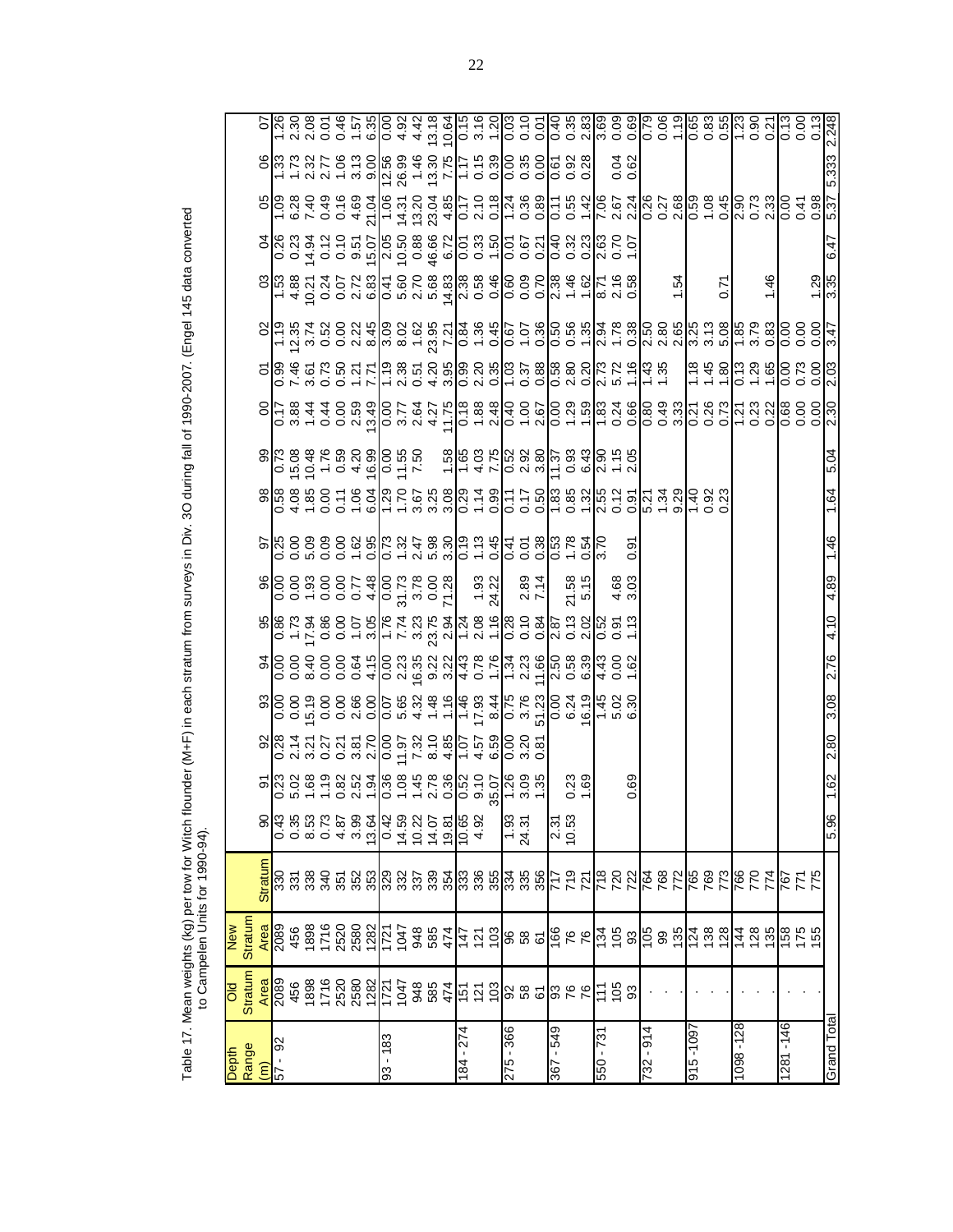

Figure 1. Commercial catches of witch flounder in Div. 3NO from 1960-2007 and TACs from 1974-2008. \*Note: Although a TAC of 3000 tons was agreed by the Fisheries Commission, it was also agreed that no direct fishing on witch flounder in Div. 3NO take place during 1994 due to the poor state of the stock. Estimated catch in 2003 is the mean of a range of catch from several sources.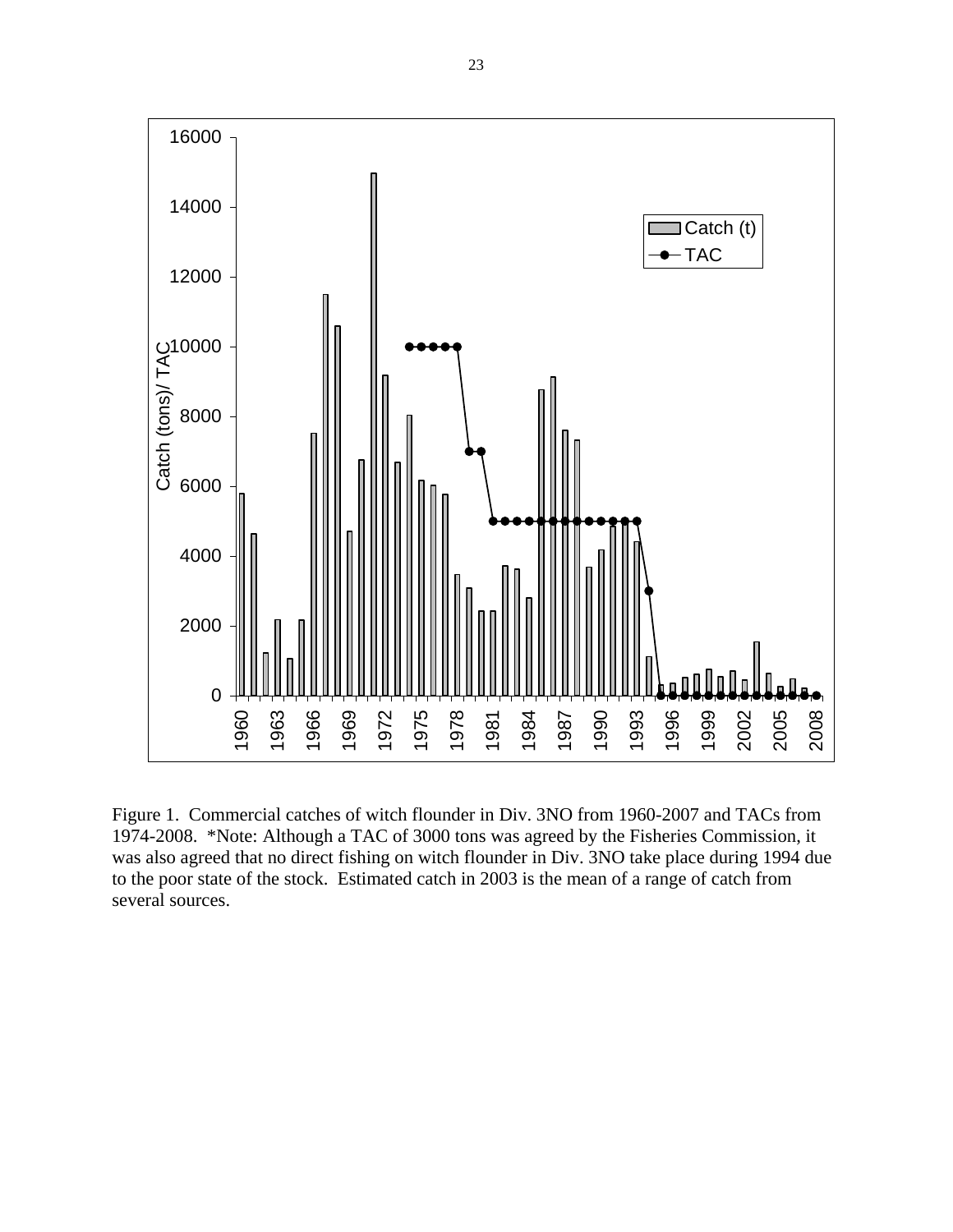

Figure 2. Biomass (tons), abundance (000s), and mean numbers and weights (kg) per tow for witch flounder from Canadian Spring surveys in Div. 3N and 3O during 1984-2007. Note that the value for 2006 spring surveys is not included.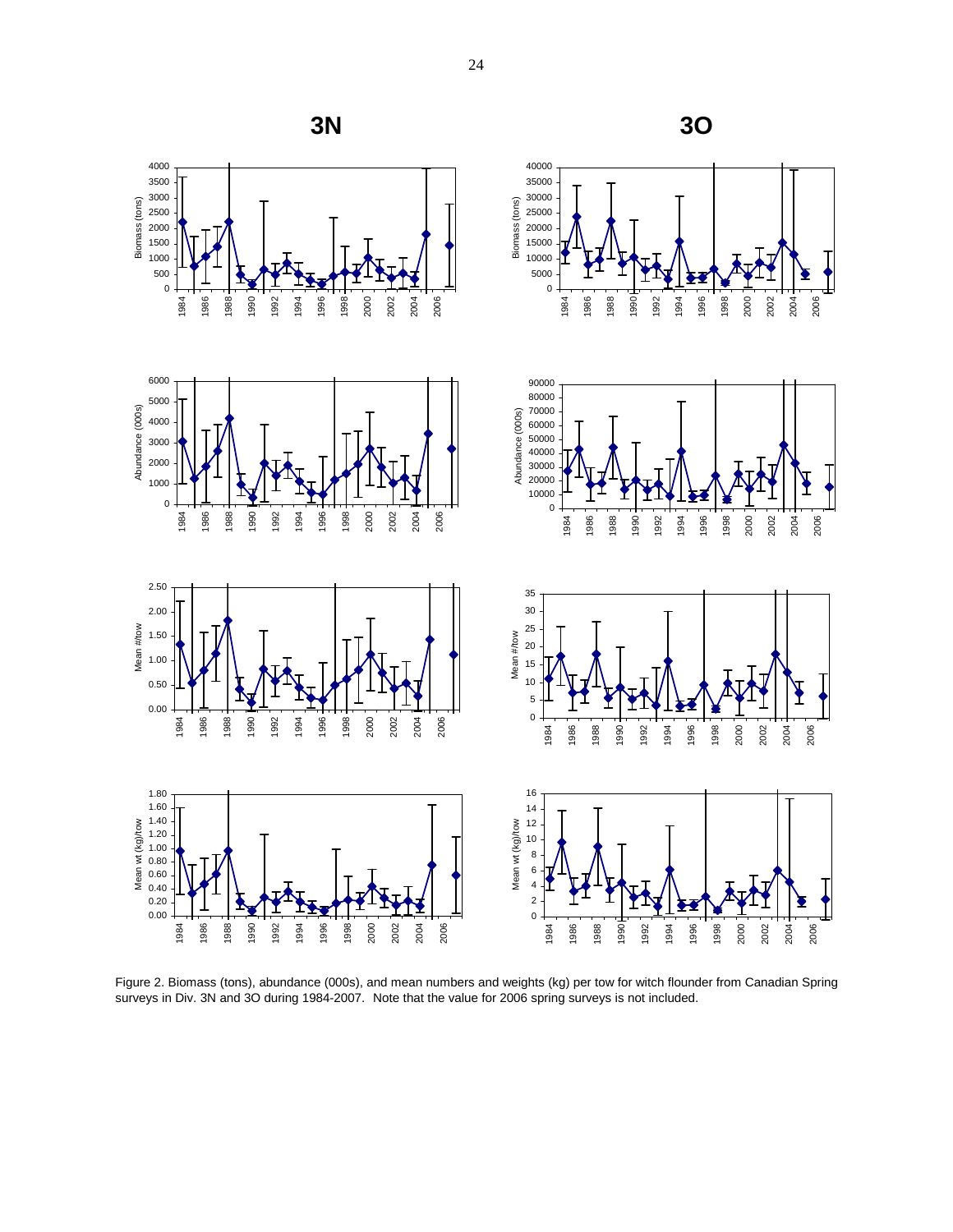

Figure 3. Biomass (tons), abundance (000s), and mean numbers and weights (kg) per tow for witch flounder from Canadian fall surveys in Div. 3N and 3O during 1990-2007.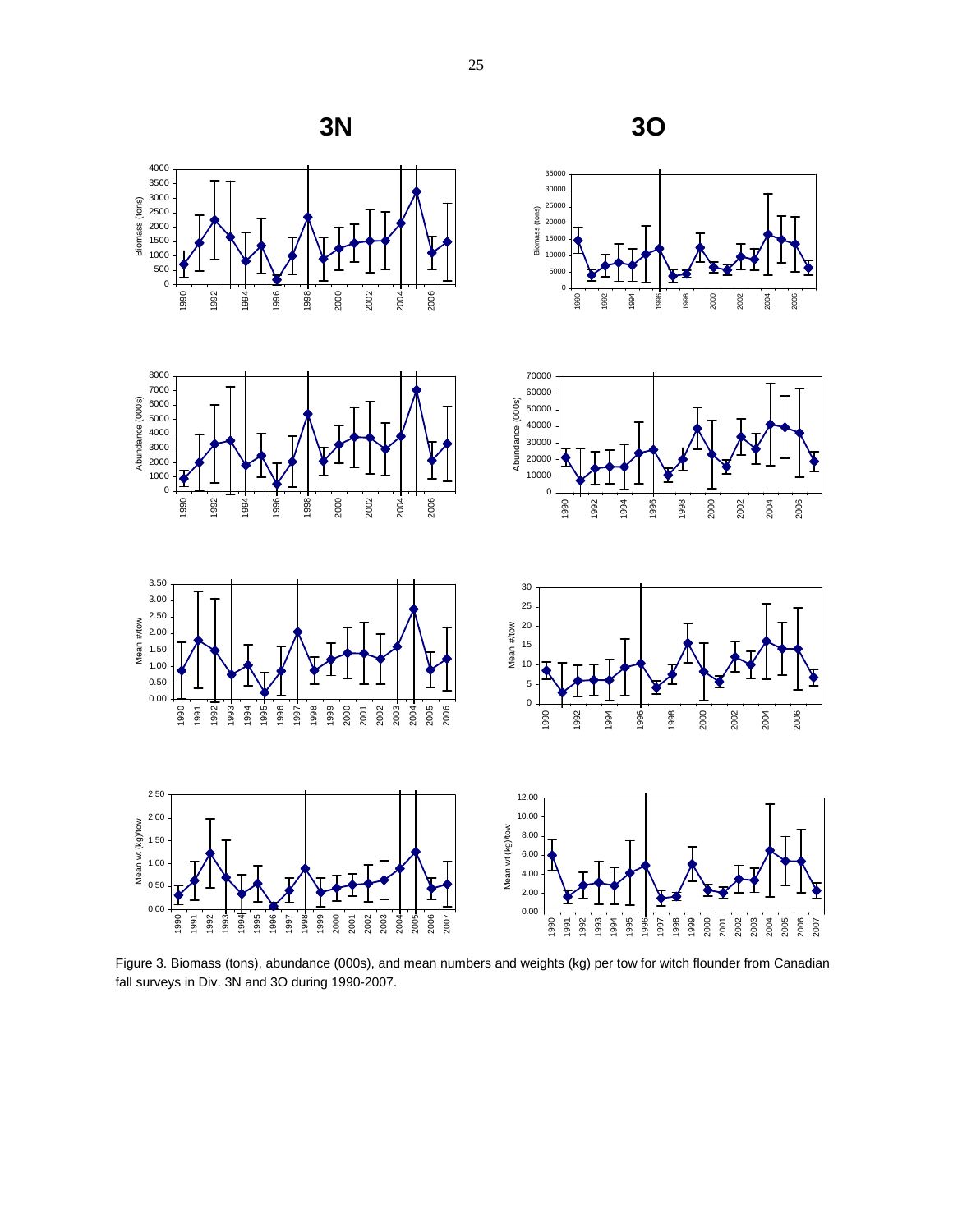

Figure 4. Biomass (tons), abundance (000s), and mean numbers and weights (kg) per tow for witch flounder in Divs. 3NO combined. Note the 2006 spring survey value is not included.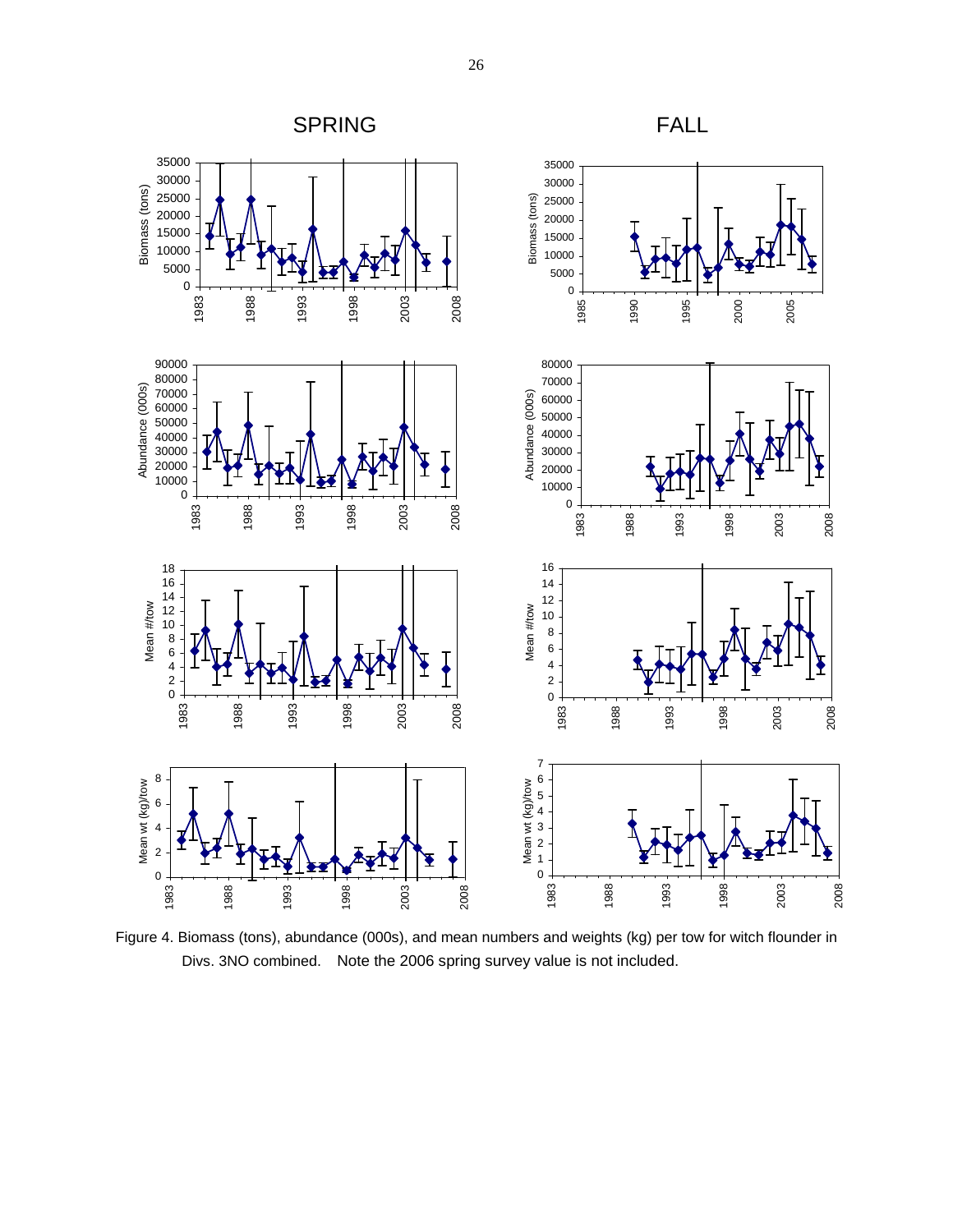

Figure 5. Ratio of catch/biomass (t) of witch flounder in Campelen units, from spring surveys for Div. 3NO. Black symbols indicate the C/B ratio by year; the red symbols indicate that catch is lagged by one year.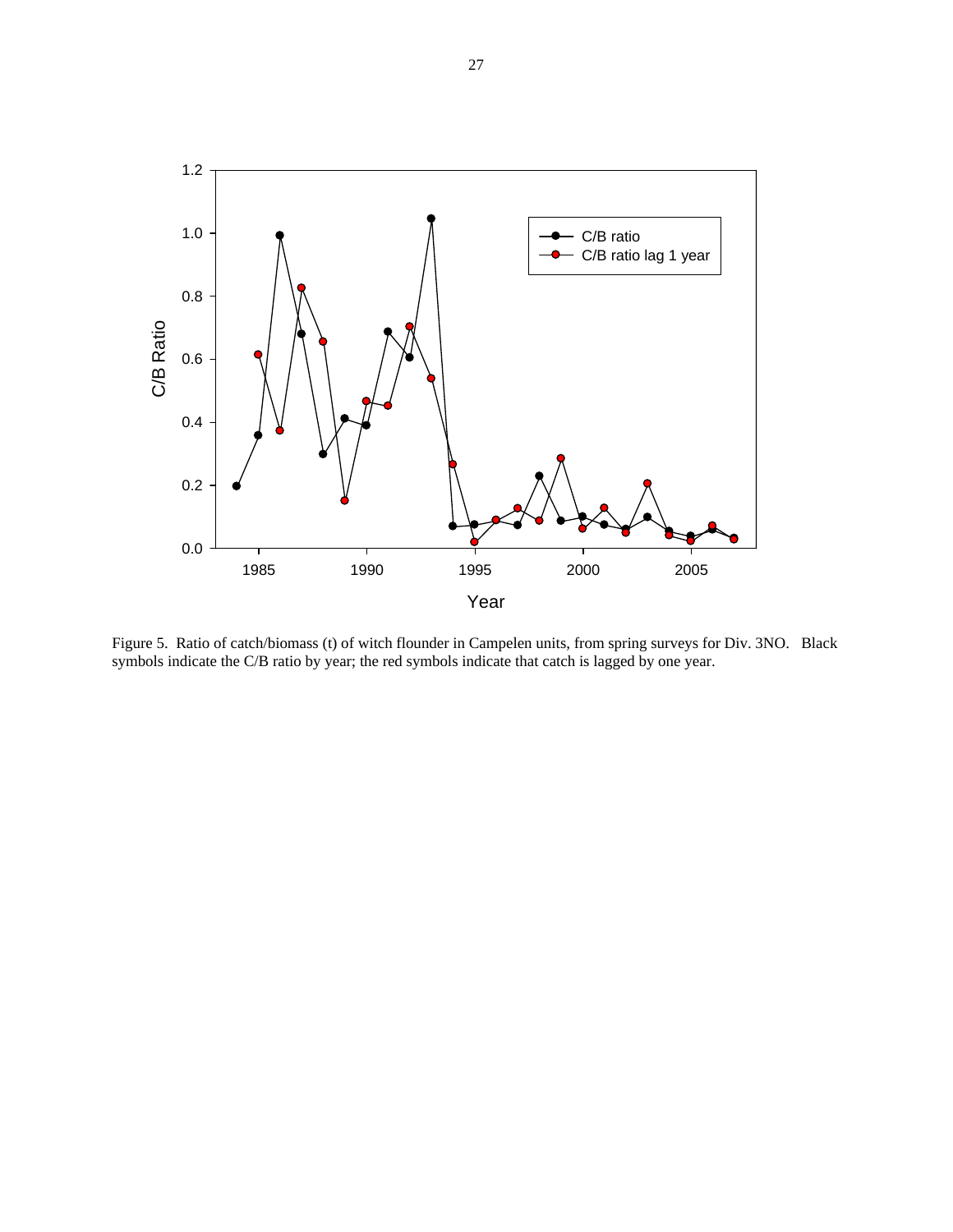

Figure 6. Biomass distribution of witch flounder by depth for Divisions 3NO for spring and fall. Note that in spring, 1991 onwards was surveyed every year to 731 m. Only 1994 was ever surveyed to 914 m. For fall, the survey covered up to 1097 m; and up to 1500 m in 2000, 2001, 2002, 2003 (1 strata per depth range), 2005 and 2007. Note results not accurate for spring 2006.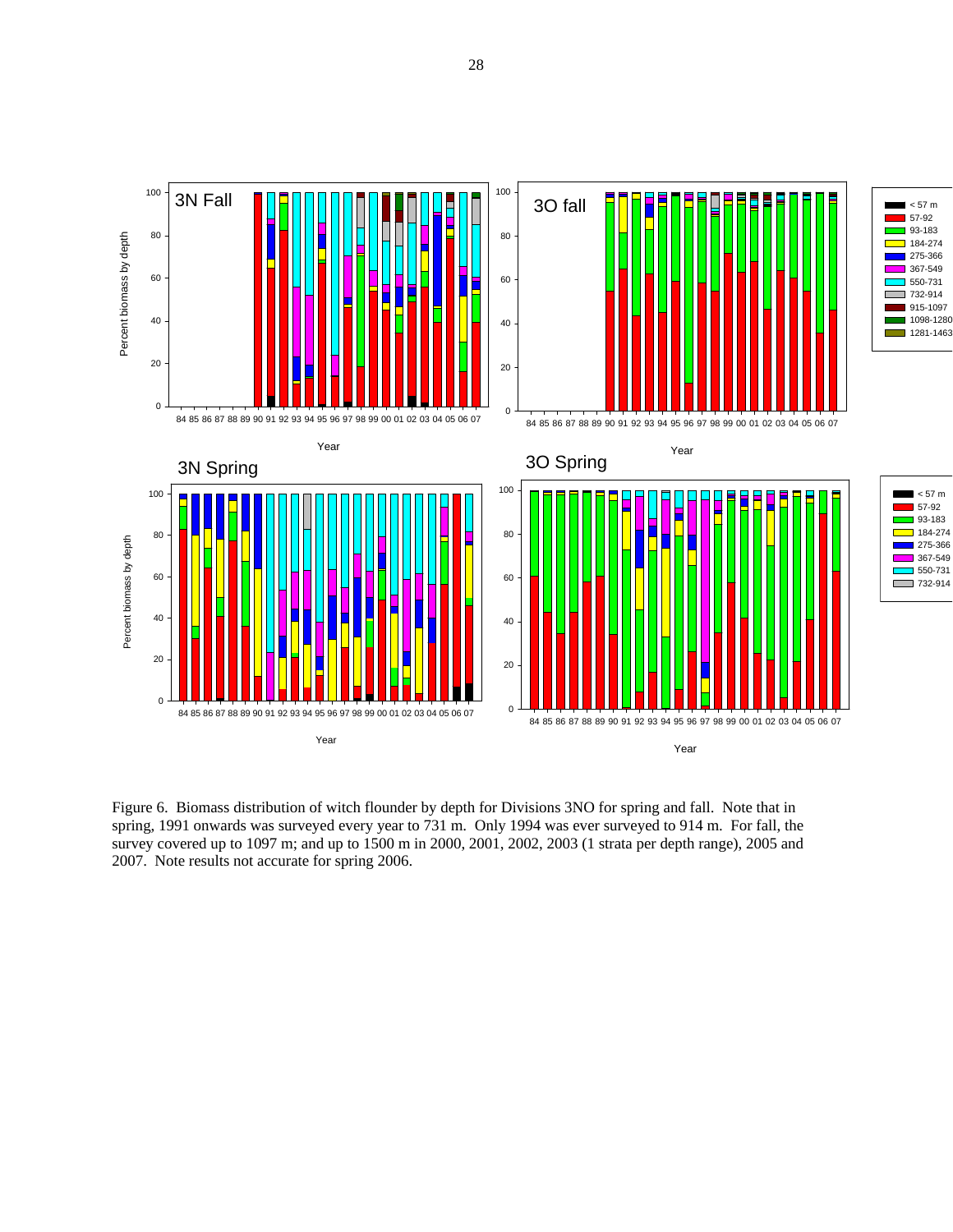

Figure 7. Distribution of witch flounder (weight (kg) per set) from spring and fall Canadian surveys in NAFO divisions 3NO during 1996-1998.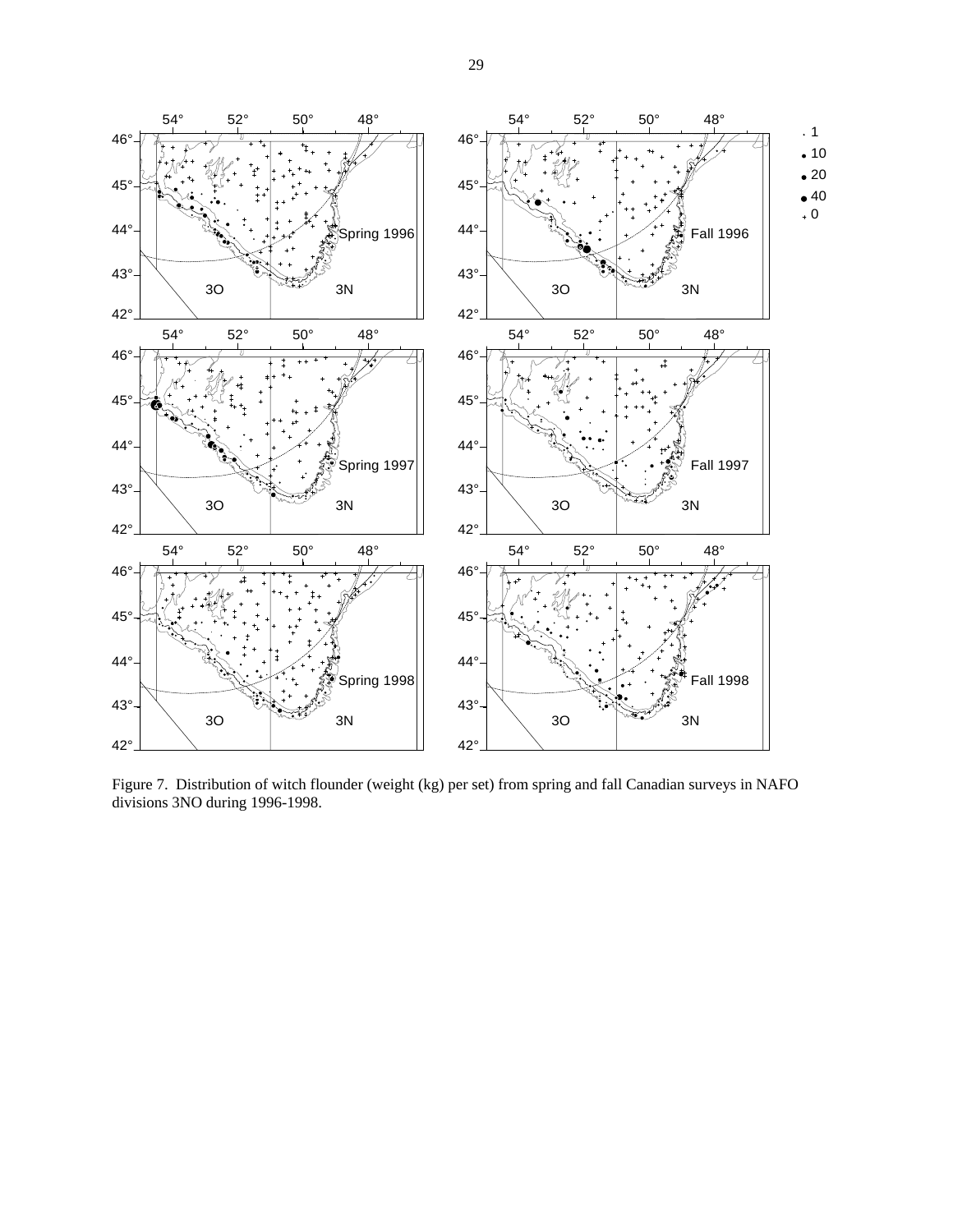

Figure 8. Distribution of witch flounder (weight (kg) per set) from spring and fall Canadian surveys in NAFO divisions 3NO during 1999-2001.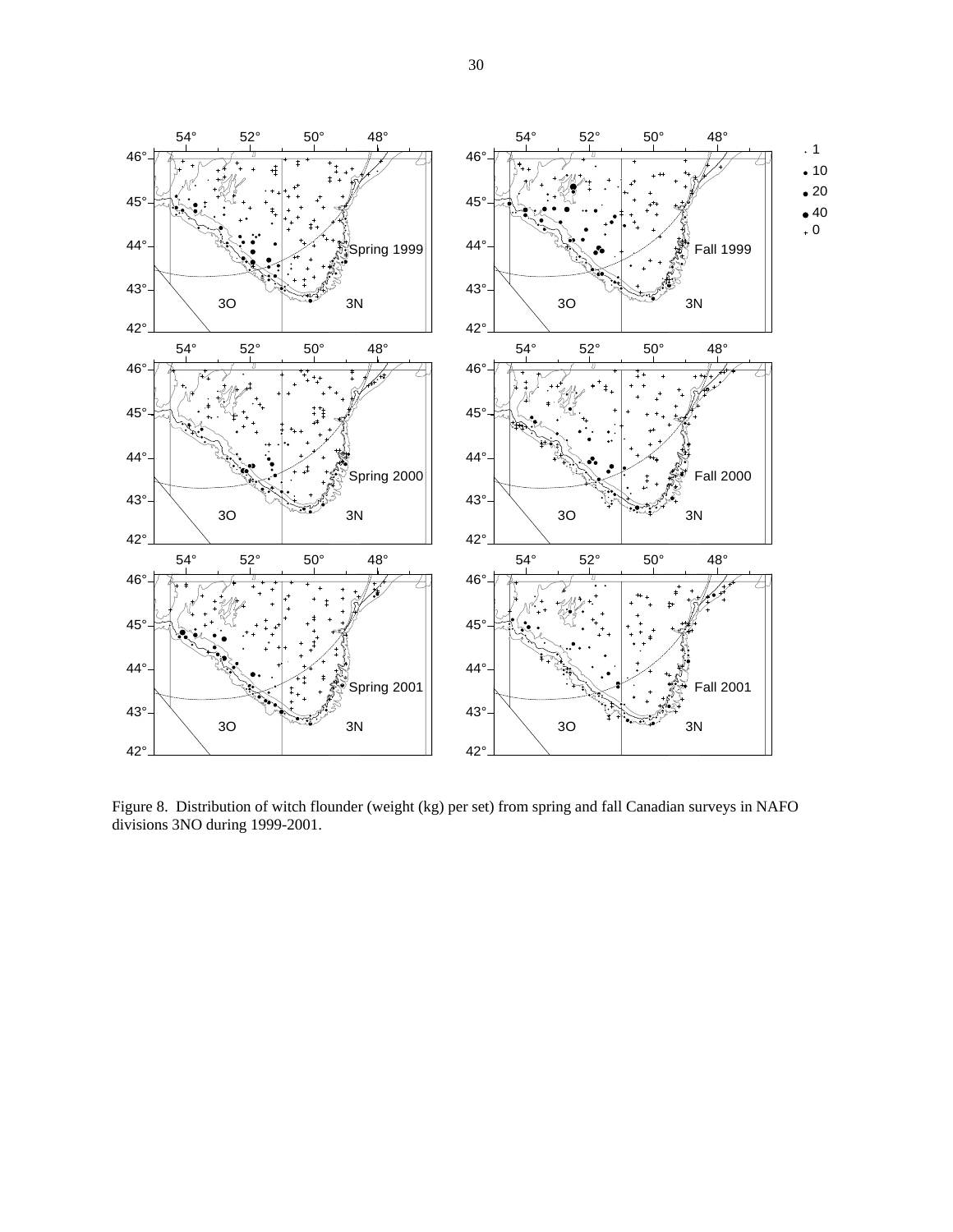

Figure 9. Distribution of witch flounder (weight (kg) per set) from spring and fall Canadian surveys in NAFO divisions 3NO during 2002-2004.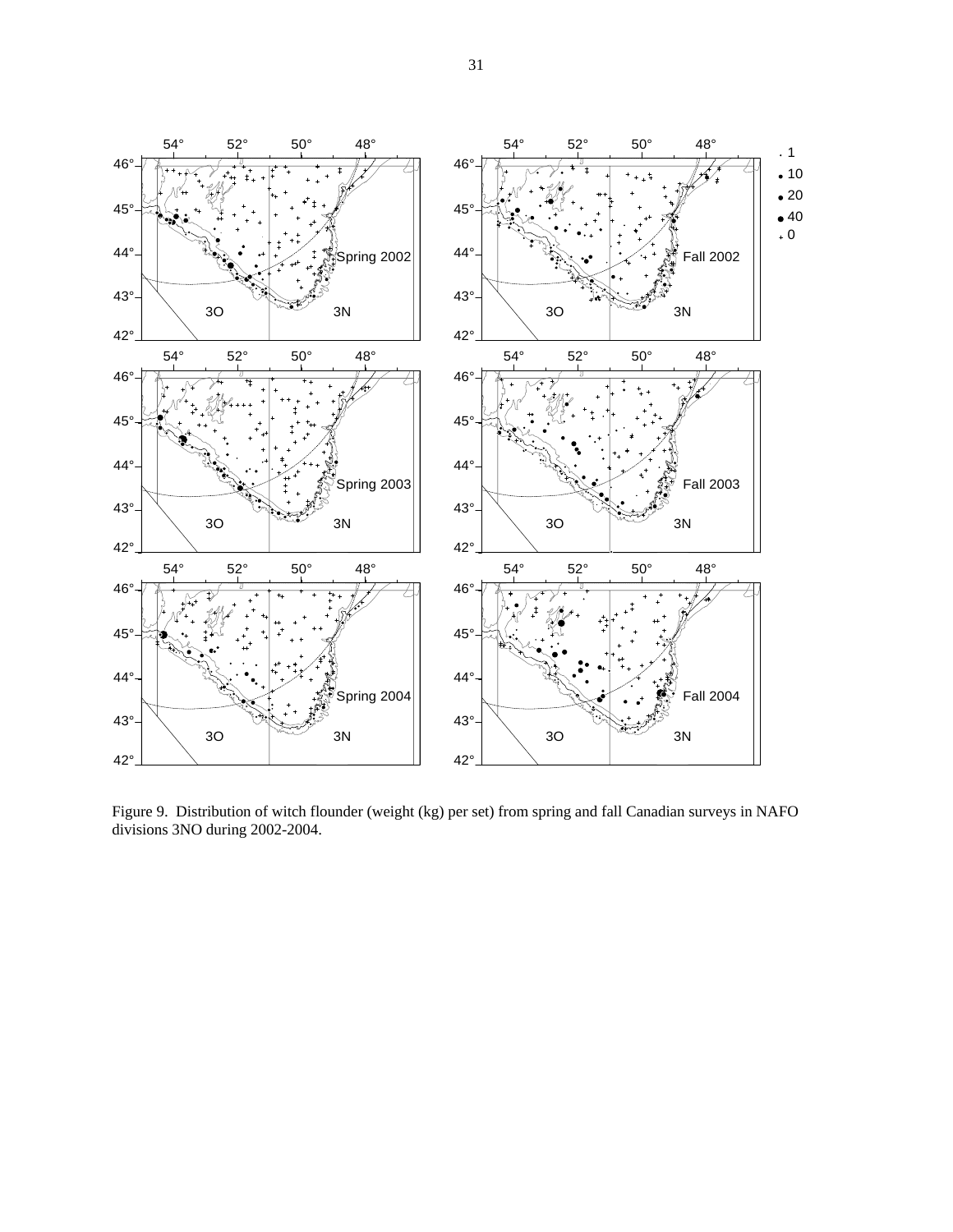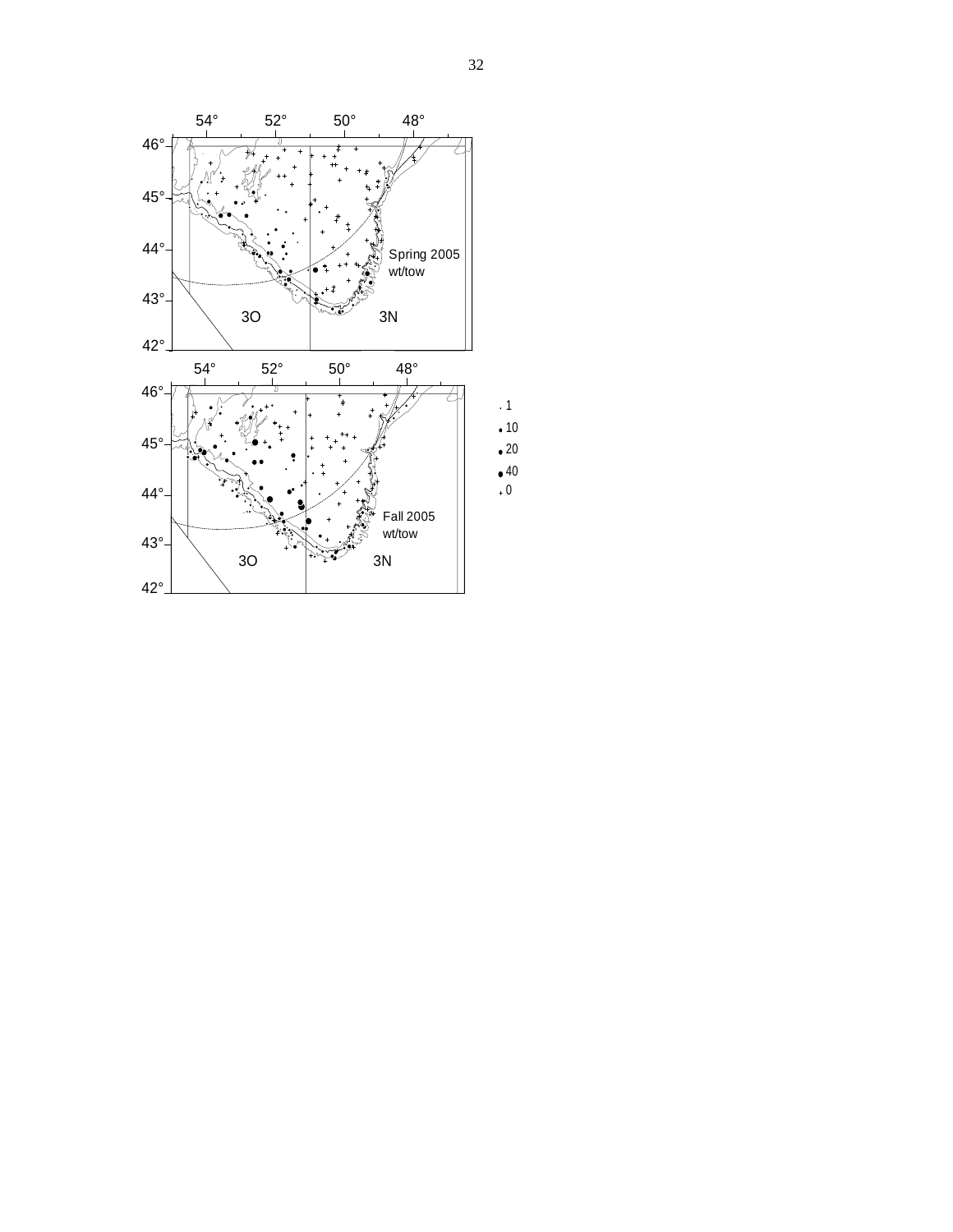

Figure 10. Distribution of witch flounder (weights (kg) per set) from spring and fall Canadian surveys in NAFO divisions 3NO during 2005-2007. Note poor survey coverage in spring 2006.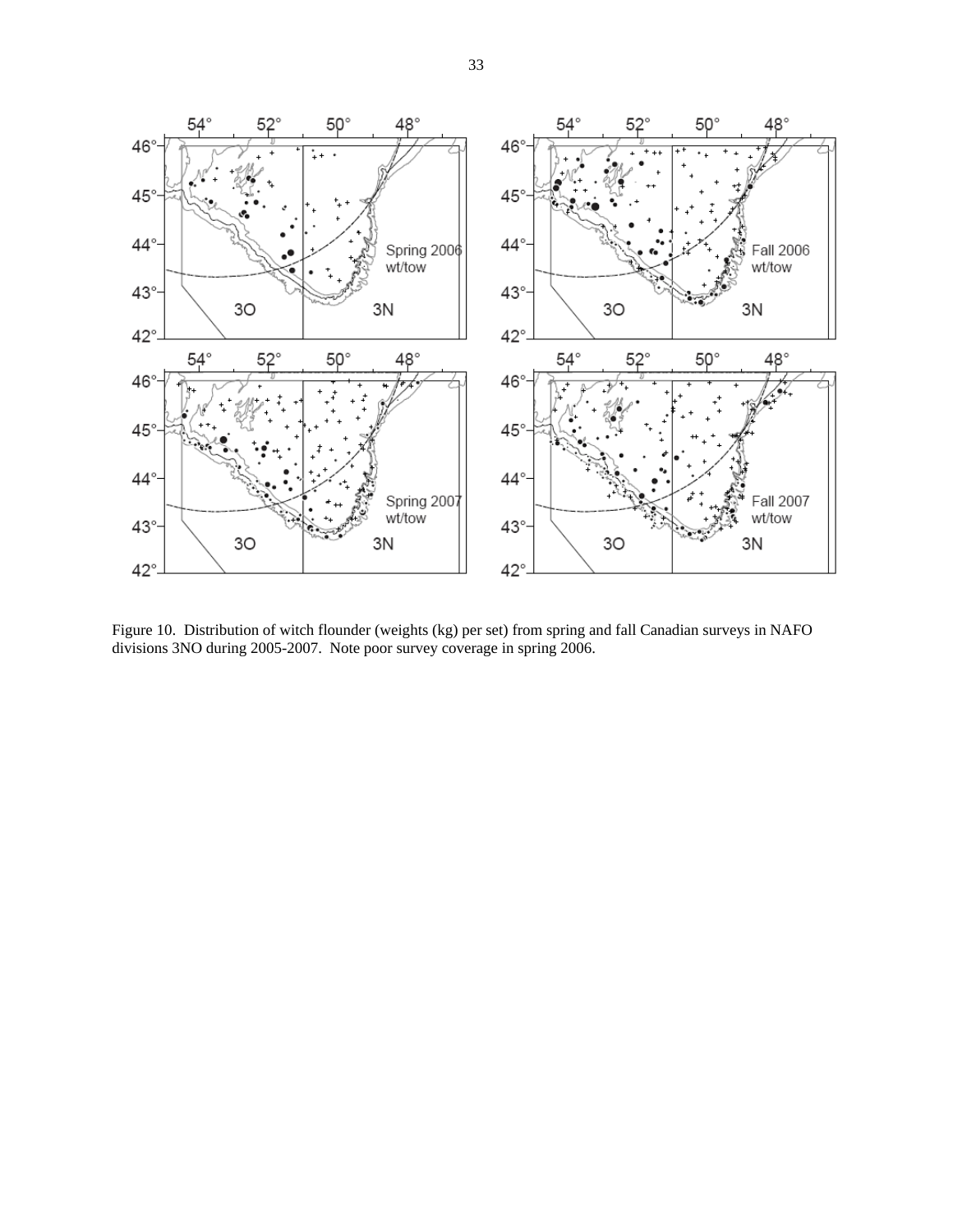



Figure 11. Length frequency distributions of witch flounder from both spring and fall surveys using the Campelen 1800 shrimp trawl. Estimates represent abundance at length (cm) of the surveyed area. All distributions are for Div. 3NO combined. Note 2006 spring length frequency distribution not included.